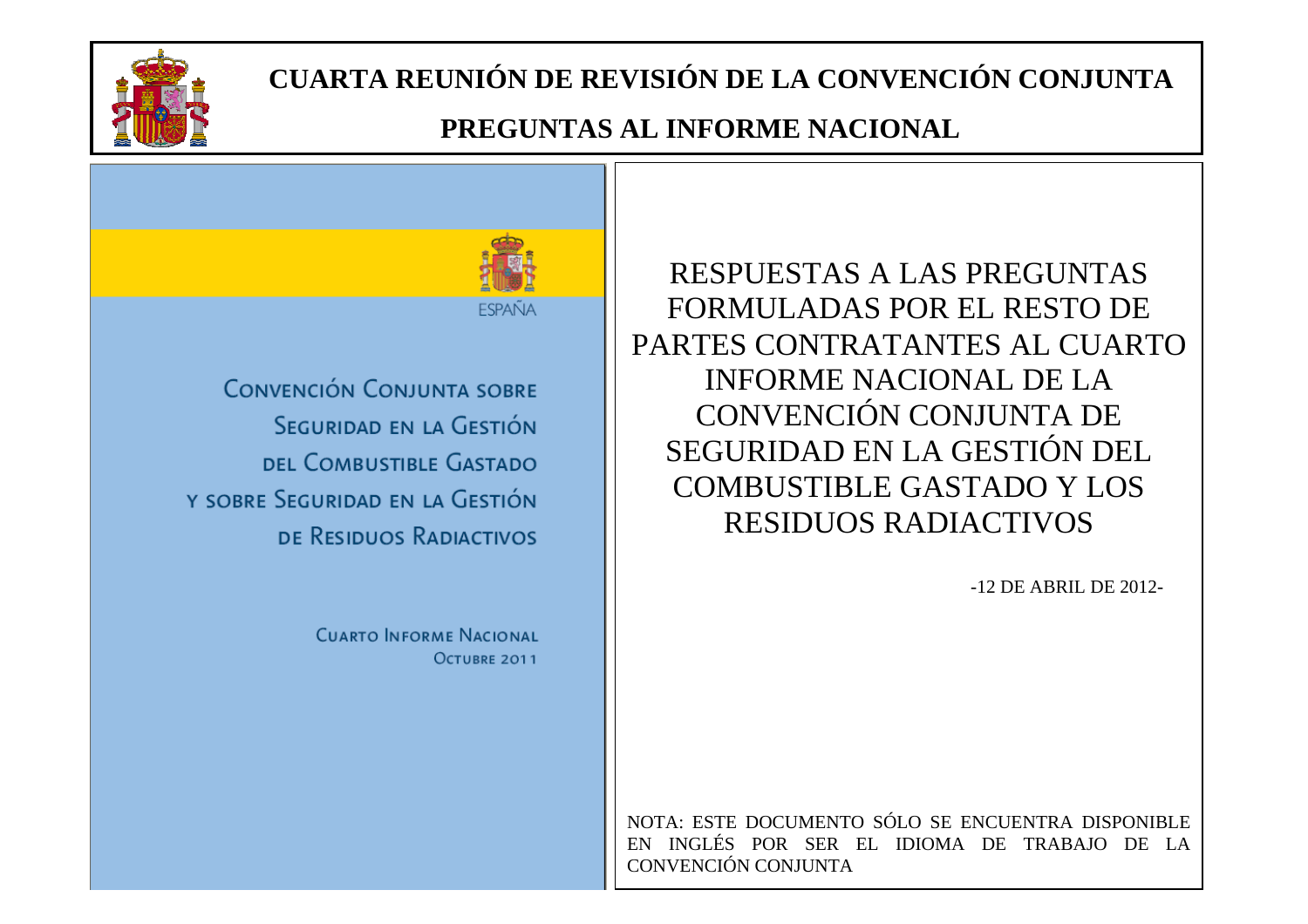

| Q.No   | Country                                                                                                                                                                                                                                                                                                                                                                                                                                                                                                                                                                                                                                                                                                                                                                                                                                                                                                                                                                                                                                                                                                                                                                                                                                                                                                                                                                                                                                                                                                                                                                                                                                                                                                                                                                                                                                                                                                                                                                                                                                                                                                                                                                                                                                                                     | Article | Ref. in National Report                                                                                                                                                                                                                                                                                                                                                                                                                                                                                                                                                                                                                                                     |
|--------|-----------------------------------------------------------------------------------------------------------------------------------------------------------------------------------------------------------------------------------------------------------------------------------------------------------------------------------------------------------------------------------------------------------------------------------------------------------------------------------------------------------------------------------------------------------------------------------------------------------------------------------------------------------------------------------------------------------------------------------------------------------------------------------------------------------------------------------------------------------------------------------------------------------------------------------------------------------------------------------------------------------------------------------------------------------------------------------------------------------------------------------------------------------------------------------------------------------------------------------------------------------------------------------------------------------------------------------------------------------------------------------------------------------------------------------------------------------------------------------------------------------------------------------------------------------------------------------------------------------------------------------------------------------------------------------------------------------------------------------------------------------------------------------------------------------------------------------------------------------------------------------------------------------------------------------------------------------------------------------------------------------------------------------------------------------------------------------------------------------------------------------------------------------------------------------------------------------------------------------------------------------------------------|---------|-----------------------------------------------------------------------------------------------------------------------------------------------------------------------------------------------------------------------------------------------------------------------------------------------------------------------------------------------------------------------------------------------------------------------------------------------------------------------------------------------------------------------------------------------------------------------------------------------------------------------------------------------------------------------------|
|        | Australia                                                                                                                                                                                                                                                                                                                                                                                                                                                                                                                                                                                                                                                                                                                                                                                                                                                                                                                                                                                                                                                                                                                                                                                                                                                                                                                                                                                                                                                                                                                                                                                                                                                                                                                                                                                                                                                                                                                                                                                                                                                                                                                                                                                                                                                                   | General | Pages 9, 113, 114 etc.                                                                                                                                                                                                                                                                                                                                                                                                                                                                                                                                                                                                                                                      |
|        | Comment what processes did Municipalities undertake for engagement with their local residents?                                                                                                                                                                                                                                                                                                                                                                                                                                                                                                                                                                                                                                                                                                                                                                                                                                                                                                                                                                                                                                                                                                                                                                                                                                                                                                                                                                                                                                                                                                                                                                                                                                                                                                                                                                                                                                                                                                                                                                                                                                                                                                                                                                              |         | Question/ What process was undertaken for Municipalities to nominate sites for selection for the Centralised Temporary Storage Facility? And                                                                                                                                                                                                                                                                                                                                                                                                                                                                                                                                |
| Answer | How will the "social licence" for siting the CTS facility be obtained once a nominated site is selected?<br>According to the site selection process described in the report (pages 112-114), stated by the Resolution of December 23rd 2009 of the<br>Secretariat State of Energy, the process was open to interested municipalities applying voluntarily following agreement by the<br>Municipal Council. Following approval of the definitive list, the Interministerial Commission analysed the territories of the accepted<br>candidate muicipalities in relation to the exclusion criteria set out in the bases for public call. Proceedings for allegations and public<br>information and participation, lasting 20 days and relating to application of the criteria of the public call to the accepted candidatures<br>were agreed by the Interministerial Commission, as contemplated in the procedure, and iniciated following publication in the Official<br>State Gazette on March 6th 2010. Furthermore, 44 institutions and entities were notified individually. Likewise, the documentation<br>relating to the applications submitted and analysis of municipal areas was published on the site website. A total of 14420 written<br>allegations were received, as a result of which, certain modifications were made to the analysis reports on the municipal areas, and also<br>the exclusion of a municipality was confirmed, due to its entire municipal territory being occupy by a SCI (Site of Communitary<br>Importance) and a SPAs (Special Protection Area for birds). On completion of the aforementioned proceedings, the Interministerial<br>Commission informed the candidate municipailities of the zones that had been excluded from their territories by way of letters sent on<br>April 29th 2010, inviting them to provide alternatives within a month. The municipalities provided, on a voluntary basis, areas meeting<br>the criteria stated in the 2009 resolution, and obviously not including those excluded by the Interministerial Commission. Finally, the<br>Government selected the candidature of "Villar de Cañas" as the selected site for the CTS, by means of Agreement of Cabinet of<br>Ministers of December, 30th 2011. |         |                                                                                                                                                                                                                                                                                                                                                                                                                                                                                                                                                                                                                                                                             |
|        | to, among others, the following activities:<br>participation of the neighbours in the meeting.<br>ENRESA, one for the mayors and councillors of the bordeuring municipallities and another one for the neighbours.<br>demonstration in front of the Miistry of Industry to support their candidature.                                                                                                                                                                                                                                                                                                                                                                                                                                                                                                                                                                                                                                                                                                                                                                                                                                                                                                                                                                                                                                                                                                                                                                                                                                                                                                                                                                                                                                                                                                                                                                                                                                                                                                                                                                                                                                                                                                                                                                       |         | Regarding social engagement, it must be underlined the broad social consensus reached by the candidature of Villar the Cañas, thanks<br>The Municipal Council unanimously endorse its candidature, supported also by a second extraordinary plenary session involving the<br>The Municipal Council has also developed an important work on communication and transparency, providing information through a<br>specific web page (http://www.villardecanas.es/ATC/atc.htm) and also celebrating two divulgative meetings in cooperation with<br>It was also created a local platform supporting CTS, representing the majority of the neighbours. This platform celebrated a |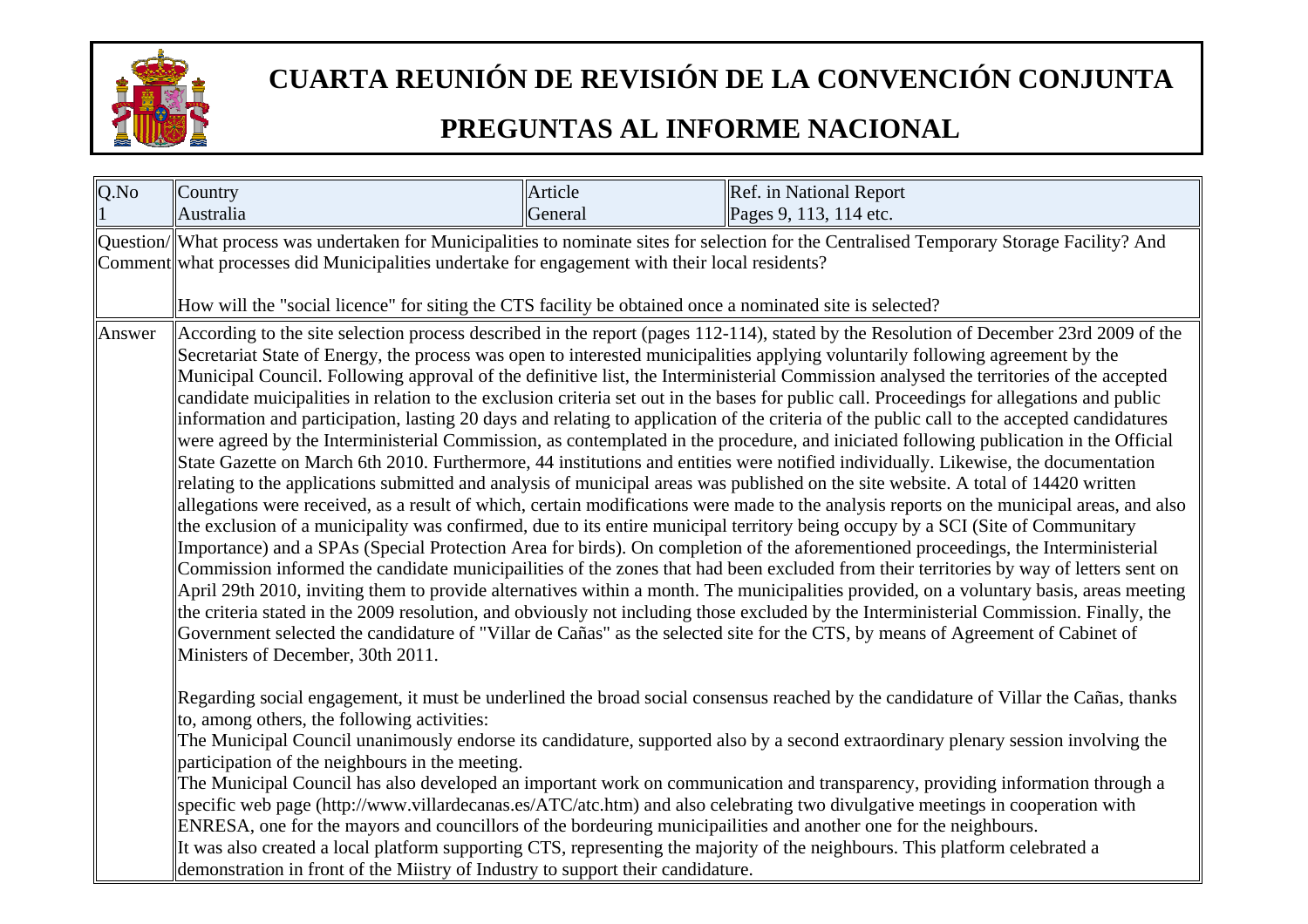

|         | on own initiative:                                                                                                                                                                                                                                                                                                                                                                                                                       |                    | As a proof of this social support, additionally to the mandatory documents required by the Resolution, the Municipal Council attached,                                                                                                                                |  |
|---------|------------------------------------------------------------------------------------------------------------------------------------------------------------------------------------------------------------------------------------------------------------------------------------------------------------------------------------------------------------------------------------------------------------------------------------------|--------------------|-----------------------------------------------------------------------------------------------------------------------------------------------------------------------------------------------------------------------------------------------------------------------|--|
|         | A very significant number of signatures from people totally supporting the candidature of Villar de Cañas, including neighbourgs,<br>people with a second residence in the municipality, neighbours and people with residence in the surrounding municipalities and also                                                                                                                                                                 |                    |                                                                                                                                                                                                                                                                       |  |
|         | people from the whole region of Castilla la Mancha.<br>Agreements from the Municipal Councils of the bourdering Municipailities "Zafra de Záncara" and "Montalbanejo" unanimously<br>supporting the andidature of Villar de Cañas.                                                                                                                                                                                                       |                    |                                                                                                                                                                                                                                                                       |  |
|         | Villar de Cañas to make a bid for the CTS.                                                                                                                                                                                                                                                                                                                                                                                               |                    | Agreement from the Municipal Council of the bourdering Municipality "Villares del Saz" and agreement from the board of directors of<br>ADESIMAN (a federation for the development of the sierra and the region called "mancha conquense"), respecting the autonomy of |  |
|         | Community Castilla la Mancha, the region where the Municipality is located.                                                                                                                                                                                                                                                                                                                                                              |                    | Finally, the Minister of Industry agreed on the selection of Villar de Cañas for the CTS with the President of the Autonomous                                                                                                                                         |  |
|         | As regards the "social license", we don't understand exactly the comment, since this term is not usual either in our national or<br>international legislation. However, it must be said that the licensing process of the CTS will include proceedings for allegation and<br>public participation.                                                                                                                                       |                    |                                                                                                                                                                                                                                                                       |  |
| Q.No    | Country<br>Hungary                                                                                                                                                                                                                                                                                                                                                                                                                       | Article<br>General | Ref. in National Report<br>$\vert$ A.2, page 5                                                                                                                                                                                                                        |  |
| Comment | $\alpha$ Question/ $\ $ It is not clearly defined what is the definition of the 2nd and 3rd category radioactive facilities.                                                                                                                                                                                                                                                                                                             |                    |                                                                                                                                                                                                                                                                       |  |
| Answer  | As stated under article 34 of the regulation on nuclear and radioactive Facilities:                                                                                                                                                                                                                                                                                                                                                      |                    |                                                                                                                                                                                                                                                                       |  |
|         | By radioactive facility it is understood:<br>$\ $ a) Facilities of any class that contain a source of ionising radiation.<br>$\ $ b) Ionising radiation-producing devices that operate at a voltage greater than 5 kilovolts.<br>c) Premises, laboratories, factories and facilities where radioactive materials are produced, used, held, treated, handled or stored, except<br>for the incidental storage during the carriage thereof. |                    |                                                                                                                                                                                                                                                                       |  |
|         | Radioactive facilities are classified into three categories.                                                                                                                                                                                                                                                                                                                                                                             |                    |                                                                                                                                                                                                                                                                       |  |
|         | a) First-category radioactive facilities are:<br>1st. Factories that produce uranium, thorium or their compounds.                                                                                                                                                                                                                                                                                                                        |                    |                                                                                                                                                                                                                                                                       |  |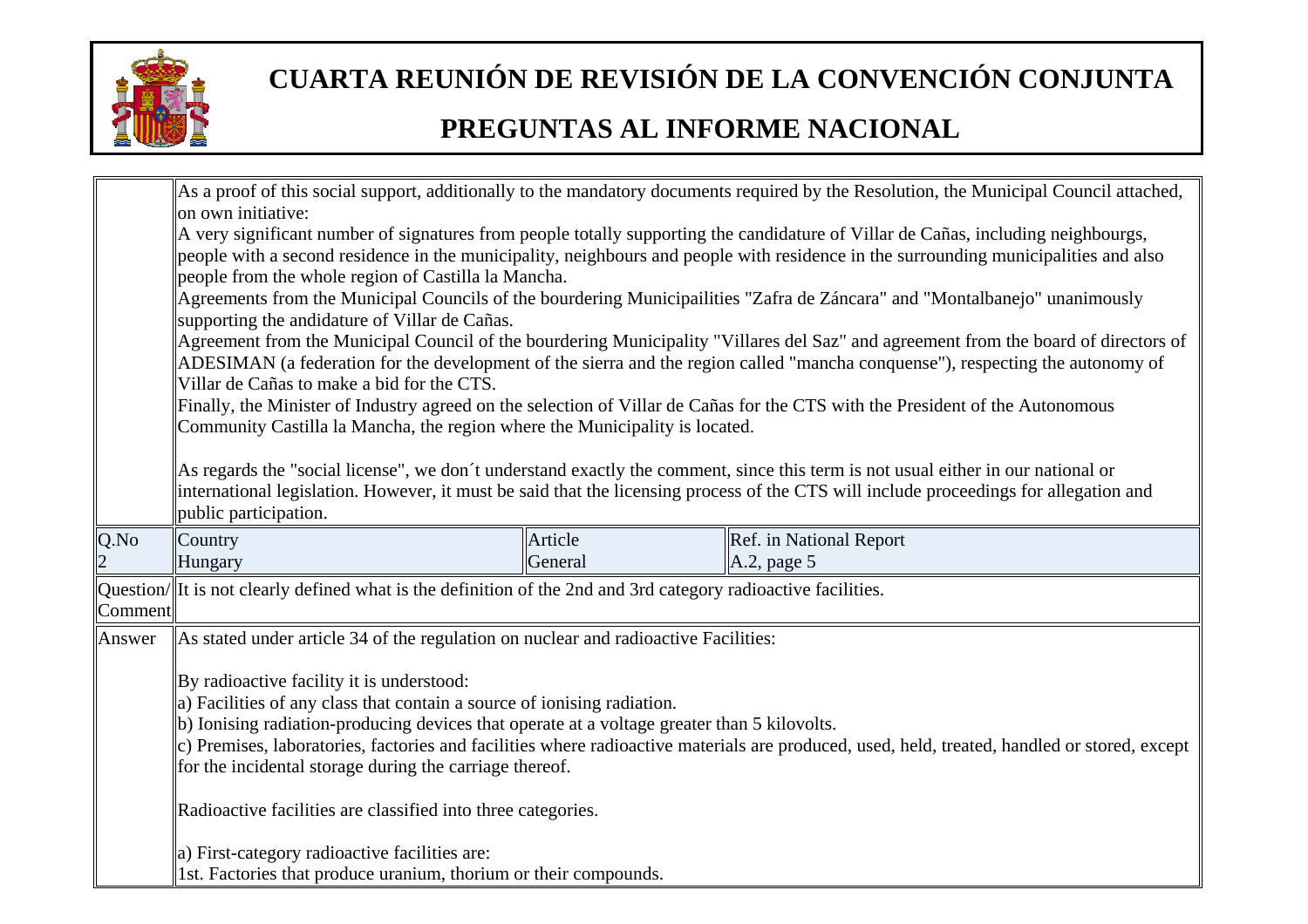

|         | 2nd. Factories that produce natural-uranium fuel assemblies.<br>3rd. Facilities that use radioactive sources for industrial irradiation purposes.                                                      |  |  |  |
|---------|--------------------------------------------------------------------------------------------------------------------------------------------------------------------------------------------------------|--|--|--|
|         | 4th. Complex facilities where very large inventories of radioactive substances are handled or where radiation beams of very high-energy                                                                |  |  |  |
|         | fluxes are produced such that the potential radiological impact of the facility is significant.                                                                                                        |  |  |  |
|         | For the purposes of this Regulation, the facilities defined in Sections 1 and 2 are called nuclear fuel cycle radioactive facilities.                                                                  |  |  |  |
|         |                                                                                                                                                                                                        |  |  |  |
|         | $\vert$ b) Provided they are not classified as belonging to the first category, second-category radioactive facilities are:                                                                            |  |  |  |
|         | 1st. Facilities where radioactive nuclides that can be used for scientific, medical, agricultural, commercial or industrial purposes are<br>handled or stored, the total activity of which is equal or |  |  |  |
|         | greater than one thousand times the exemption values that are established in Instruction IS-05 of the Nuclear Safety Council.                                                                          |  |  |  |
|         | 2nd. Facilities that use X-ray-generating devices that may operate with a peak voltage greater than 200 kilovolts.                                                                                     |  |  |  |
|         | 3rd. Particle accelerators and facilities where neutron sources are stored.                                                                                                                            |  |  |  |
|         |                                                                                                                                                                                                        |  |  |  |
|         | $ c)$ Third-category radioactive facilities are:                                                                                                                                                       |  |  |  |
|         | 1st. Facilities where radioactive nuclides are handled or stored the total activity of which is greater than the exemption values<br>established in Instruction IS-05 of the Nuclear Safety Council    |  |  |  |
|         | and lower than one thousand times the exemption values.                                                                                                                                                |  |  |  |
|         | 2nd. Facilities that use X-ray-generating devices the peak voltage of which is lower than 200 kilovolts.                                                                                               |  |  |  |
| Q.No    | Country<br>Article<br>Ref. in National Report                                                                                                                                                          |  |  |  |
|         | Korea, Republic of<br>General<br> p. 9 (A.3)                                                                                                                                                           |  |  |  |
|         | Question/Section A.3 states the site selection process for Centralized Temporary Fuel Storage (CTS).                                                                                                   |  |  |  |
| Comment |                                                                                                                                                                                                        |  |  |  |
|         | What are the site selection process and related requirements for CTS?                                                                                                                                  |  |  |  |
| Answer  | Regarding the site selection process, it is broadly described under article 6 (pages 112 to 114) of the report.                                                                                        |  |  |  |
|         | Regarding the related requirements for the site, the Interministerial Commission established the technical, environmental and socio-                                                                   |  |  |  |
|         | economic criteria to be fullfilled by the candidate sites for the CTS facility. Those criteria can be found under the document "Basic"                                                                 |  |  |  |
|         | criteria for the sitting of the CTS facility and Associated Technology Centre". According to the conditions established by the CSN's                                                                   |  |  |  |
|         | favourable opinion to the generic design of the CTS, the above report states three main groups of factors to evaluate a potential site:                                                                |  |  |  |
|         | External natural phenomena and those induced by mandkind, with frequent and intense enough to eventually affect the safety of the                                                                      |  |  |  |
|         | installation.                                                                                                                                                                                          |  |  |  |
|         | -Site Characteristics that may influence in the potential transfer of radioactive material to the environment and the people.                                                                          |  |  |  |
|         | -Data regarding density and distribution of the population and those regarding the implementation of emergency measures and the need                                                                   |  |  |  |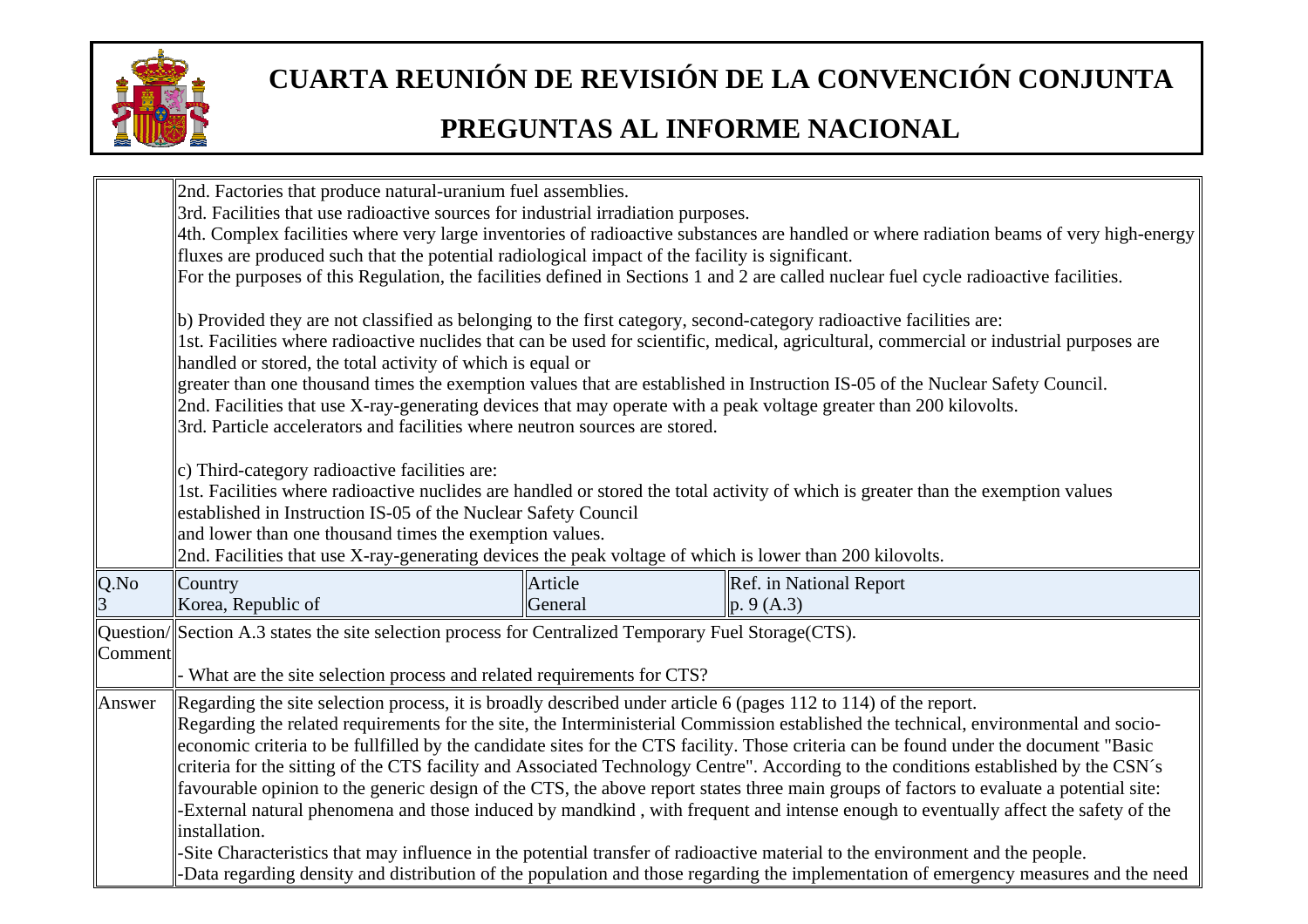

|         | to evaluate the risks for people and population.                                                                                         |         |                                                                                                                                               |  |
|---------|------------------------------------------------------------------------------------------------------------------------------------------|---------|-----------------------------------------------------------------------------------------------------------------------------------------------|--|
|         | Those factors can be evaluated trough the following criteria of reference:                                                               |         |                                                                                                                                               |  |
|         | -Sites having potential risk of suffering earthquakes, volcano activity, extreme environmentakl conditions, hurricanes, floods, eventual |         |                                                                                                                                               |  |
|         | failure of dams, or possible accidents caused by the man (proximity of airports, transport nodes, industries with risk of explosions)    |         |                                                                                                                                               |  |
|         | among others.                                                                                                                            |         |                                                                                                                                               |  |
|         |                                                                                                                                          |         | -There are also some sites excluded bearing in mind the territory is under special protection due to its cultural, historic or environmental  |  |
|         |                                                                                                                                          |         | value: Areas forming part of the European Nature Conservation Network Natura 2000, National Parks, Nature Reserves and other                  |  |
|         |                                                                                                                                          |         | equivalent areas managed by the Autonomous Communities, Sites of Community Importance and Special Protection Areas for birds                  |  |
|         |                                                                                                                                          |         | (ZEPAS), protected areas belonging to the Ministry of Defense, Common Woodland Areas and lands forming part of the Spanish                    |  |
|         |                                                                                                                                          |         | Network of Casttle Routes, areas containing items of interest belonging to the national heritage and potentially affected by the area of      |  |
|         | influence of the facility or by the construction works, among others.                                                                    |         |                                                                                                                                               |  |
|         |                                                                                                                                          |         | -Socio-economic factors will also be beared in mind, such as the availability of space, access capabilties, the existence of appropiate       |  |
|         |                                                                                                                                          |         | infraestructure, among others. Transport to the Facility wil be carried out by road or train, so sites requiring transport necesarily         |  |
|         | performed by air or sea are excluded.                                                                                                    |         |                                                                                                                                               |  |
|         | For more information www.emplazamientoatc.es                                                                                             |         |                                                                                                                                               |  |
| Q.No    | Country                                                                                                                                  | Article | Ref. in National Report                                                                                                                       |  |
|         | Korea, Republic of                                                                                                                       | General | p. 177 (K.4)                                                                                                                                  |  |
|         | Question/Section K.4 discusses the effect of nuclear accident in Fukushima on safety.                                                    |         |                                                                                                                                               |  |
| Comment |                                                                                                                                          |         |                                                                                                                                               |  |
|         | What is the management plan for spent fuels under abnormal conditions?                                                                   |         |                                                                                                                                               |  |
| Answer  |                                                                                                                                          |         | Licensees have analyzed the cooling systems of the spent fuel pools (SFP) and the strategies in place to face up to a loss thereof, as well   |  |
|         |                                                                                                                                          |         | as those aspects relating to the loss of radiation shielding that a decrease in the water level of the pools would entail. Licensees proposal |  |
|         |                                                                                                                                          |         | for improvements so as to strengthen the response of the plants when faced with prolonged scenarios of loss of safety functions in            |  |
|         | combination with external events:                                                                                                        |         |                                                                                                                                               |  |
|         | a. Having alternative fixed and portable means to provide water to the SFP.                                                              |         |                                                                                                                                               |  |
|         | $\ $ b. Improving the instrumentation for measuring the level and temperature of the SFP.                                                |         |                                                                                                                                               |  |
|         |                                                                                                                                          |         |                                                                                                                                               |  |
|         |                                                                                                                                          |         | For a prolonged station blackout (SBO) situation (on-site and off-site power) licensees are implementing several measures to allow all        |  |
|         |                                                                                                                                          |         | plants to fulfill the criterion of equipment available during 72 hours with some off-site support. The most relevant proposals are the        |  |
|         |                                                                                                                                          |         |                                                                                                                                               |  |
|         | following:                                                                                                                               |         |                                                                                                                                               |  |
|         | conditions in such a situation.                                                                                                          |         | - Measures to ensure there is a direct current power supply to those controls and instruments needed to maintain the plant's safety           |  |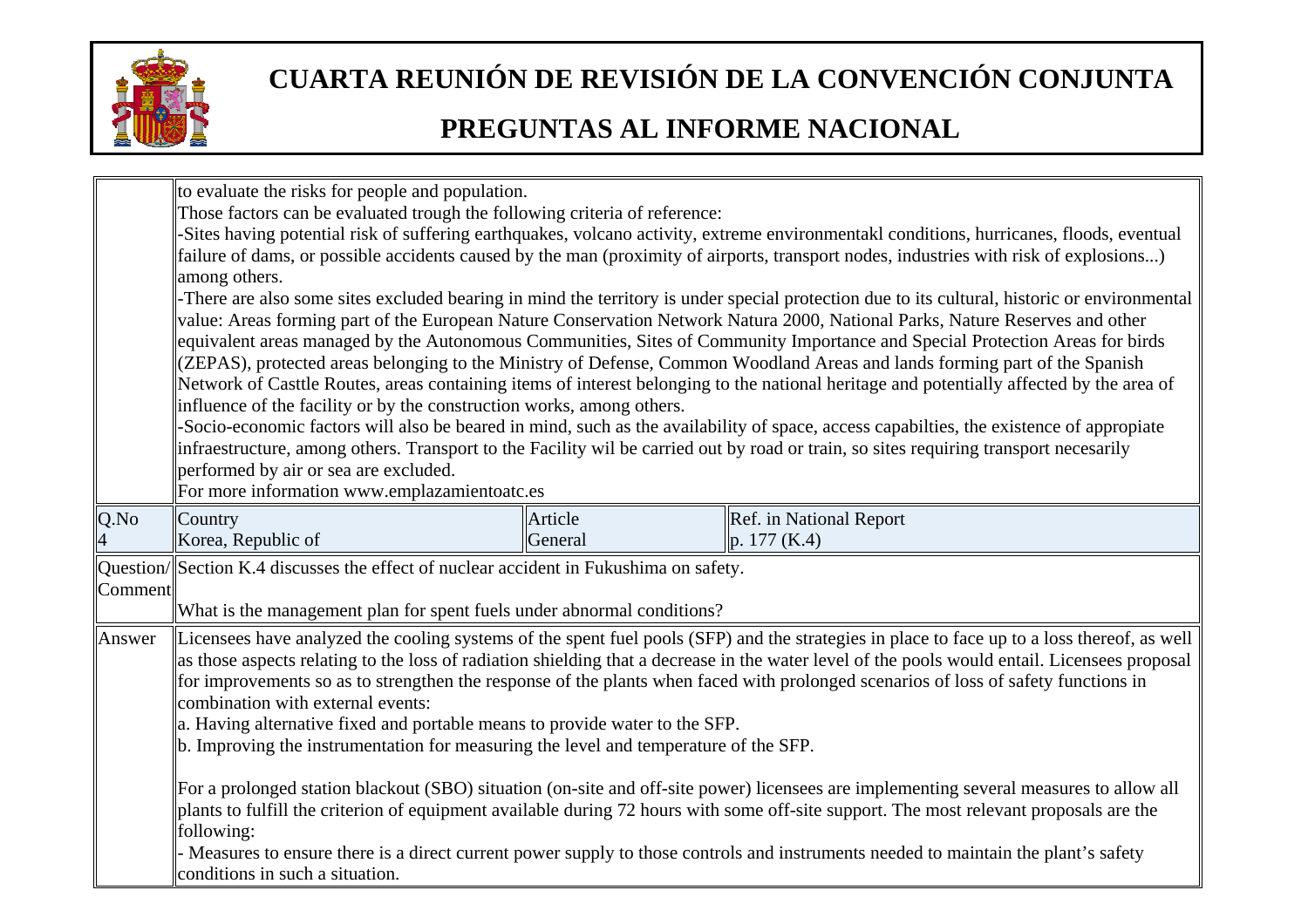

|        | Several backup measures with autonomous equipment (diesel generators, motor pumps, and so on).<br>Periodic tests to check the recovery of the off-site power supply from those hydroelectric stations which are close to the site.<br>For dry spent fuel storage facilities the passive features of these systems provide their safety functions without the need of any electric<br>source, external or internal. For accident conditions and extreme natural conditions passive systems still entails advantages since<br>recovery of heat capacity may be achieved by conventional means. Licensees have been required to enhance contingencies plan and to<br>implement mitigation strategies for off-design basis accidents (large scale fires) after the Fukushima accident. |                    |                                                                                                                                                                                                                                                                                                                                                                                                                                                                                                                                                                                                                                                                                                                                                                                                                                                                                                                                                                                                                                                                                                                                                                                                                                                                                 |
|--------|------------------------------------------------------------------------------------------------------------------------------------------------------------------------------------------------------------------------------------------------------------------------------------------------------------------------------------------------------------------------------------------------------------------------------------------------------------------------------------------------------------------------------------------------------------------------------------------------------------------------------------------------------------------------------------------------------------------------------------------------------------------------------------|--------------------|---------------------------------------------------------------------------------------------------------------------------------------------------------------------------------------------------------------------------------------------------------------------------------------------------------------------------------------------------------------------------------------------------------------------------------------------------------------------------------------------------------------------------------------------------------------------------------------------------------------------------------------------------------------------------------------------------------------------------------------------------------------------------------------------------------------------------------------------------------------------------------------------------------------------------------------------------------------------------------------------------------------------------------------------------------------------------------------------------------------------------------------------------------------------------------------------------------------------------------------------------------------------------------|
| Q.No   | Country<br>Netherlands                                                                                                                                                                                                                                                                                                                                                                                                                                                                                                                                                                                                                                                                                                                                                             | Article<br>General | Ref. in National Report<br>A.3                                                                                                                                                                                                                                                                                                                                                                                                                                                                                                                                                                                                                                                                                                                                                                                                                                                                                                                                                                                                                                                                                                                                                                                                                                                  |
|        | Comment What is the status of these developments?                                                                                                                                                                                                                                                                                                                                                                                                                                                                                                                                                                                                                                                                                                                                  |                    | Question/ It is mentioned that the development of a specific regulatory framework for the clearance of radioactive material is being continued.                                                                                                                                                                                                                                                                                                                                                                                                                                                                                                                                                                                                                                                                                                                                                                                                                                                                                                                                                                                                                                                                                                                                 |
| Answer | The situation of the Spanish regulations for clearance of residual materials is currently being considered by the CSN.<br>(MINETUR). Conditional clearance authorisations would be maintained on a case by case basis.<br>documentation supporting the application for a clearance authorisation.<br>control, competence requirements and reporting to the CSN.<br>authorisation application.                                                                                                                                                                                                                                                                                                                                                                                      |                    | One of the main actions under consideration is the convenience of a proposal for a general provision for clearance of residual materials<br>including unconditional clearance values from EU RP-122 part.1. Such a general provision has to be issued by the Ministry of Industry<br>In addition, allowing for the experience gained by the CSN and the licensees from past years, a Safety Instruction on radiological<br>control and the clearance of residual materials arising from nuclear facilities was issued by CSN on 2011. The CSN Instruction (IS-31,<br>published in September 2011), compulsory for nuclear facilities, pursues two main objectives: to integrate and improve the current<br>technical criteria for the radiological control of residual materials before getting out of controlled areas and to lay down the<br>IS-31 addresses, inter alia, acceptable criteria for initial categorisation of residual materials, general provisions for clearance, criteria for<br>acceptable clearance monitoring and measurement strategies, use of scaling factors based on representative sampling, averaging, quality<br>A part of the CSN Instruction also includes a detailed description of documents to be attached by the licensee in support of the |
| Q.No   | Country<br>Netherlands                                                                                                                                                                                                                                                                                                                                                                                                                                                                                                                                                                                                                                                                                                                                                             | Article<br>General | Ref. in National Report<br>A.3.                                                                                                                                                                                                                                                                                                                                                                                                                                                                                                                                                                                                                                                                                                                                                                                                                                                                                                                                                                                                                                                                                                                                                                                                                                                 |
|        | and eventual decommissioning of Vandellos 1?                                                                                                                                                                                                                                                                                                                                                                                                                                                                                                                                                                                                                                                                                                                                       |                    | Question/ This section describes the creation of a tax to be paid by the licensees of operating permits for the financing of the management of<br>Comment radioactive wastes and spent fuel en the dismantling of nuclear facilities. How are these costs estimated, and how are they distributed<br>among the different licensees? (for example, is it dependent of the installed power?) Does this tax also cover the costs of safe enclosure                                                                                                                                                                                                                                                                                                                                                                                                                                                                                                                                                                                                                                                                                                                                                                                                                                 |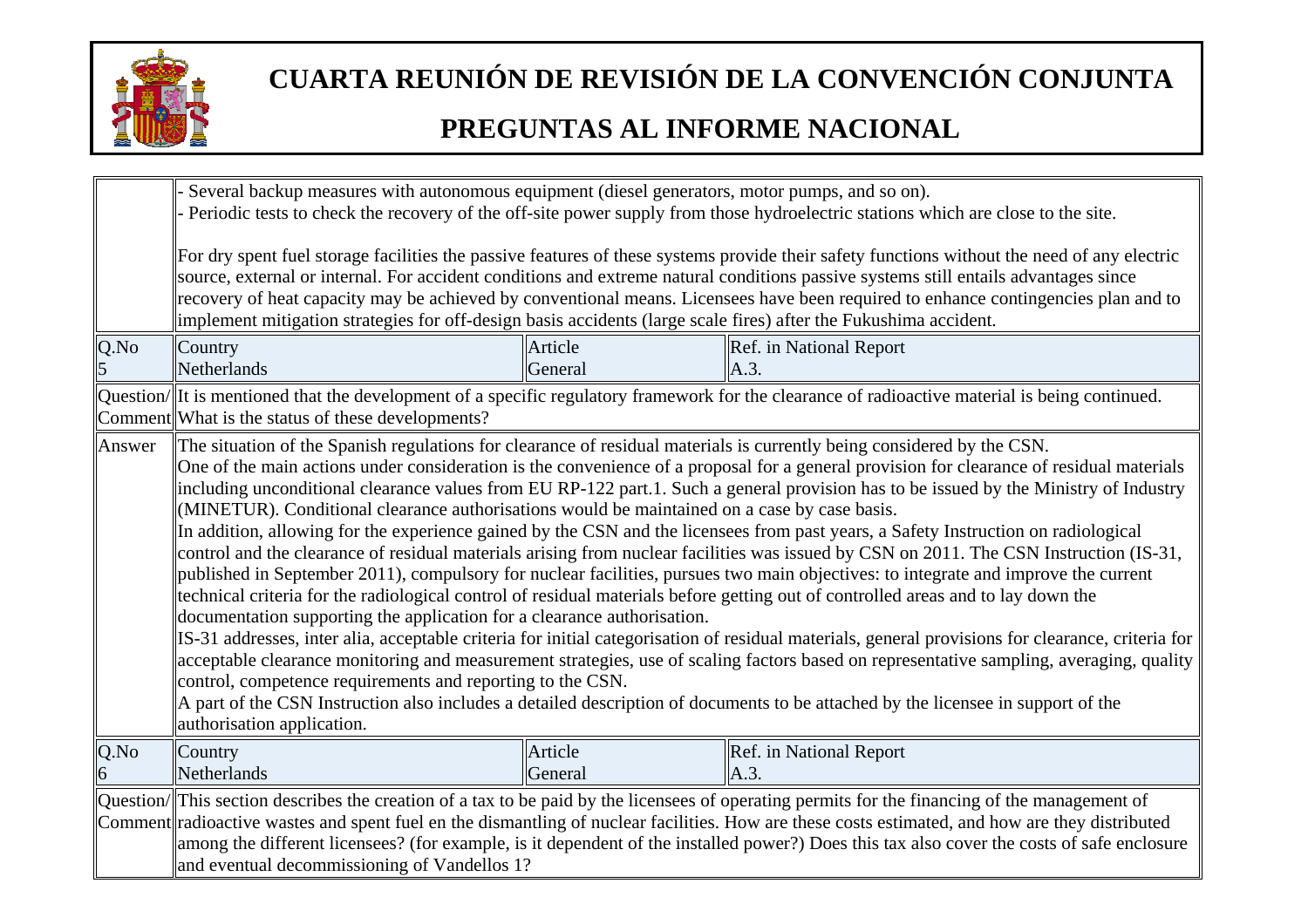

| Answer  | The cost study, in fact cost studies, referred in in Section A.4b) is a requirement of the RNFR prior to licensing any nuclear facility. In<br>Section L, Annex B.1, the main actions to be undertaken by the operator in the three steps of the licensing procedure are indicated:<br>Preliminary authorisation, Construction permit and Operation permit. In paragraph f) of Construction permit and I) of Operating permit,<br>it stands what should be included by the utility, in the corresponding application, regarding economics of decommissioning and<br>dismantling, in order to guarantee at this stage decommissioning, but regulation does not require a specific calculation method. Cost<br>estimates are based in dedicated studies carried out by ENRESA plus the information arisen from ENRESA's decommissioning and<br>waste management experience and also from the information shared with foreign sister organisations. The costs for the safe enclosure<br>and the future complete decommissioning of Vandellos 1 NPP are covered by the pre-existing Fund, set up in 1984, which could be<br>surplus, if necessary, through the Fee relating to the electricity tariff (tolls) as referred in Article 22.2 for the financing of the cost<br>corresponding to the management of the radioactive wastes and spent nuclear fuel generated at those Nuclear Power Plants that were<br>definitively shutdown prior or January 1st 2010 |                    |                                                                                                                                                                                                                                                                                |
|---------|--------------------------------------------------------------------------------------------------------------------------------------------------------------------------------------------------------------------------------------------------------------------------------------------------------------------------------------------------------------------------------------------------------------------------------------------------------------------------------------------------------------------------------------------------------------------------------------------------------------------------------------------------------------------------------------------------------------------------------------------------------------------------------------------------------------------------------------------------------------------------------------------------------------------------------------------------------------------------------------------------------------------------------------------------------------------------------------------------------------------------------------------------------------------------------------------------------------------------------------------------------------------------------------------------------------------------------------------------------------------------------------------------------------------------------------------------------------|--------------------|--------------------------------------------------------------------------------------------------------------------------------------------------------------------------------------------------------------------------------------------------------------------------------|
| $Q$ .No | Country<br>Slovakia                                                                                                                                                                                                                                                                                                                                                                                                                                                                                                                                                                                                                                                                                                                                                                                                                                                                                                                                                                                                                                                                                                                                                                                                                                                                                                                                                                                                                                          | Article<br>General | Ref. in National Report<br>General                                                                                                                                                                                                                                             |
| Comment | Question/ What is your operation experience in dry storage of the spent fuel?                                                                                                                                                                                                                                                                                                                                                                                                                                                                                                                                                                                                                                                                                                                                                                                                                                                                                                                                                                                                                                                                                                                                                                                                                                                                                                                                                                                |                    |                                                                                                                                                                                                                                                                                |
| Answer  | Dry storage of spent fuel was implemented in Spain in 2002 for the first time to provide additional capacity of interim storage to NPP<br>Trillo. The chosen technology was dual-purpose metal casks. A second ISFSI, based also in dry storage techniques (multipurpose<br>welded canisters in concrete overpacks), became operational in 2009, close to the José Cabrera NPP whose decommissioning was to be<br>started soon after. Both in ISFSI Trillo and in ISFSI José Cabrera the operational experience has been excellent with no significant<br>incidents to be recorded. In the first case, the total amount of SF stored in the ISFSI at the end of 2011 was 21 casks (441 fuel<br>assemblies) while in the José Cabrera NPP the ISFSI hosted 12 casks (377 f.a.) on the same date.                                                                                                                                                                                                                                                                                                                                                                                                                                                                                                                                                                                                                                                              |                    |                                                                                                                                                                                                                                                                                |
| Q.No    | Country<br>United Arab Emirates                                                                                                                                                                                                                                                                                                                                                                                                                                                                                                                                                                                                                                                                                                                                                                                                                                                                                                                                                                                                                                                                                                                                                                                                                                                                                                                                                                                                                              | Article<br>General | Ref. in National Report                                                                                                                                                                                                                                                        |
|         | Question/ This section discusses actions to establish safety criteria for spent fuel and high level waste. There is a reference to the WENRA<br>Comment reference levels; however it is not clear exactly what the Spanish CSN safety criteria are. Could you be more specific, and state the<br>safety criteria?<br>Did the recent NPP stress tests include an assessment of the safety of NPP spent fuel storage in spent fuel pools? Are there any planned<br>enhancements to the spent fuel safety criteria?                                                                                                                                                                                                                                                                                                                                                                                                                                                                                                                                                                                                                                                                                                                                                                                                                                                                                                                                             |                    |                                                                                                                                                                                                                                                                                |
| Answer  | (IAEA) and the WENRA reference levels.                                                                                                                                                                                                                                                                                                                                                                                                                                                                                                                                                                                                                                                                                                                                                                                                                                                                                                                                                                                                                                                                                                                                                                                                                                                                                                                                                                                                                       |                    | The set of CSN Safety Instructions mentioned in the safety report establishes legally binding safety requirements for licensees for<br>interim storage of spent fuel facilities and dry storage casks and incorporate requirements from the International Atomic Energy Agency |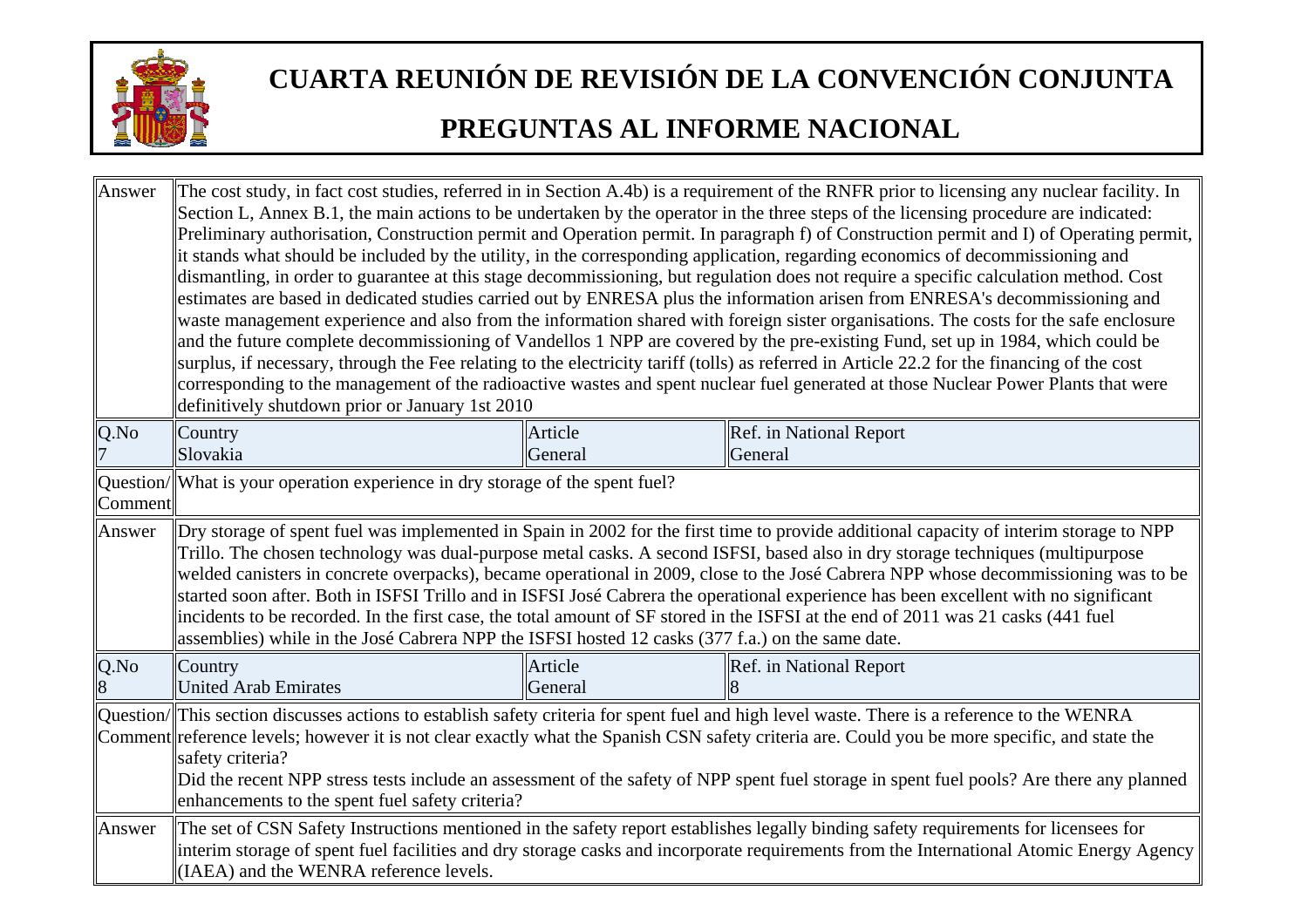

|           | and safety analysis of nuclear facilities for the storage of spent fuel and high-level waste in the following general areas:<br>Safety Management: organizational structure, safety culture, quality management and record keeping<br>Design: safety functions, storage and handling capacity.<br>inspection and functional testing, specific contingency plans and waste/spent fuel acceptance.<br>Safety Verification: contents and updating of the safety case and periodic Safety Review<br>a. Having alternative fixed and portable means to provide water to the SFP.<br>b. Improving the instrumentation for measuring the level and temperature of the SFP.                                                                                                                                                                                                                                                                                                   |                      | These basic safety criteria and requirements that must be fulfilled in the design, siting, manufacturing, construction, testing, operation<br>Operation: emergency preparedness, operational experience feedback, operation facility modification, maintenance, in-service<br>For further information English version of these documents can be found at www.csn.es under Publications/Regulations.<br>Yes, the NNPs stress tests have included the assessment of NPPs' spent fuel pools. Licensees have analyzed the cooling systems of the<br>spent fuel pools (SFP) and the strategies in place to face up to a loss thereof, as well as those aspects relating to the loss of radiation<br>shielding that a decrease in the water level of the pools would entail. Licensees proposal for improvements so as to strengthen the<br>response of the plants when faced with prolonged scenarios of loss of safety functions in combination with external events: |
|-----------|-----------------------------------------------------------------------------------------------------------------------------------------------------------------------------------------------------------------------------------------------------------------------------------------------------------------------------------------------------------------------------------------------------------------------------------------------------------------------------------------------------------------------------------------------------------------------------------------------------------------------------------------------------------------------------------------------------------------------------------------------------------------------------------------------------------------------------------------------------------------------------------------------------------------------------------------------------------------------|----------------------|-------------------------------------------------------------------------------------------------------------------------------------------------------------------------------------------------------------------------------------------------------------------------------------------------------------------------------------------------------------------------------------------------------------------------------------------------------------------------------------------------------------------------------------------------------------------------------------------------------------------------------------------------------------------------------------------------------------------------------------------------------------------------------------------------------------------------------------------------------------------------------------------------------------------------------------------------------------------|
| Q.No<br>9 | Country<br>France                                                                                                                                                                                                                                                                                                                                                                                                                                                                                                                                                                                                                                                                                                                                                                                                                                                                                                                                                     | Article<br>Article 4 | Ref. in National Report<br>$K.4 - p. 177$                                                                                                                                                                                                                                                                                                                                                                                                                                                                                                                                                                                                                                                                                                                                                                                                                                                                                                                         |
|           | Comment indicates that Spain will continue to participate actively in the efforts being made for improving safety.<br>storage facility (CTS)?                                                                                                                                                                                                                                                                                                                                                                                                                                                                                                                                                                                                                                                                                                                                                                                                                         |                      | Question/ Concerning the safety implications deriving from the Fukushima accident and its radiological consequences, the Spanish report<br>Could Spain specify if, in the light of the Fukushima accident, specific safety reviews are currently in progress concerning the dry<br>storage facilities for spent fuel located in Trillo and Jose Cabrera, the one foreseen in Asco and the project of centralised temporary fuel                                                                                                                                                                                                                                                                                                                                                                                                                                                                                                                                   |
| Answer    | If yes, what are the main safety topics assessed and the main lessons already learned?<br>For dry spent fuel storage facilities the passive features of these systems provide their safety functions without the need of any electric<br>source, external or internal. For accident conditions and extreme natural conditions passive systems still entails advantages since<br>recovery of heat capacity may be achieved by conventional means, for instance from the blocking of air inlets. Additionally, licensees of<br>dry storage facilities in operation have been required to enhance contingencies for these events and to implement mitigation strategies<br>for off-design basis accidents (large scale fires) after the Fukushima accident. Lessons learned from Fukushima will be applied to the<br>licensing of the dry spent fuel storage facility foreseen in Ascó as well as to the projected centralised temporary spent fuel storage<br>facility. |                      |                                                                                                                                                                                                                                                                                                                                                                                                                                                                                                                                                                                                                                                                                                                                                                                                                                                                                                                                                                   |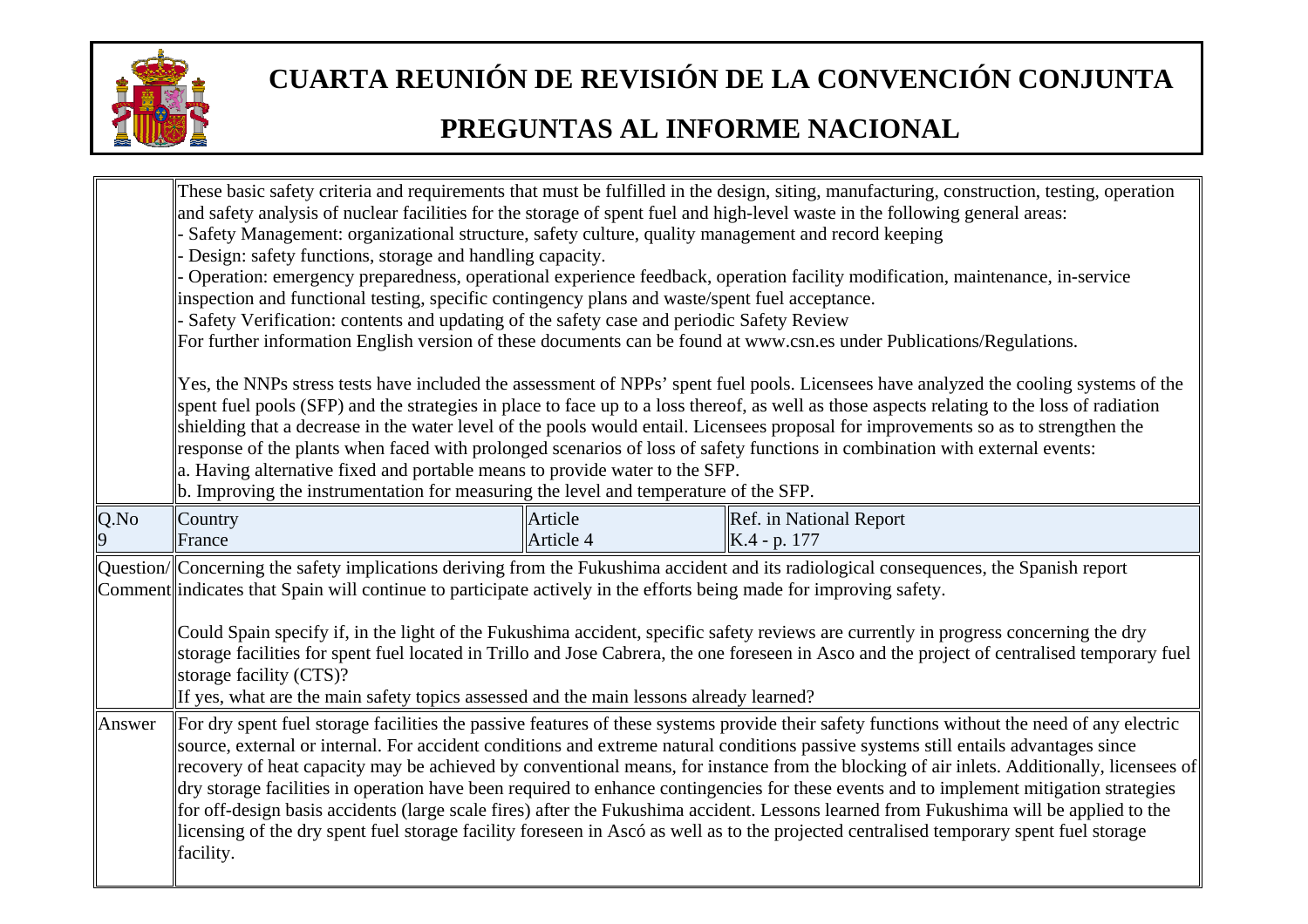

|        |                                                                                                                                                                                                                                                                                     |             | The main topics already addressed for off-design basis accidents are contingencies, fire extinction, spent fuel mitigation strategies,              |  |
|--------|-------------------------------------------------------------------------------------------------------------------------------------------------------------------------------------------------------------------------------------------------------------------------------------|-------------|-----------------------------------------------------------------------------------------------------------------------------------------------------|--|
|        | radiation mitigation, emergency preparedness and personnel training.                                                                                                                                                                                                                |             |                                                                                                                                                     |  |
|        | Moreover, Spain will continue actively participating and following the international developments in order to implement any other                                                                                                                                                   |             |                                                                                                                                                     |  |
|        | further requirements may emerge, in particular in the design of the centralized spent fuel storage facility.                                                                                                                                                                        |             |                                                                                                                                                     |  |
| Q.No   | Country                                                                                                                                                                                                                                                                             | Article     | Ref. in National Report                                                                                                                             |  |
| 10     | <b>United Arab Emirates</b>                                                                                                                                                                                                                                                         | Article 4   | 103                                                                                                                                                 |  |
|        |                                                                                                                                                                                                                                                                                     |             | Question/  The document state "the storage casks for the ITS facilities at the Trillo, Ascó and José Cabrera plants, these have been designed to re |  |
|        |                                                                                                                                                                                                                                                                                     |             | Comment lease the heat generated by the fuel assemblies to the environment by means of passive convection, conduction and radiation                 |  |
|        |                                                                                                                                                                                                                                                                                     |             | mechanisms". What are the advantages and disadvantages of the passive convection to heat removal in case of emergency like                          |  |
|        | Fukushima disaster.                                                                                                                                                                                                                                                                 |             |                                                                                                                                                     |  |
| Answer |                                                                                                                                                                                                                                                                                     |             | Passive heat rejection systems of storage casks provide its safety functions without the need of any electric source, external or internal,         |  |
|        | with obvious advantages.                                                                                                                                                                                                                                                            |             |                                                                                                                                                     |  |
|        |                                                                                                                                                                                                                                                                                     |             | For off-normal and accident conditions some events that might cause a blockage in the air inlets are consider in the safety analysis. For           |  |
|        |                                                                                                                                                                                                                                                                                     |             | these situations time limits are set in the Technical Specifications and Operating controls before any degradation of fuel cladding may             |  |
|        | occur. In the most likeable scenario of debris or mud from a flooding, unblocking can be achieved with conventional means recovering                                                                                                                                                |             |                                                                                                                                                     |  |
|        | the passive heat in time frames well below those time limits. Therefore the passive nature of these storage systems still entails certain<br>advantages. Besides, licensees have been required to enhance contingencies measures for those situations after the Fukushima accident. |             |                                                                                                                                                     |  |
|        |                                                                                                                                                                                                                                                                                     |             |                                                                                                                                                     |  |
| Q.No   | Country                                                                                                                                                                                                                                                                             | Article     | Ref. in National Report                                                                                                                             |  |
|        | <b>United Arab Emirates</b>                                                                                                                                                                                                                                                         | Article 4   | 101                                                                                                                                                 |  |
|        | Question/ Selecting Villar de Canas to host the centralised temporary storage facility is a key step in the country's nuclear power framework. How                                                                                                                                  |             |                                                                                                                                                     |  |
|        | Comment is this affecting progress towards a final disposal solution.                                                                                                                                                                                                               |             |                                                                                                                                                     |  |
| Answer |                                                                                                                                                                                                                                                                                     |             | The site designation of Villar de Cañas and the further operation of the CTS completes the cycle for short-medium term management of                |  |
|        |                                                                                                                                                                                                                                                                                     |             | SF and HLW and provides sufficient time to undertake the different steps of the final disposal program of these waste in safe and secure            |  |
|        |                                                                                                                                                                                                                                                                                     |             | conditions. But this kind of waste needs to be definitively disposed of, account taken of the obligations of responsibility towards future          |  |
|        |                                                                                                                                                                                                                                                                                     |             | generations and the mandate of not imposing undue burdens on them. These two principles are also a mandate of the European Directive                |  |
|        |                                                                                                                                                                                                                                                                                     |             | 2011/70/ EURATOM. The next General Plan for Radioactive Waste Management will address this point, taking as a starting point the                    |  |
|        |                                                                                                                                                                                                                                                                                     |             | significant stock of studies and works that Spain has carried out up to now in the area of deep geological disposal (inventory of                   |  |
|        | favorable host rocks, basic designs in clay and granite, performance assessments in clay and granite, R&D, etc.).                                                                                                                                                                   |             |                                                                                                                                                     |  |
| Q.No   | Country                                                                                                                                                                                                                                                                             | Article     | Ref. in National Report                                                                                                                             |  |
| 12     | Netherlands                                                                                                                                                                                                                                                                         | Article 4.2 |                                                                                                                                                     |  |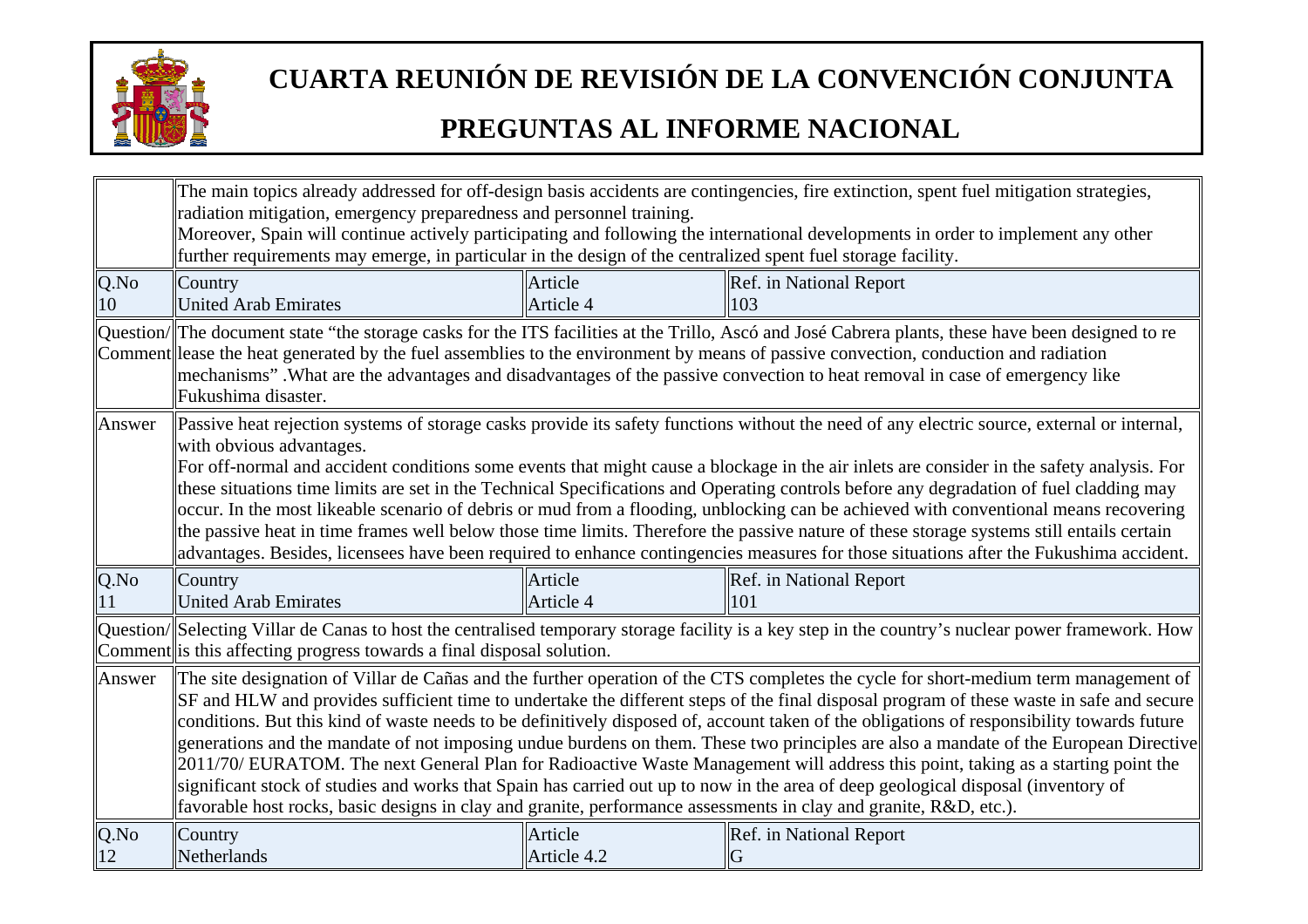

|            | reasonably possible?                                                                                                                                                                                                                                                                                                                                                                                                                                                                                                                                                                                                                                                                                                                                                                                                                                                                                                                      |                      | Question/  Article 38 of the Spanish Nuclear Energy Act establishes the principle of waste generation minimalisation. What does this mean in the<br>Comment decommissioning practice? Is there an obligation to reuse material where possible? Is the licensee obliged to decontaminate as far as |
|------------|-------------------------------------------------------------------------------------------------------------------------------------------------------------------------------------------------------------------------------------------------------------------------------------------------------------------------------------------------------------------------------------------------------------------------------------------------------------------------------------------------------------------------------------------------------------------------------------------------------------------------------------------------------------------------------------------------------------------------------------------------------------------------------------------------------------------------------------------------------------------------------------------------------------------------------------------|----------------------|---------------------------------------------------------------------------------------------------------------------------------------------------------------------------------------------------------------------------------------------------------------------------------------------------|
| Answer     | Minimization of waste is an overall principle of RWM as enounced in the Nuclear Energy Act. The practical implementation of this<br>mandate is up to the licensees. The way minimization is to be carried out is presented when they applied for a decommissioning license.<br>ENRESA has an objective of minimization and reuse of resulting materials as much as possible. While reuse is considered on a case by<br>case base, minimization is arranged following a set of criteria among which: a) maximum amount of waste in any type of bag, container,<br>etc., b) optimization of stuff by means of radiological classification and segregation, d) clearance, e) use of minimization techniques<br>(incineration, super-compaction, etc.), f) minimization of stuff dispersion when cutting. The limit to decontamination is set by the<br>exemption and clearance criteria as set in the corresponding decommissioning license. |                      |                                                                                                                                                                                                                                                                                                   |
| Q.No<br>13 | Country<br>Germany                                                                                                                                                                                                                                                                                                                                                                                                                                                                                                                                                                                                                                                                                                                                                                                                                                                                                                                        | Article<br>Article 5 | Ref. in National Report<br> G, 108                                                                                                                                                                                                                                                                |
|            | Comment there also periodic safety reviews for the dry storage facility?                                                                                                                                                                                                                                                                                                                                                                                                                                                                                                                                                                                                                                                                                                                                                                                                                                                                  |                      | Question/ In the national report it is mentioned that there are periodic safety reviews (PSR) for the storage pools performed every ten years. Are                                                                                                                                                |
| Answer     | According to the regulations and the licensing procedure dry spent fuel storage facilities located on site of Nuclear Power Plants (NPPs)<br>are considered part of the plants. Therefore the scope of PSR includes both the exiting spent fuel pool and the dry storage facility, as it is<br>established in the CSN Safety Instructions 26 and 29.<br>In the particular case of the José Cabrera NPP, a plant under decommissioning with a dry spent fuel storage facility, the license and the<br>approved decommissioning plan do not require a PSR since dismantling will take around 4-5 years from now and the spent fuel storage<br>casks are expected to be transported to the Centralised Storage Facility when constructed and commissioned in the same timeframe                                                                                                                                                              |                      |                                                                                                                                                                                                                                                                                                   |
| Q.No<br>14 | Country<br>Belgium                                                                                                                                                                                                                                                                                                                                                                                                                                                                                                                                                                                                                                                                                                                                                                                                                                                                                                                        | Article<br>Article 6 | Ref. in National Report<br>Section 6.3 Page $117$                                                                                                                                                                                                                                                 |
|            | Question/ The report mentions that the standards include "phenomena induced by mankind". Could Spain confirm that human intrusion and cyber<br>Comment attacks are also considered?                                                                                                                                                                                                                                                                                                                                                                                                                                                                                                                                                                                                                                                                                                                                                       |                      |                                                                                                                                                                                                                                                                                                   |
| Answer     | During the licensing and commissioning phases of the Centralized Temporary Storage for Spent Fuel, certainly, we will address the<br>issues related to human intrusion and cyber attacks and other threats related to the security of the facility. Nevertheless, considering the<br>specific features of these issues, the details related to them will be defined later on during the process to design and built the facility and<br>also many details related to these topics are considered sensitive information. Therefore, we cannot provide further details about the<br>arrangements foreseen to cope with the referred issues.                                                                                                                                                                                                                                                                                                 |                      |                                                                                                                                                                                                                                                                                                   |
| Q.No       | Country                                                                                                                                                                                                                                                                                                                                                                                                                                                                                                                                                                                                                                                                                                                                                                                                                                                                                                                                   | Article              | Ref. in National Report                                                                                                                                                                                                                                                                           |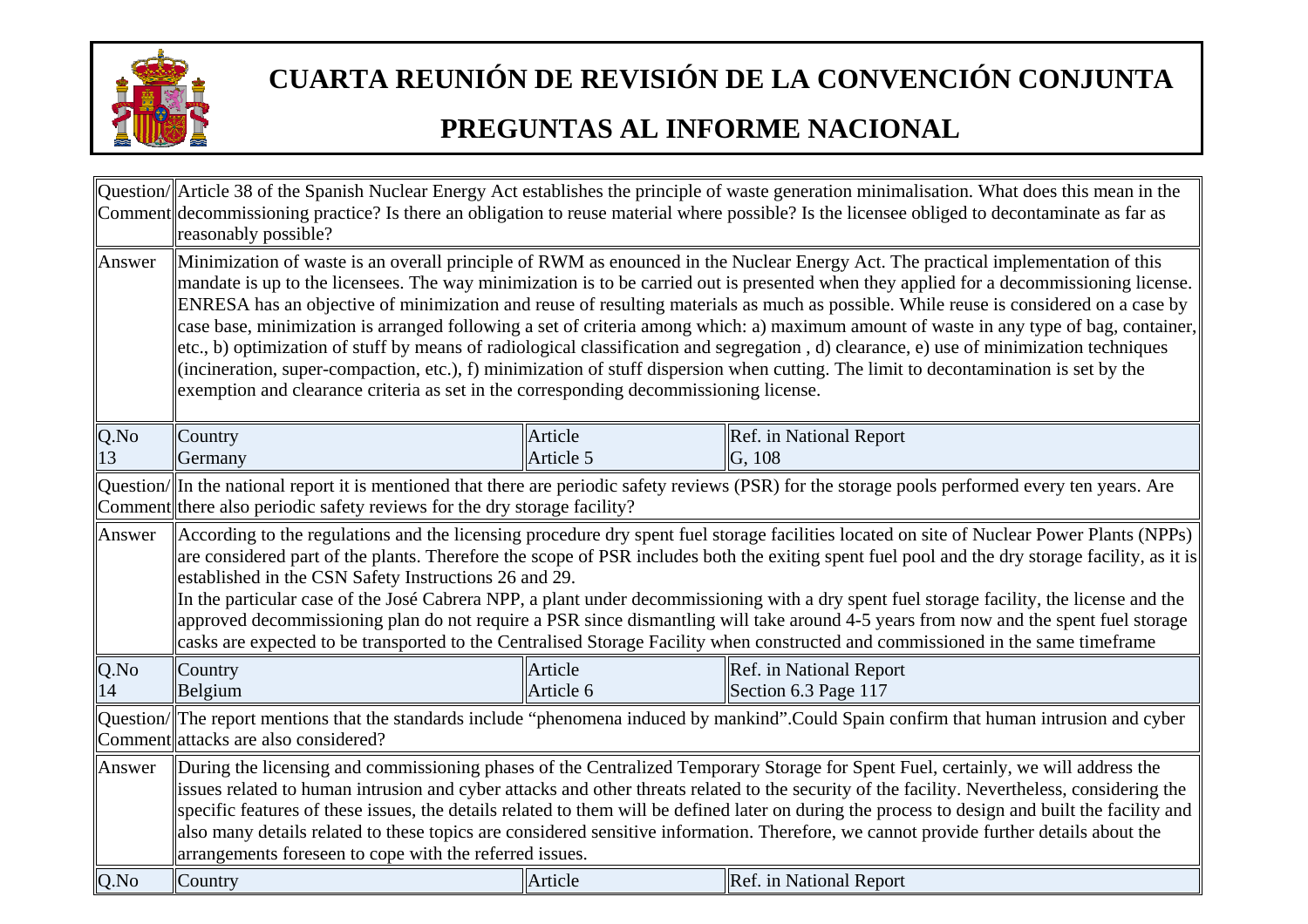

| 15         | Germany                                                                                                                                                                                                                                                                                                                                                                                                                                                                                                                                                                                                                                                                                                                                                                                                                                                                                                                                                                                                                                                                                                                                                                                                                                                                                                                                                                 | Article 6            | G, 111                                                                                                                                               |  |
|------------|-------------------------------------------------------------------------------------------------------------------------------------------------------------------------------------------------------------------------------------------------------------------------------------------------------------------------------------------------------------------------------------------------------------------------------------------------------------------------------------------------------------------------------------------------------------------------------------------------------------------------------------------------------------------------------------------------------------------------------------------------------------------------------------------------------------------------------------------------------------------------------------------------------------------------------------------------------------------------------------------------------------------------------------------------------------------------------------------------------------------------------------------------------------------------------------------------------------------------------------------------------------------------------------------------------------------------------------------------------------------------|----------------------|------------------------------------------------------------------------------------------------------------------------------------------------------|--|
|            | Comment How do you consider ageing management for this facility?                                                                                                                                                                                                                                                                                                                                                                                                                                                                                                                                                                                                                                                                                                                                                                                                                                                                                                                                                                                                                                                                                                                                                                                                                                                                                                        |                      | Question/  The national report describes the extent of the operating period for the Centralized Temporary Storage facility as being "some 60 years". |  |
| Answer     | Service life meaning has a twofold focus. On the one hand, safety is the paramount objective: to maintain all safety functions such as<br>confinement, shielding and integrity to allow for physical protection and natural draft cooling. On the other hand, future decision-<br>making on spent fuel management options must not be jeopardized and the possibility to recover spent fuel assemblies in a good state<br>must be kept.                                                                                                                                                                                                                                                                                                                                                                                                                                                                                                                                                                                                                                                                                                                                                                                                                                                                                                                                 |                      |                                                                                                                                                      |  |
|            | A prime concern is the durability of the facility with minimum maintenance, especially in the non-accessible parts. Durability studies<br>for longer storage periods and surveillance of the structure behavior have to be considered during the initial steps of the basic design and<br>during the detailed design development, especially when considering the strong accessibility limitations inherent to the facility and the<br>relatively high temperatures involved. A facility of this type is designed to provide retrievability and reversibility: spent fuel canisters<br>can be easily recovered from the storage wells, and reopened in the existing hot-cell. Spent fuel assemblies can then be taken out,<br>inspected and re-canistered. A complete vault has been planned as a reserve, in order to allow a vault to be emptied in case of necessity<br>and to permit entrance, inspection and repair of the evacuated vault.<br>For the purpose of defining the ageing management plan, the facility is divided into three main elements:<br>• The fuel assemblies that may need to be taken from the canisters in the future;<br>• The confinement system formed by the stainless steel canisters and the stainless steel storage wells;<br>• The thick walled reinforced concrete structure providing support, shielding and physical protection. |                      |                                                                                                                                                      |  |
| Q.No<br>16 | Country<br>Hungary                                                                                                                                                                                                                                                                                                                                                                                                                                                                                                                                                                                                                                                                                                                                                                                                                                                                                                                                                                                                                                                                                                                                                                                                                                                                                                                                                      | Article<br>Article 6 | Ref. in National Report<br>$\vert G, 6.1, p. 111-116 \vert$                                                                                          |  |
|            | Question/ Is there any delay in the process of establishing the Centralised Temporary Storage facility? What margin of time has been taken into<br>Comment account for any delay?                                                                                                                                                                                                                                                                                                                                                                                                                                                                                                                                                                                                                                                                                                                                                                                                                                                                                                                                                                                                                                                                                                                                                                                       |                      |                                                                                                                                                      |  |
| Answer     | The process to implement a Centralised Temporary Storage Facility (CTS) has recently come to the point of the designation of the site<br>in the municipality of Villar de Cañas. Further steps towards the operation of the facility will be its detailed design, licensing and<br>subsequent construction. The facility has been planned to optimize the Spanish system for SF and HLW management taking into<br>account several variables like could be safety, security, economics, flexibility and storage capacity requirements. This last one is not<br>conclusive in the short term although could be in the medium and long term according to the planned and operational lifetime of the<br>Spanish NPPs.                                                                                                                                                                                                                                                                                                                                                                                                                                                                                                                                                                                                                                                      |                      |                                                                                                                                                      |  |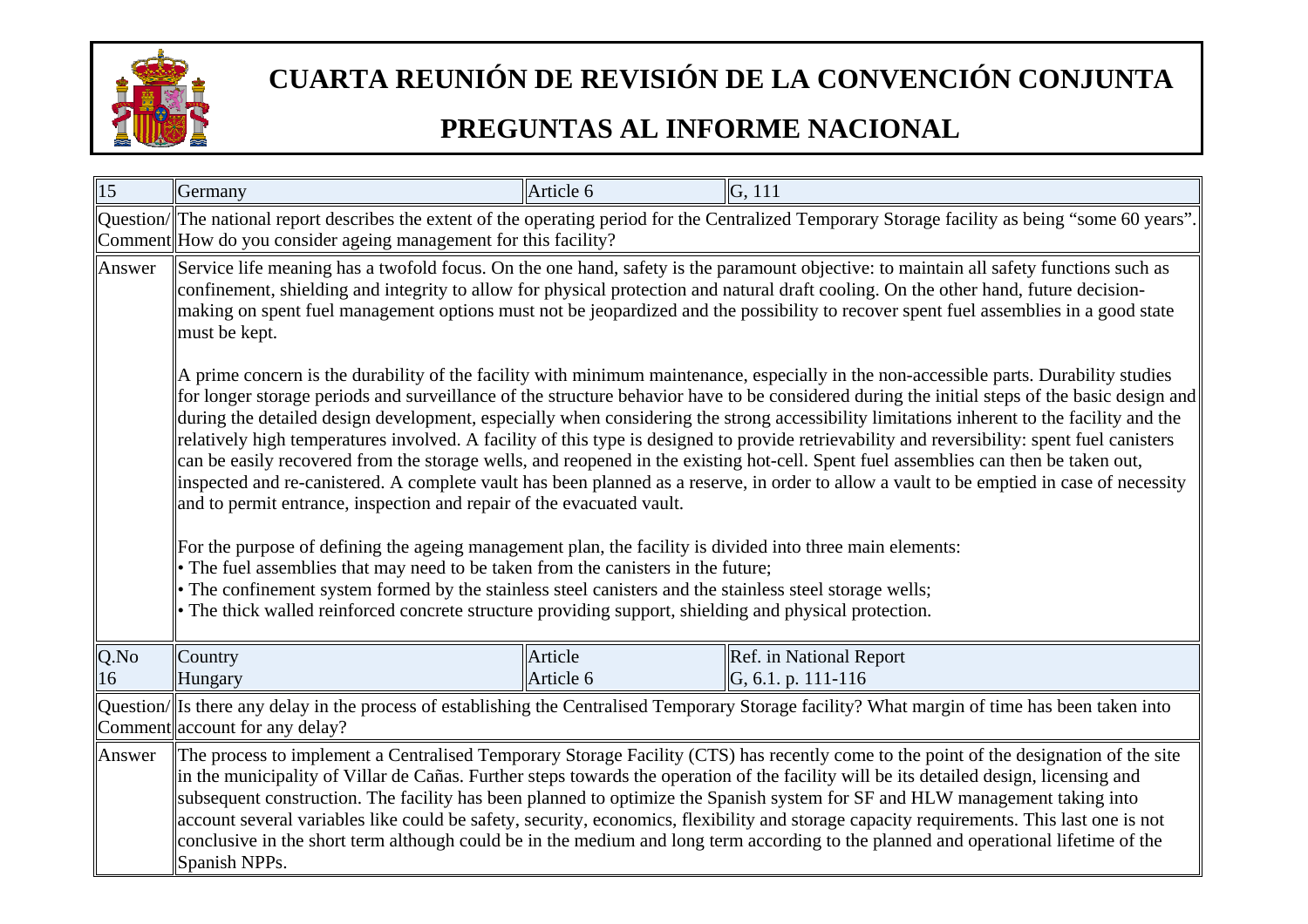

ा

### **CUARTA REUNIÓN DE REVISIÓN DE LA CONVENCIÓN CONJUNTA**

|            |                                                                                                            |                      | Following the site designation by the Government it is envisaged that the CTS will hopefully start operation early in 2017.                                                                                                                                                                                                                                                                                                                                                                                                                                                                                                                                                                                                                                                                                                                                                    |
|------------|------------------------------------------------------------------------------------------------------------|----------------------|--------------------------------------------------------------------------------------------------------------------------------------------------------------------------------------------------------------------------------------------------------------------------------------------------------------------------------------------------------------------------------------------------------------------------------------------------------------------------------------------------------------------------------------------------------------------------------------------------------------------------------------------------------------------------------------------------------------------------------------------------------------------------------------------------------------------------------------------------------------------------------|
| Q.No       | Country<br>Hungary                                                                                         | Article<br>Article 6 | Ref. in National Report<br>G. page 111                                                                                                                                                                                                                                                                                                                                                                                                                                                                                                                                                                                                                                                                                                                                                                                                                                         |
| Comment    | Question/ What is the reason of choosing a new storage concept for CTS instead of dry cask storage method? |                      |                                                                                                                                                                                                                                                                                                                                                                                                                                                                                                                                                                                                                                                                                                                                                                                                                                                                                |
| Answer     | mentioned requirements.                                                                                    |                      | The CTS is to store all SF and HLW arising in Spain. This implies managing a large and wide variety of SF designs that require also<br>enough flexibility and adequate means to cover different scenarios and envisaged events or events (e.g. the necessity of having a hot cell<br>$\ $ to deal with some assemblies). The CTS is also planned for storing intermediate radioactive waste mainly coming from the reprocessing<br>of the SF of Vandellós 1, presently in France, but to be sent back to Spain, and some internals arising from the decommissioning of<br>Spanish nuclear power plants. The technology of the CTS, as decided some years ago, is the one that most properly fulfills the before-                                                                                                                                                               |
| Q.No<br>18 | Country<br>Hungary                                                                                         | Article<br>Article 6 | Ref. in National Report<br>G. page 111                                                                                                                                                                                                                                                                                                                                                                                                                                                                                                                                                                                                                                                                                                                                                                                                                                         |
| Comment    | Question/ What is the conceptual method for the storage of LILW in the CTS?                                |                      |                                                                                                                                                                                                                                                                                                                                                                                                                                                                                                                                                                                                                                                                                                                                                                                                                                                                                |
| Answer     | bunker will be carried out according to the characteristics of each of them.                               |                      | LILW in the CTS come from the reprocessing of SF from Vandellós 1 in France. A second type of LILW is that of the internals of the<br>reactors being (or to be) decommissioned in Spain. Both these streams will be stored in the CTS in concrete bunkers out of the vaults to<br>$\parallel$ host SF and HLW. The concrete bunkers will provide confinement by means of its structure as well as by the ventilation system, able to $\mid$<br>confine any potential hazardous emission to the outside of CTS. The waste packages will be downloaded from the transportation trucks<br>in a dedicated discharge cell and then placed, stacked, in the concrete bunkers. Due to their low level of heat generation, there is no need<br>of a particular heat-dissipation system but the ventilation one with the function said before. Emplacement of the waste packages in the |
| Q.No<br>19 | Country<br>Hungary                                                                                         | Article<br>Article 6 | Ref. in National Report<br>G. page 111                                                                                                                                                                                                                                                                                                                                                                                                                                                                                                                                                                                                                                                                                                                                                                                                                                         |
| Comment    | Question/When is CTS going to be put into operation?                                                       |                      |                                                                                                                                                                                                                                                                                                                                                                                                                                                                                                                                                                                                                                                                                                                                                                                                                                                                                |
| Answer     | licensing it is reasonably envisaged that the CTS will begin its operation early in 2017.                  |                      | The site where the CTS is to be constructed was designated late in 2011. Accordingly, ENRESA has started in 2012 all the activities to<br>get the CTS operational as soon as possible. Taking into account all the necessities of site characterization, engineering, purchasing and                                                                                                                                                                                                                                                                                                                                                                                                                                                                                                                                                                                           |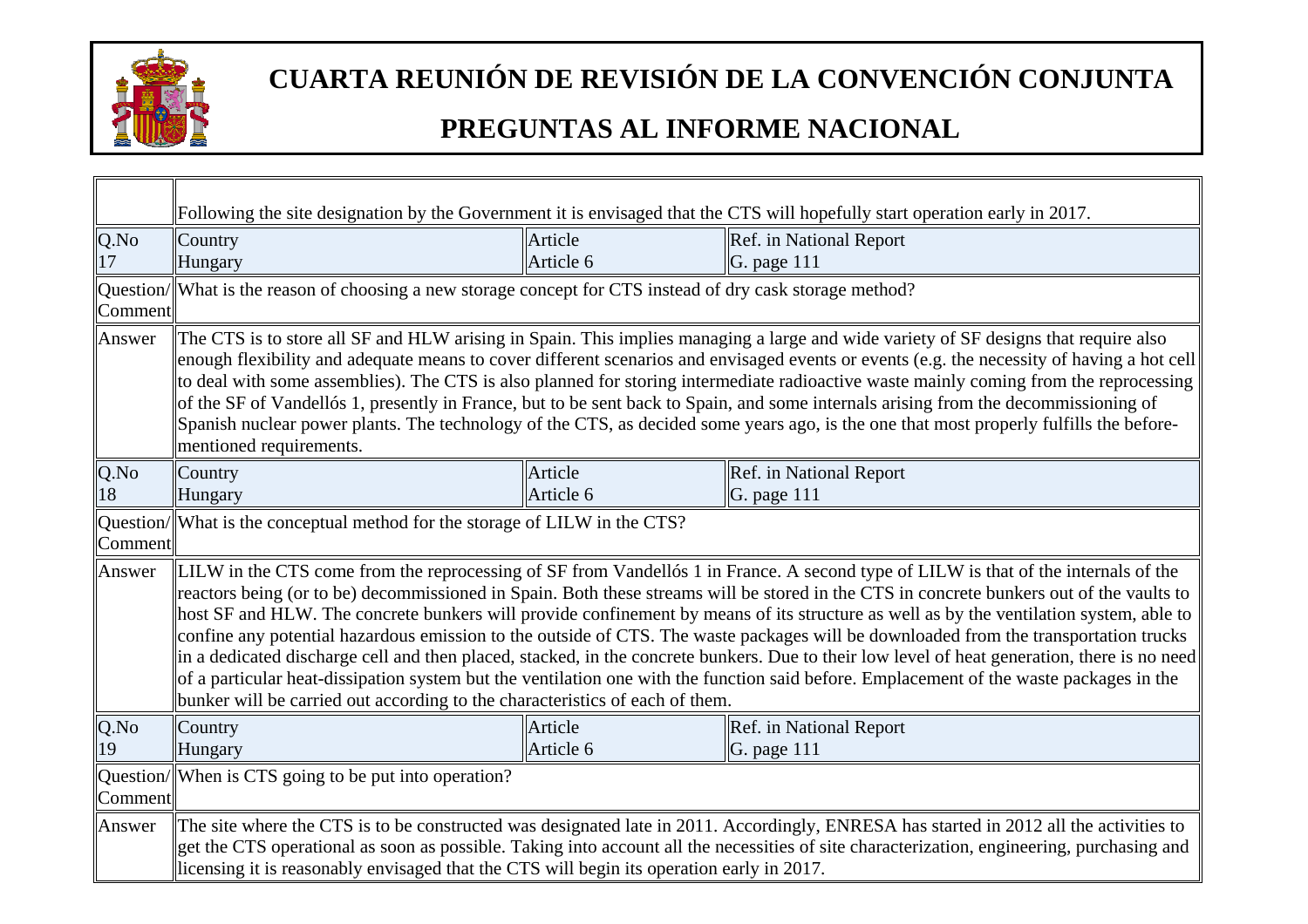

| Country                                                                                                                                                                                                                                                                                                                            | Article                                                                                                                                                                                                                                | Ref. in National Report                                                                                                                                                                                                                                                                                                                                                                                                                                                                                                                                                                                                                                                                                                                                                                                                                                                                                                                                                                                                                                                                                                                      |  |  |
|------------------------------------------------------------------------------------------------------------------------------------------------------------------------------------------------------------------------------------------------------------------------------------------------------------------------------------|----------------------------------------------------------------------------------------------------------------------------------------------------------------------------------------------------------------------------------------|----------------------------------------------------------------------------------------------------------------------------------------------------------------------------------------------------------------------------------------------------------------------------------------------------------------------------------------------------------------------------------------------------------------------------------------------------------------------------------------------------------------------------------------------------------------------------------------------------------------------------------------------------------------------------------------------------------------------------------------------------------------------------------------------------------------------------------------------------------------------------------------------------------------------------------------------------------------------------------------------------------------------------------------------------------------------------------------------------------------------------------------------|--|--|
|                                                                                                                                                                                                                                                                                                                                    |                                                                                                                                                                                                                                        | G.6.1, 112                                                                                                                                                                                                                                                                                                                                                                                                                                                                                                                                                                                                                                                                                                                                                                                                                                                                                                                                                                                                                                                                                                                                   |  |  |
|                                                                                                                                                                                                                                                                                                                                    | Question/  The Centralized Temporary Storage facility includes an associated technology center. Please describe the functions of this center, for<br>Comment example does it serve other missions beyond radioactive waste management? |                                                                                                                                                                                                                                                                                                                                                                                                                                                                                                                                                                                                                                                                                                                                                                                                                                                                                                                                                                                                                                                                                                                                              |  |  |
| The Technology Center associated with the CTS is destined to help the long-term management of SF, to support all the other<br>management facilities of ENRESA and to integrate and promote synergies in waste management and environmental $R+D$ . To this end<br>some of the main features of the technology center will include: |                                                                                                                                                                                                                                        |                                                                                                                                                                                                                                                                                                                                                                                                                                                                                                                                                                                                                                                                                                                                                                                                                                                                                                                                                                                                                                                                                                                                              |  |  |
|                                                                                                                                                                                                                                                                                                                                    |                                                                                                                                                                                                                                        |                                                                                                                                                                                                                                                                                                                                                                                                                                                                                                                                                                                                                                                                                                                                                                                                                                                                                                                                                                                                                                                                                                                                              |  |  |
|                                                                                                                                                                                                                                                                                                                                    |                                                                                                                                                                                                                                        |                                                                                                                                                                                                                                                                                                                                                                                                                                                                                                                                                                                                                                                                                                                                                                                                                                                                                                                                                                                                                                                                                                                                              |  |  |
| Country<br>Hungary                                                                                                                                                                                                                                                                                                                 | Article<br>Article 8                                                                                                                                                                                                                   | Ref. in National Report<br>G. page $125$                                                                                                                                                                                                                                                                                                                                                                                                                                                                                                                                                                                                                                                                                                                                                                                                                                                                                                                                                                                                                                                                                                     |  |  |
|                                                                                                                                                                                                                                                                                                                                    |                                                                                                                                                                                                                                        |                                                                                                                                                                                                                                                                                                                                                                                                                                                                                                                                                                                                                                                                                                                                                                                                                                                                                                                                                                                                                                                                                                                                              |  |  |
|                                                                                                                                                                                                                                                                                                                                    |                                                                                                                                                                                                                                        |                                                                                                                                                                                                                                                                                                                                                                                                                                                                                                                                                                                                                                                                                                                                                                                                                                                                                                                                                                                                                                                                                                                                              |  |  |
| Country<br>Germany                                                                                                                                                                                                                                                                                                                 | Article<br>Article 9                                                                                                                                                                                                                   | Ref. in National Report<br>G.9.2, 127                                                                                                                                                                                                                                                                                                                                                                                                                                                                                                                                                                                                                                                                                                                                                                                                                                                                                                                                                                                                                                                                                                        |  |  |
| Question/ The report states that defective fuel rods are removed from the spent fuel assemblies. How do you manage the damaged fuel rods?<br>Comment                                                                                                                                                                               |                                                                                                                                                                                                                                        |                                                                                                                                                                                                                                                                                                                                                                                                                                                                                                                                                                                                                                                                                                                                                                                                                                                                                                                                                                                                                                                                                                                                              |  |  |
| in-mast sipping,<br>ultrasonic testing (UT),<br>can-sipping,<br>visual,                                                                                                                                                                                                                                                            |                                                                                                                                                                                                                                        |                                                                                                                                                                                                                                                                                                                                                                                                                                                                                                                                                                                                                                                                                                                                                                                                                                                                                                                                                                                                                                                                                                                                              |  |  |
|                                                                                                                                                                                                                                                                                                                                    | <b>United States of America</b><br>• A hot cell for fuel rods,                                                                                                                                                                         | Article 6<br>• A sole laboratory for SF and radioactive waste, including<br>• A conditioning cell able of dismounting fuel rods,<br>• Several facilities able to allow fuel inspection, research of SF components and fuel pellets behavior.<br>• A conventional laboratory for material testing and environmental research.<br>Question/ It is not clear how the country's legislation applies the standards of IAEA and the standards of the country of the origin of the<br>Comment technology as the framework of safety analyses.<br>The CSN safety instructions IS-20, IS-26 and IS-29 have recently set safety requirements from WENRA reference levels and IAEA<br>standards as well. During the licensing of dry spent fuel storage systems licensing applicable standards and engineering manufacturing<br>codes of the country of the origin of the technology has been account for as reflected in their License approvals<br>Each Spanish NPP uses different techniques for inspecting the irradiated fuel. Overall, the inspection techniques used in Spain are:<br>Eddy Current testing (ET) for external cladding corrosion, |  |  |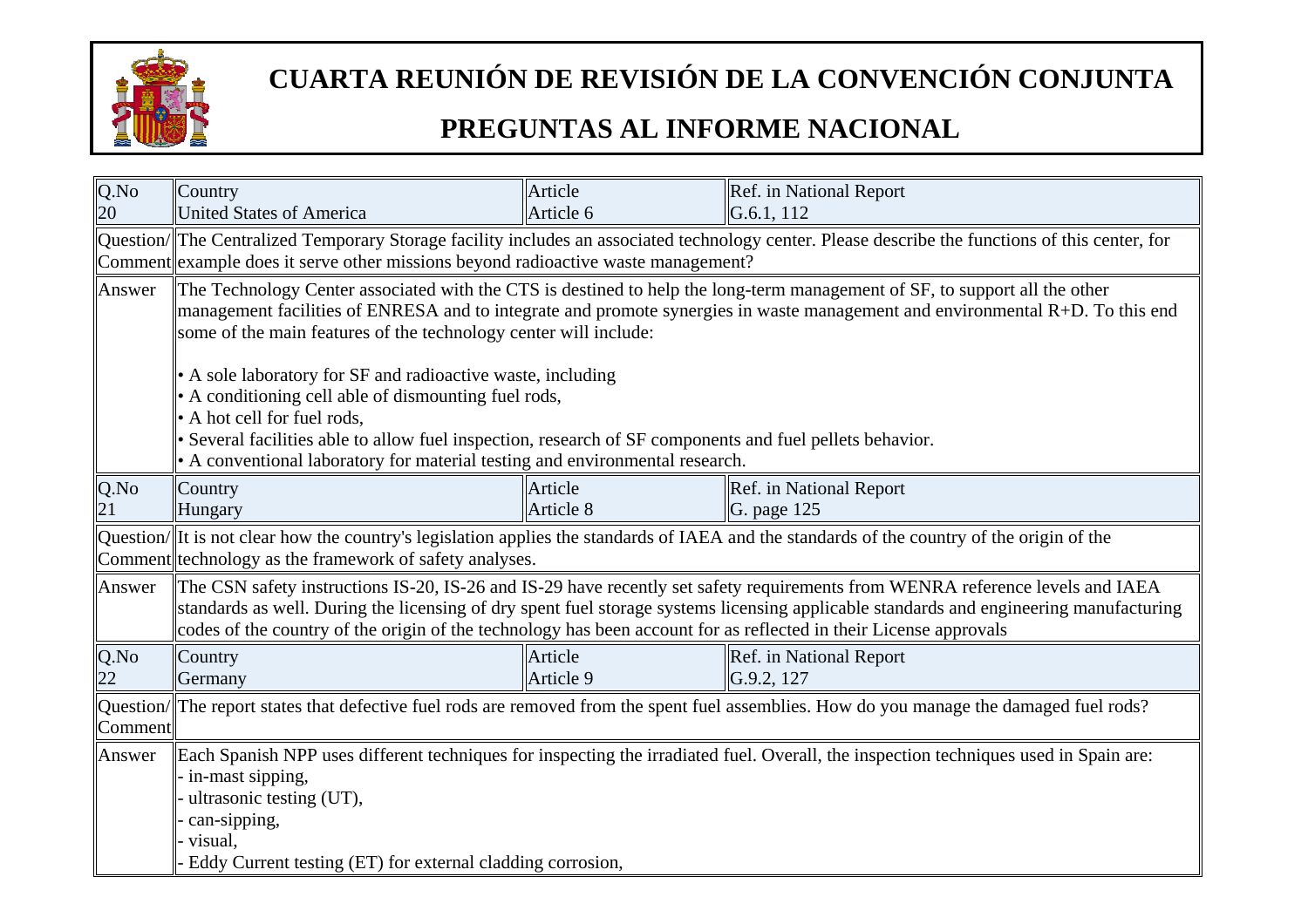

|        | ET for fuel rod failures,                                                                                                                                                                                                                                                                                                                                                                                                                                                                                                                                                                                                                                                                                                                                                                                         |            |                                                                                                                                             |  |
|--------|-------------------------------------------------------------------------------------------------------------------------------------------------------------------------------------------------------------------------------------------------------------------------------------------------------------------------------------------------------------------------------------------------------------------------------------------------------------------------------------------------------------------------------------------------------------------------------------------------------------------------------------------------------------------------------------------------------------------------------------------------------------------------------------------------------------------|------------|---------------------------------------------------------------------------------------------------------------------------------------------|--|
|        | dimensional analysis for fuel assembly (FA) growth and deformation,                                                                                                                                                                                                                                                                                                                                                                                                                                                                                                                                                                                                                                                                                                                                               |            |                                                                                                                                             |  |
|        | - crud chemical analysis.                                                                                                                                                                                                                                                                                                                                                                                                                                                                                                                                                                                                                                                                                                                                                                                         |            |                                                                                                                                             |  |
|        | In some cases, the inspections can be supplemented by hot cell examinations.                                                                                                                                                                                                                                                                                                                                                                                                                                                                                                                                                                                                                                                                                                                                      |            |                                                                                                                                             |  |
|        |                                                                                                                                                                                                                                                                                                                                                                                                                                                                                                                                                                                                                                                                                                                                                                                                                   |            | The inspections are aimed at the characterization of the FA's for their further use at the reactor or for their wet and dry storage.        |  |
|        | Once one damaged fuel rod has been identified (mainly by sipping and/or UT), if the FA is deemed for reinsertion, the leaking fuel rod<br>is removed from the assembly and a SS rod is inserted in the vacancy. The failed rod is stored in the spent fuel pool in a special storage<br>basket. If the FA is intended for dry storage, the further treatment depends on the license conditions established for the dry storage spent<br>fuel facility, as some containers are able to accept leaking FA without additional conditioning.                                                                                                                                                                                                                                                                          |            |                                                                                                                                             |  |
|        | characteristics.                                                                                                                                                                                                                                                                                                                                                                                                                                                                                                                                                                                                                                                                                                                                                                                                  |            | All the FA's are clearly identified in the spent fuel data base, including removed fuel rods. This data base includes all their significant |  |
| Q.No   | Country                                                                                                                                                                                                                                                                                                                                                                                                                                                                                                                                                                                                                                                                                                                                                                                                           | Article    | Ref. in National Report                                                                                                                     |  |
| 23     | France                                                                                                                                                                                                                                                                                                                                                                                                                                                                                                                                                                                                                                                                                                                                                                                                            | Article 10 | $\vert$ B.4 and B.5 - p. 17 to 21, G - p. 129                                                                                               |  |
|        | Question/  Concerning spent fuel, high level waste and low-intermediate level long lived waste disposal, the Spanish report indicates that "the<br>Comment activities to be performed are aimed fundamentally at the consolidation and updating of the knowledge acquired, with advantage taken<br>of international developments in this area. The activities to be performed over the coming years will be as follows:<br>the generic designs<br>- the corresponding safety assessment<br>In parallel to the above, further, with a dimension and scope in keeping with the research capabilities existing in the country."                                                                                                                                                                                      |            |                                                                                                                                             |  |
|        |                                                                                                                                                                                                                                                                                                                                                                                                                                                                                                                                                                                                                                                                                                                                                                                                                   |            | Could Spain indicate if these activities could lead to the launch of preliminary design studies of a geological disposal facility?          |  |
| Answer | Preliminary design studies of a geological disposal facility have been carried out in the past. The main outcomes of these activities have<br>been two, non-site specific, basic designs and the corresponding complete performance assessments in two host rocks (granite and clay).<br>On the other hand, Spain is participating in several international R+D initiatives and projects (EU, NEA, etc.) and has carried out some<br>experimental work in foreign underground laboratories. Domestic $R + D$ has also continued to address many of the issues associated<br>with a geological disposal facility. All of the above forms a sounded framework for addressing further, more detailed steps in the<br>development of an underground disposal repository for SF, HLW and long-liver radioactive waste. |            |                                                                                                                                             |  |
| Q.No   | Country                                                                                                                                                                                                                                                                                                                                                                                                                                                                                                                                                                                                                                                                                                                                                                                                           | Article    | Ref. in National Report                                                                                                                     |  |
| 24     | Germany                                                                                                                                                                                                                                                                                                                                                                                                                                                                                                                                                                                                                                                                                                                                                                                                           | Article 10 | B.4.2, 19 G.10, 128                                                                                                                         |  |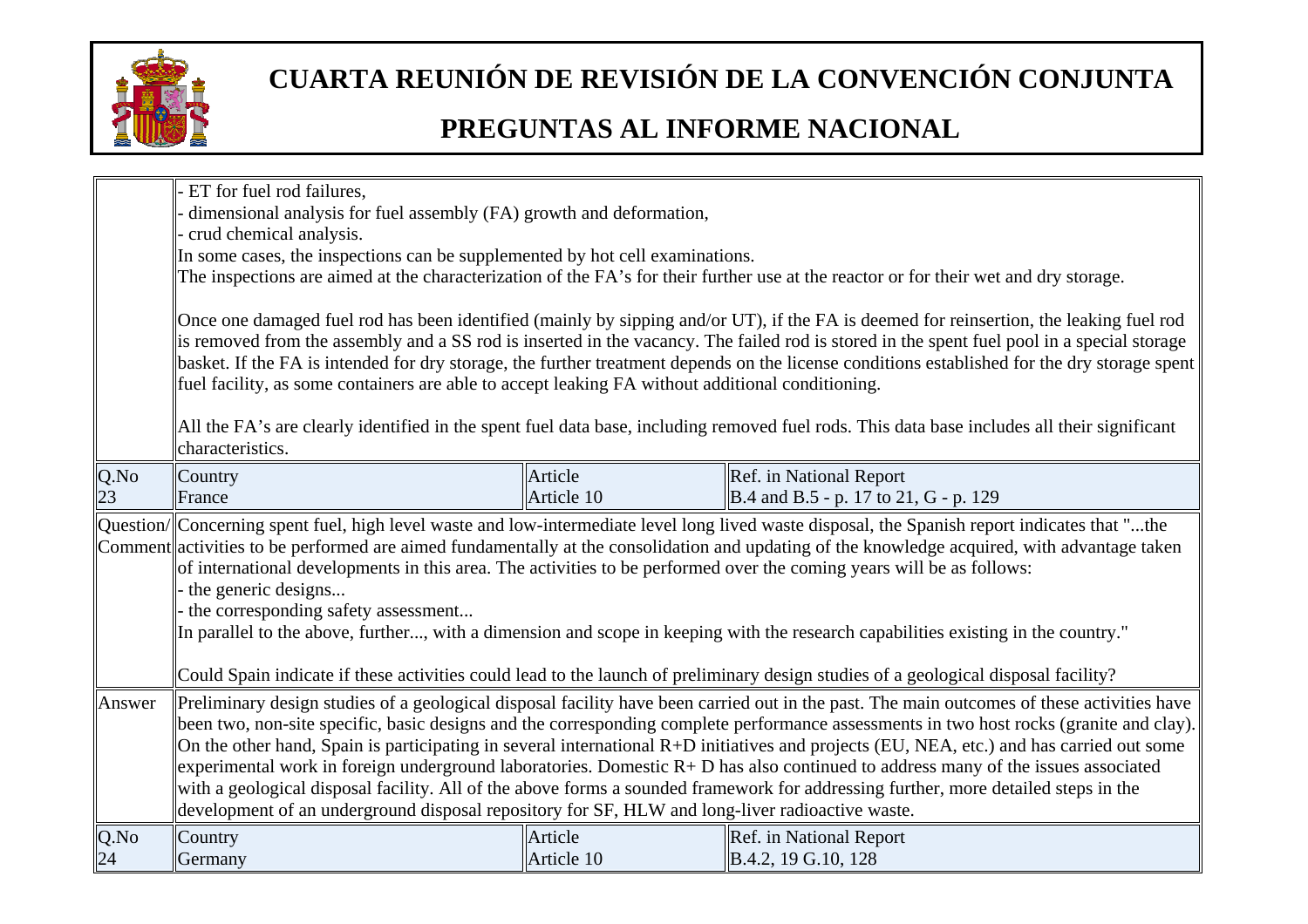

|        |                                                                                                                                                                                                                                                                                                                                                                                                                                                                                                                                                                                                                                                                                                                                              |            | Question/ $\ $ The operation of a spent fuel disposal facility is scheduled for the year 2050. According to the report, a site selection plan was carried                                                                                                             |  |
|--------|----------------------------------------------------------------------------------------------------------------------------------------------------------------------------------------------------------------------------------------------------------------------------------------------------------------------------------------------------------------------------------------------------------------------------------------------------------------------------------------------------------------------------------------------------------------------------------------------------------------------------------------------------------------------------------------------------------------------------------------------|------------|-----------------------------------------------------------------------------------------------------------------------------------------------------------------------------------------------------------------------------------------------------------------------|--|
|        | Comment out until 1996.                                                                                                                                                                                                                                                                                                                                                                                                                                                                                                                                                                                                                                                                                                                      |            |                                                                                                                                                                                                                                                                       |  |
|        | - Do you have any time schedule for making a final decision regarding site selection?                                                                                                                                                                                                                                                                                                                                                                                                                                                                                                                                                                                                                                                        |            |                                                                                                                                                                                                                                                                       |  |
|        |                                                                                                                                                                                                                                                                                                                                                                                                                                                                                                                                                                                                                                                                                                                                              |            | Is there any specific regulatory document (requirements or guidance) for a geological repository currently being developed?                                                                                                                                           |  |
|        | Do you plan retrievability / reversibility for the disposal of spent fuel? If yes, what are the requirements?                                                                                                                                                                                                                                                                                                                                                                                                                                                                                                                                                                                                                                |            |                                                                                                                                                                                                                                                                       |  |
| Answer | The year 2050 is in the 6th General Plan for Radioactive Waste Management where the text states that this date is used for planning<br>purposes, particularly as an assumption for all costs and financial estimates. Concerning the adoption of a scheduled plan for making a<br>decision on site selection, this is a point where it is crucial to have a sounded, well informed and participative societal environment for<br>working in parallel with the development of technical and $R+D$ requirements. The process of site designation for the CTS has brought<br>$\mu$ a lot of lessons on how to improve interactions with the public and get a successful end with the acceptation of a radioactive waste<br>management facility. |            |                                                                                                                                                                                                                                                                       |  |
|        | No, given the deadlines established in the General Radioactive Waste Plan currently in force, the development of a regulatory standard<br>or guidance for geological repository is not a priority at this moment. However, the CSN is participating in the development of the<br>WENRA reference levels for disposal and will incorporate them in due time. Likewise, Spain will comply with the provisions regarding<br>the regulatory framework established in the European Directive on spent fuel and radioactive waste management on time. Moreover the<br>CSN is actively involved in the developments on long term requirements and criteria carried out at international level (especially those<br>of IAEA and NEA).                |            |                                                                                                                                                                                                                                                                       |  |
|        | On the other hand it is pointed out that the current Spanish legal framework set up the licensing procedure applicable to a disposal<br>facility, as well as the general requirement for the radiological protection of present and future generations                                                                                                                                                                                                                                                                                                                                                                                                                                                                                       |            |                                                                                                                                                                                                                                                                       |  |
|        | and to begin discussing those concerning regulatory requirements and retriviability/reversibility.                                                                                                                                                                                                                                                                                                                                                                                                                                                                                                                                                                                                                                           |            | The information compiled of the social process in the CTS together with an updated of all the technological developments in<br>underground disposal will soon serve to address the points in the question, particularly to start planning a decision-making procedure |  |
| Q.No   | Country                                                                                                                                                                                                                                                                                                                                                                                                                                                                                                                                                                                                                                                                                                                                      | Article    | Ref. in National Report                                                                                                                                                                                                                                               |  |
| 25     | Romania                                                                                                                                                                                                                                                                                                                                                                                                                                                                                                                                                                                                                                                                                                                                      | Article 11 | H, 134                                                                                                                                                                                                                                                                |  |
|        | Comment incorporation in the cells at El Cabril?                                                                                                                                                                                                                                                                                                                                                                                                                                                                                                                                                                                                                                                                                             |            | Question/ Which is the current state of the acceptance processes regarding generation by the waste producers of final disposal units for direct                                                                                                                       |  |
| Answer |                                                                                                                                                                                                                                                                                                                                                                                                                                                                                                                                                                                                                                                                                                                                              |            | Currently, this request is being implemented only at Jose Cabrera NPP, plant undergoing decommissioning having ENRESA as its<br>licensee. The methodology and WAC have been approved by the CSN and nowadays ENRESA is completing the documentation                   |  |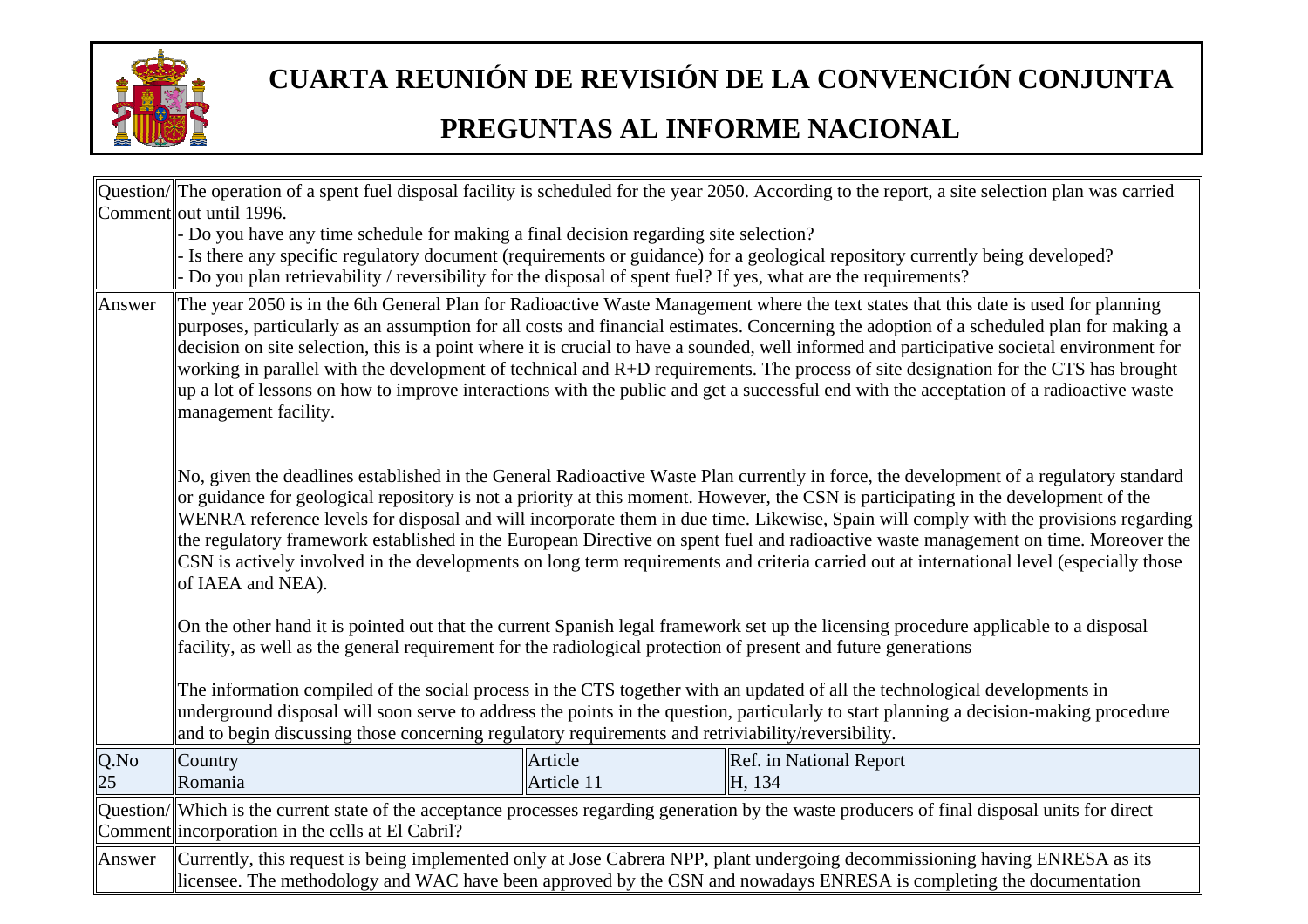

|         | needed for starting with the production                                                                                                                                                                                                                                                                                                                                                                                                                                                                                                                                                                                                                                                                                                                                                                                                                                                                                                                                                                                                                                                                                                                                                                                                                                                                                                                                                                                                                                                                                                                                                                                                                                                                                                                                     |            |                                                                                                                                                      |
|---------|-----------------------------------------------------------------------------------------------------------------------------------------------------------------------------------------------------------------------------------------------------------------------------------------------------------------------------------------------------------------------------------------------------------------------------------------------------------------------------------------------------------------------------------------------------------------------------------------------------------------------------------------------------------------------------------------------------------------------------------------------------------------------------------------------------------------------------------------------------------------------------------------------------------------------------------------------------------------------------------------------------------------------------------------------------------------------------------------------------------------------------------------------------------------------------------------------------------------------------------------------------------------------------------------------------------------------------------------------------------------------------------------------------------------------------------------------------------------------------------------------------------------------------------------------------------------------------------------------------------------------------------------------------------------------------------------------------------------------------------------------------------------------------|------------|------------------------------------------------------------------------------------------------------------------------------------------------------|
| Q.No    | Country                                                                                                                                                                                                                                                                                                                                                                                                                                                                                                                                                                                                                                                                                                                                                                                                                                                                                                                                                                                                                                                                                                                                                                                                                                                                                                                                                                                                                                                                                                                                                                                                                                                                                                                                                                     | Article    | Ref. in National Report                                                                                                                              |
| 26      | Romania                                                                                                                                                                                                                                                                                                                                                                                                                                                                                                                                                                                                                                                                                                                                                                                                                                                                                                                                                                                                                                                                                                                                                                                                                                                                                                                                                                                                                                                                                                                                                                                                                                                                                                                                                                     | Article 12 | H, 139                                                                                                                                               |
|         | Question/CSN has been issued in 2011 instruction establishing criteria for the radiological control of waste materials?                                                                                                                                                                                                                                                                                                                                                                                                                                                                                                                                                                                                                                                                                                                                                                                                                                                                                                                                                                                                                                                                                                                                                                                                                                                                                                                                                                                                                                                                                                                                                                                                                                                     |            |                                                                                                                                                      |
| Comment |                                                                                                                                                                                                                                                                                                                                                                                                                                                                                                                                                                                                                                                                                                                                                                                                                                                                                                                                                                                                                                                                                                                                                                                                                                                                                                                                                                                                                                                                                                                                                                                                                                                                                                                                                                             |            |                                                                                                                                                      |
| Answer  |                                                                                                                                                                                                                                                                                                                                                                                                                                                                                                                                                                                                                                                                                                                                                                                                                                                                                                                                                                                                                                                                                                                                                                                                                                                                                                                                                                                                                                                                                                                                                                                                                                                                                                                                                                             |            | The Instruction IS-31, on the criteria for the radiological control of residual materials generated in nuclear facilities, was issued by the         |
|         | Nuclear Safety Council in June 2011 and published in September 2011.                                                                                                                                                                                                                                                                                                                                                                                                                                                                                                                                                                                                                                                                                                                                                                                                                                                                                                                                                                                                                                                                                                                                                                                                                                                                                                                                                                                                                                                                                                                                                                                                                                                                                                        |            |                                                                                                                                                      |
| Q.No    | Country                                                                                                                                                                                                                                                                                                                                                                                                                                                                                                                                                                                                                                                                                                                                                                                                                                                                                                                                                                                                                                                                                                                                                                                                                                                                                                                                                                                                                                                                                                                                                                                                                                                                                                                                                                     | Article    | Ref. in National Report                                                                                                                              |
| 27      | Romania                                                                                                                                                                                                                                                                                                                                                                                                                                                                                                                                                                                                                                                                                                                                                                                                                                                                                                                                                                                                                                                                                                                                                                                                                                                                                                                                                                                                                                                                                                                                                                                                                                                                                                                                                                     | Article 12 | H, 139                                                                                                                                               |
|         | Comment trolled zones of nuclear facilities?                                                                                                                                                                                                                                                                                                                                                                                                                                                                                                                                                                                                                                                                                                                                                                                                                                                                                                                                                                                                                                                                                                                                                                                                                                                                                                                                                                                                                                                                                                                                                                                                                                                                                                                                |            | Question/ Which are the criteria specified in this instruction to be considered for the radiological control of waste materials generated in the con |
| Answer  | Prior to any residual material exiting, the controlled zones of nuclear facilities in order for it to be conventionally managed, it must be<br>guaranteed that it is a non-impacted residual material or that its radioactive content complies with the clearance levels established in a<br>specific authorisation or in the corresponding general provision.<br>A process of categorisation and radiological control of non-impacted residual materials need to be performed. Non-impacted residual<br>material is defined as a material for which there exists no reasonable possibility of having radioactivity levels greater than those of the<br>natural radioactive background inherent to the material.<br>Residual materials shall be categorized as non-impacted by means of a process of analysis and evaluation of the existing information on<br>the residual material relating to:<br>Its characteristics (size, nature, shape, etc.) and its origin and place of provenance within the facility.<br>The operations carried out in the areas of the facility where the residual material has been located and the processes in which the<br>material has been involved.<br>The results of possible radiological measurements on the residual material or in other locations allowing to obtain relevant information<br>in relation to the ultimate aim.<br>Residual materials which have initially been classed as non-impacted as a result of said categorisation process must be subjected, before<br>exiting the controlled zone, to a radiological control which confirms this classification and which shall specifically consider whether the<br>residual materials are sampleable or unsampleable according to the criteria included the Instruction. |            | The residual material categorisation process shall be conducted in accordance with each facility's specific operating procedures, the                |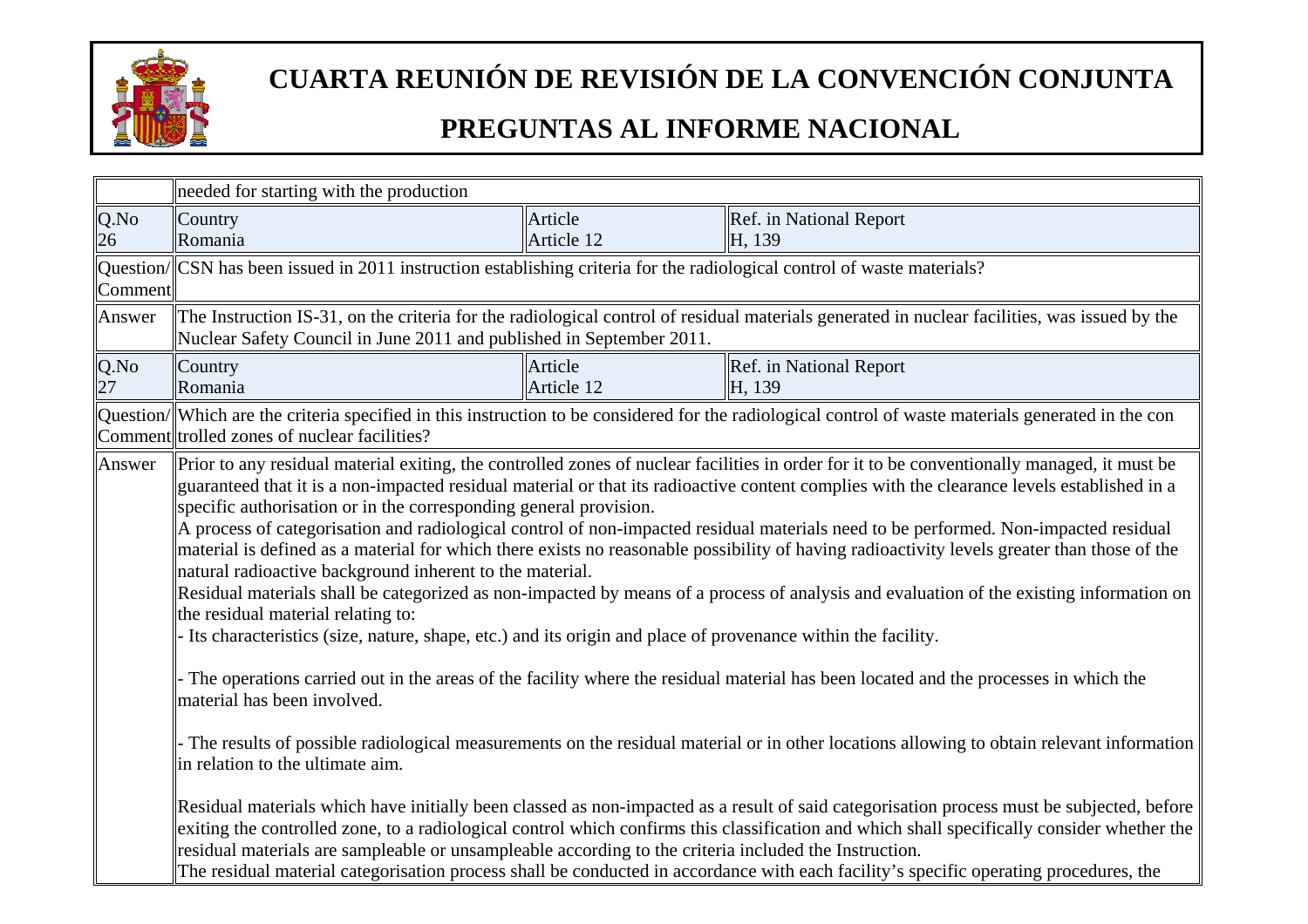

|            | nature, origin, amounts and frequency of generation of the materials being taken into account.                                                                                                                                                                        |                       |                                                                                                                                                                                                                                                                                                                                                                                                                                                                                                                                                                                                                                                                                                                                                                                                                                                                                                                                                                                                                                                                                                                                             |
|------------|-----------------------------------------------------------------------------------------------------------------------------------------------------------------------------------------------------------------------------------------------------------------------|-----------------------|---------------------------------------------------------------------------------------------------------------------------------------------------------------------------------------------------------------------------------------------------------------------------------------------------------------------------------------------------------------------------------------------------------------------------------------------------------------------------------------------------------------------------------------------------------------------------------------------------------------------------------------------------------------------------------------------------------------------------------------------------------------------------------------------------------------------------------------------------------------------------------------------------------------------------------------------------------------------------------------------------------------------------------------------------------------------------------------------------------------------------------------------|
| Q.No       | Country                                                                                                                                                                                                                                                               | Article               | Ref. in National Report                                                                                                                                                                                                                                                                                                                                                                                                                                                                                                                                                                                                                                                                                                                                                                                                                                                                                                                                                                                                                                                                                                                     |
| 28         | Romania                                                                                                                                                                                                                                                               | Article 12            | H, 139                                                                                                                                                                                                                                                                                                                                                                                                                                                                                                                                                                                                                                                                                                                                                                                                                                                                                                                                                                                                                                                                                                                                      |
|            | Comment the authorities for materials releases: generic or case by case?                                                                                                                                                                                              |                       | Question/ Which are the categories of waste materials affected and unaffected by this instruction and in which are the types of approval granted by                                                                                                                                                                                                                                                                                                                                                                                                                                                                                                                                                                                                                                                                                                                                                                                                                                                                                                                                                                                         |
| Answer     | impacted residual materials can also be categorized as Clearable/Non clearable(Radioactive Waste)<br>authority.                                                                                                                                                       |                       | The residuals materials affected by IS-31 are any residual material exiting the controlled zones of nuclear facilities in order for it to be<br>conventionally managed. All of the residuals materials can be categorized as: Non impacted/impacted. After this categorisation<br>According to IS-31 the conventional management of non-impacted residual materials need not be granted specifically by regulatory                                                                                                                                                                                                                                                                                                                                                                                                                                                                                                                                                                                                                                                                                                                          |
|            |                                                                                                                                                                                                                                                                       |                       | Clearance of impacted residual materials needs a specific approval by regulatory authority according to Spanish regulations.                                                                                                                                                                                                                                                                                                                                                                                                                                                                                                                                                                                                                                                                                                                                                                                                                                                                                                                                                                                                                |
| Q.No       | Country                                                                                                                                                                                                                                                               | Article               | Ref. in National Report                                                                                                                                                                                                                                                                                                                                                                                                                                                                                                                                                                                                                                                                                                                                                                                                                                                                                                                                                                                                                                                                                                                     |
| 29         | Slovakia                                                                                                                                                                                                                                                              | Article 12            | H.12.1,138                                                                                                                                                                                                                                                                                                                                                                                                                                                                                                                                                                                                                                                                                                                                                                                                                                                                                                                                                                                                                                                                                                                                  |
|            | Comment   up to 4000 Bq/g for individual waste package in relation to 400 Bq/g as average limit of those radionuclides.                                                                                                                                               |                       | Question/ For your disposal facility, please describe the way of application of IAEA recommendations to limit activity of ling lived radionuclides                                                                                                                                                                                                                                                                                                                                                                                                                                                                                                                                                                                                                                                                                                                                                                                                                                                                                                                                                                                          |
| Answer     | control of the packages accepted to verify the compliment of those radiological limitations.                                                                                                                                                                          |                       | The limitation of the radionuclides present in the disposal units is established for the facility in the waste acceptance criteria<br>documentation. This limitation ensures that the potential radiological impact is acceptable under any foreseeable circumstance and the<br>residual activity is compatible with the free use of the site after a defined period. Both, the waste acceptance criteria for LILW and the<br>waste acceptance criteria for VLLW establish requirements for the limitation of the activity of radionuclides, including the limitation for<br>the long lived ones. The Operating technical specifications, which is one of the required documents for the operating permit (approved<br>by Ministry of Industry (MINETUR) after a CSN favourable report), establish the radiological capacity for the whole facility, the<br>radiological capacity for the platforms for LILW and for the VLLW, the activity concentration limits for the vaults and cells and the<br>activity concentration limits for the waste packages. These Operating technical specifications also establish the requirements for the |
| Q.No<br>30 | Country<br>Slovakia                                                                                                                                                                                                                                                   | Article<br>Article 12 | Ref. in National Report<br>H.12.1,138                                                                                                                                                                                                                                                                                                                                                                                                                                                                                                                                                                                                                                                                                                                                                                                                                                                                                                                                                                                                                                                                                                       |
|            | Question/Does the safety case for your near surface repository take into account scenarios determining heterogeneous distribution of activity to<br>Comment enable e. g. disposal of some spent sources? If yes, what kinds of methodology and scenarios are applied? |                       |                                                                                                                                                                                                                                                                                                                                                                                                                                                                                                                                                                                                                                                                                                                                                                                                                                                                                                                                                                                                                                                                                                                                             |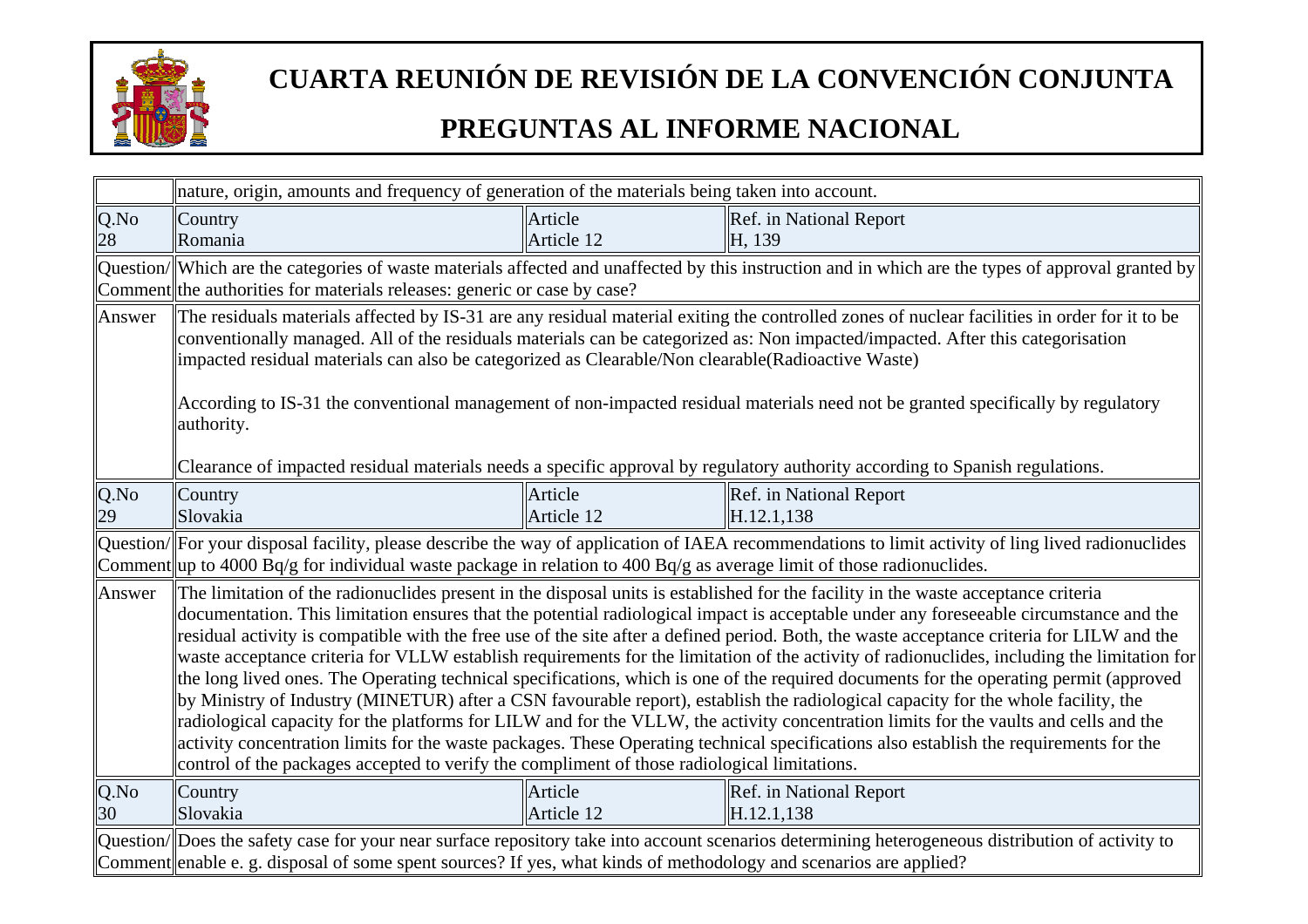

| Answer     | By means of the licence issued in 2008, the licensee of El Cabril is authorized to dispose of radioactive wastes of very low level activity<br>and low and intermediate level wastes. Wastes are to be distributed homogeneously in the containers and in the vaults for LILW and in<br>the disposal cells designed for the allocation of the VLLW. The disposal of radioactive sources with half lives lower than five years is<br>possible in the vaults for LILW. The scenarios and the potential radiological impact due to the presence of these short lived<br>radionuclides in the radioactive sources are considered to be acceptable for long term safety as demonstrated in the safety case.                                                                                                                                                                                                                                                                                                                                                                                                                                                  |                         |                                                                                                                                                                                                                                                                                                                                                                                                                                             |  |
|------------|---------------------------------------------------------------------------------------------------------------------------------------------------------------------------------------------------------------------------------------------------------------------------------------------------------------------------------------------------------------------------------------------------------------------------------------------------------------------------------------------------------------------------------------------------------------------------------------------------------------------------------------------------------------------------------------------------------------------------------------------------------------------------------------------------------------------------------------------------------------------------------------------------------------------------------------------------------------------------------------------------------------------------------------------------------------------------------------------------------------------------------------------------------|-------------------------|---------------------------------------------------------------------------------------------------------------------------------------------------------------------------------------------------------------------------------------------------------------------------------------------------------------------------------------------------------------------------------------------------------------------------------------------|--|
| Q.No<br>31 | Country<br>Netherlands                                                                                                                                                                                                                                                                                                                                                                                                                                                                                                                                                                                                                                                                                                                                                                                                                                                                                                                                                                                                                                                                                                                                  | Article<br>Article 12.2 | Ref. in National Report<br>H, 12.3                                                                                                                                                                                                                                                                                                                                                                                                          |  |
|            | owner of the waste during decay storage?                                                                                                                                                                                                                                                                                                                                                                                                                                                                                                                                                                                                                                                                                                                                                                                                                                                                                                                                                                                                                                                                                                                |                         | Question/ The strategies for the management of the solid radioactive wastes generated at the Spanish 2nd and 3rd category radioactive waste<br>Comment facilities are based on temporary storage for their radioactive decay. As decay times of different radionuclides may differ substantially,<br>what is the maximum storage period that is allowed? What are the conditions for decay storage in terms of waste properties? Who is the |  |
| Answer     | What is the maximum storage period that is allowed?<br>No upper limit for storage time is required in regulations or established in procedures.<br>Guidance for waste management has been developed jointly by ENRESA and Spanish Radiation Protection Society. In that guidance<br>decay at the facility where the radioactive waste has been produced is recommended for material containing radio-nuclides with half life<br>up to five years.<br>Decay times at the facility will depend on the capacity of the available storage and the subsequent management option: conventional for<br>short half live materials and withdrawal and storage by ENRESA for intermediate to long half life materials.<br>What are the conditions for decay storage in terms of waste properties?<br>No specific conditions are required in regulations or established in procedures. As mentioned before decay storage is recommended for<br>materials containing radio-nuclides up to five years half life.<br>Who is the owner of the waste during decay storage?<br>The owner is the licensee of the authorized facility where the wastes have been produced. |                         |                                                                                                                                                                                                                                                                                                                                                                                                                                             |  |
| Q.No<br>32 | Country<br>Netherlands                                                                                                                                                                                                                                                                                                                                                                                                                                                                                                                                                                                                                                                                                                                                                                                                                                                                                                                                                                                                                                                                                                                                  | Article<br>Article 12.2 | Ref. in National Report<br>H, 12.2.2.                                                                                                                                                                                                                                                                                                                                                                                                       |  |
|            | Question/ During 2011 the publishing of a CSN instruction is expected, with a view to establishing criteria for the radiological control of waste<br>Comment materials prior to their leaving the radioactive waste zones of the nuclear facilities for conventional management. Assuming that this<br>conventional waste is to be reused, what is done to enhance public acceptance of waste stemming from nuclear facilities?                                                                                                                                                                                                                                                                                                                                                                                                                                                                                                                                                                                                                                                                                                                         |                         |                                                                                                                                                                                                                                                                                                                                                                                                                                             |  |
| Answer     | A final draft of the CSN Instruction was submitted for comments to national organisations by October 2009.<br>The comments made by stakeholders were debated and appropriately introduced in a high ratio. The stakeholders involvement<br>is always implemented following the regulation making process adopted by the CSN in a formal procedure.                                                                                                                                                                                                                                                                                                                                                                                                                                                                                                                                                                                                                                                                                                                                                                                                      |                         |                                                                                                                                                                                                                                                                                                                                                                                                                                             |  |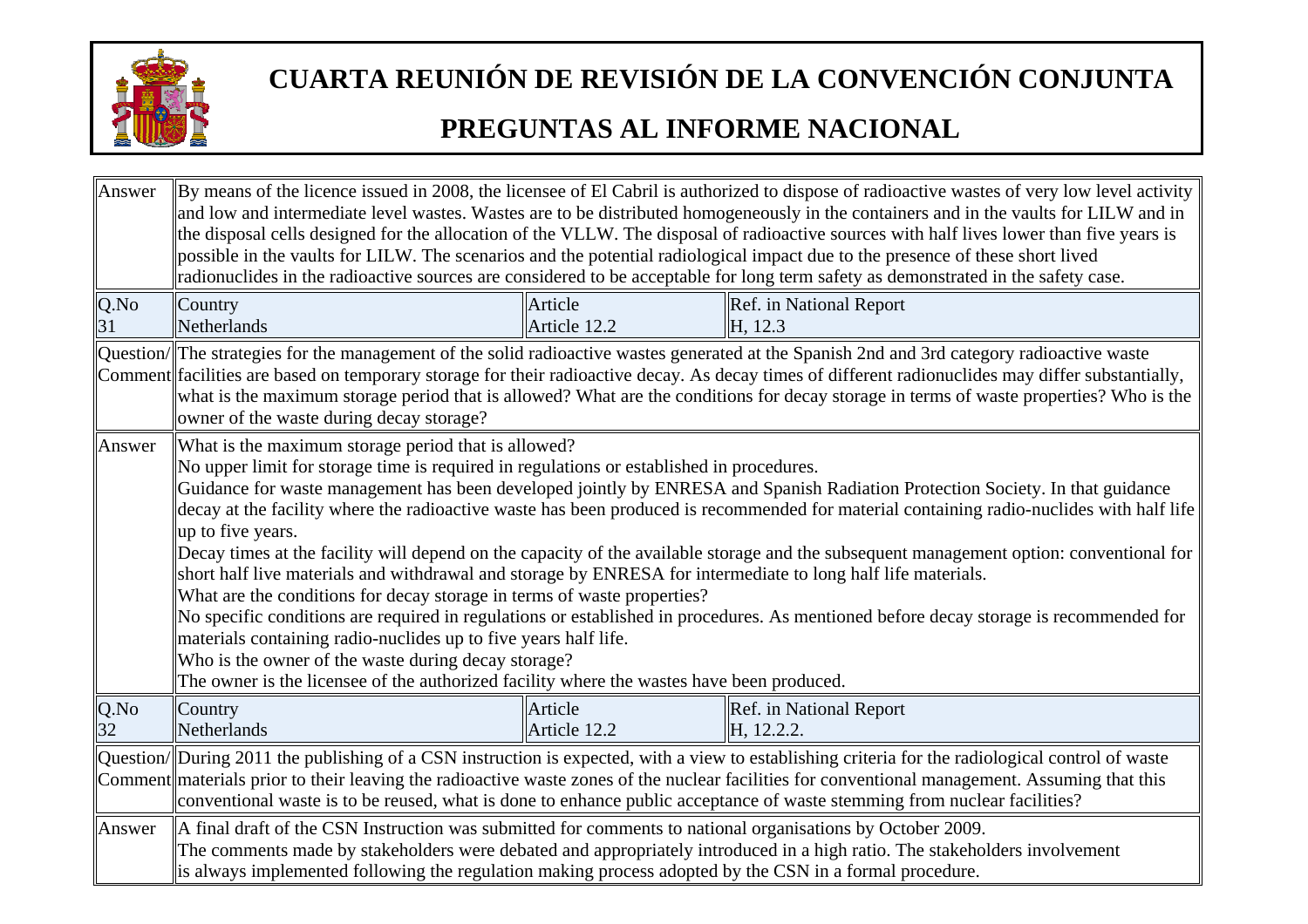

| $Q$ .No<br>33 | Country<br><b>United States of America</b>                                                                                                                                                                                                                                                                                                                                                                                                                                                                                                                                                                                                                                                                                                                                                                                             | Article<br>Article 13 | Ref. in National Report<br>H.13.5, 146                                                                                                                                                                                                                                                                                                                                                                                                                                                                                                                                                                                                                                                                                                                                                                                               |
|---------------|----------------------------------------------------------------------------------------------------------------------------------------------------------------------------------------------------------------------------------------------------------------------------------------------------------------------------------------------------------------------------------------------------------------------------------------------------------------------------------------------------------------------------------------------------------------------------------------------------------------------------------------------------------------------------------------------------------------------------------------------------------------------------------------------------------------------------------------|-----------------------|--------------------------------------------------------------------------------------------------------------------------------------------------------------------------------------------------------------------------------------------------------------------------------------------------------------------------------------------------------------------------------------------------------------------------------------------------------------------------------------------------------------------------------------------------------------------------------------------------------------------------------------------------------------------------------------------------------------------------------------------------------------------------------------------------------------------------------------|
|               | Comment been successful in increasing local community support, if so what are the lessons learned?                                                                                                                                                                                                                                                                                                                                                                                                                                                                                                                                                                                                                                                                                                                                     |                       | Question/ What type of information regarding the performance of the El Cabril disposal facility is provided to the public? Has the public outreach                                                                                                                                                                                                                                                                                                                                                                                                                                                                                                                                                                                                                                                                                   |
| Answer        | policy for group visits to the centre and web site services including FAQ and hot line.                                                                                                                                                                                                                                                                                                                                                                                                                                                                                                                                                                                                                                                                                                                                                |                       | ENRESA regularly submits to the different authorities official reports and documents that reflect his activities comprehensibly. In<br>relation to the operation of the El Cabril centre, the neighbouring Town Councils and the corresponding Regional Governments of<br>Andalusia and Extremadura are regularly given with reports and summaries of the activities and also the results of the Environmental<br>and Radiological Monitoring Plans. Furthermore, ENRESA has in place an active communication and information programme aimed to<br>provide to the stakeholders and public in general with relevant information about on-going activities and projects at the El Cabril. As an<br>example, this programme includes regular meetings with representatives from the Town Councils, sessions with media mass, open-gate |
| Q.No<br>34    | Country<br>Japan                                                                                                                                                                                                                                                                                                                                                                                                                                                                                                                                                                                                                                                                                                                                                                                                                       | Article<br>Article 16 | Ref. in National Report<br>H. 157                                                                                                                                                                                                                                                                                                                                                                                                                                                                                                                                                                                                                                                                                                                                                                                                    |
|               | their quality, as agreed on between ENRESA and the producers".<br>Please provide more detailed information about quality of the waste packages.<br>How is the quality of the waste package assured?<br>How is the quality of the waste management facilities assured?                                                                                                                                                                                                                                                                                                                                                                                                                                                                                                                                                                  |                       | $\alpha$ Question/ $\ $ 16.2.4. of Section H states that "In December 2001, on completion of a characterisation campaign on the CE-2a container per-formed in<br>Comment accordance with the French Fundamental Safety Rule RFS-III.2, ENRESA submitted to the CSN a request for authorisation of a<br>modification with revised acceptance criteria. These proposed that the criteria be applied to the disposal units, thus allowing credit to be<br>given to the properties of the container, leaving the acceptance crite ria for primary waste packages as the specification guaranteeing                                                                                                                                                                                                                                       |
| Answer        | ENRESA currently possess an acceptance methodology for primary packages from nuclear facilities, compliance with which is part of<br>the Operating Technical Specifications of the El Cabril disposal facility. The methodology for the acceptance of LILW produced by the<br>nuclear facilities is based on the preparation of specific acceptance documentation for each waste package-type and producer, including<br>a description of the characteristics and activity of the wastes and the waste package production processes. Compliance with the<br>acceptance criteria will be specifically checked by ENRESA. In this respect, ENRESA has implemented a system of inspections,<br>production controls and verification tests that guarantees that the waste packages received at the El Cabril disposal facility comply with |                       |                                                                                                                                                                                                                                                                                                                                                                                                                                                                                                                                                                                                                                                                                                                                                                                                                                      |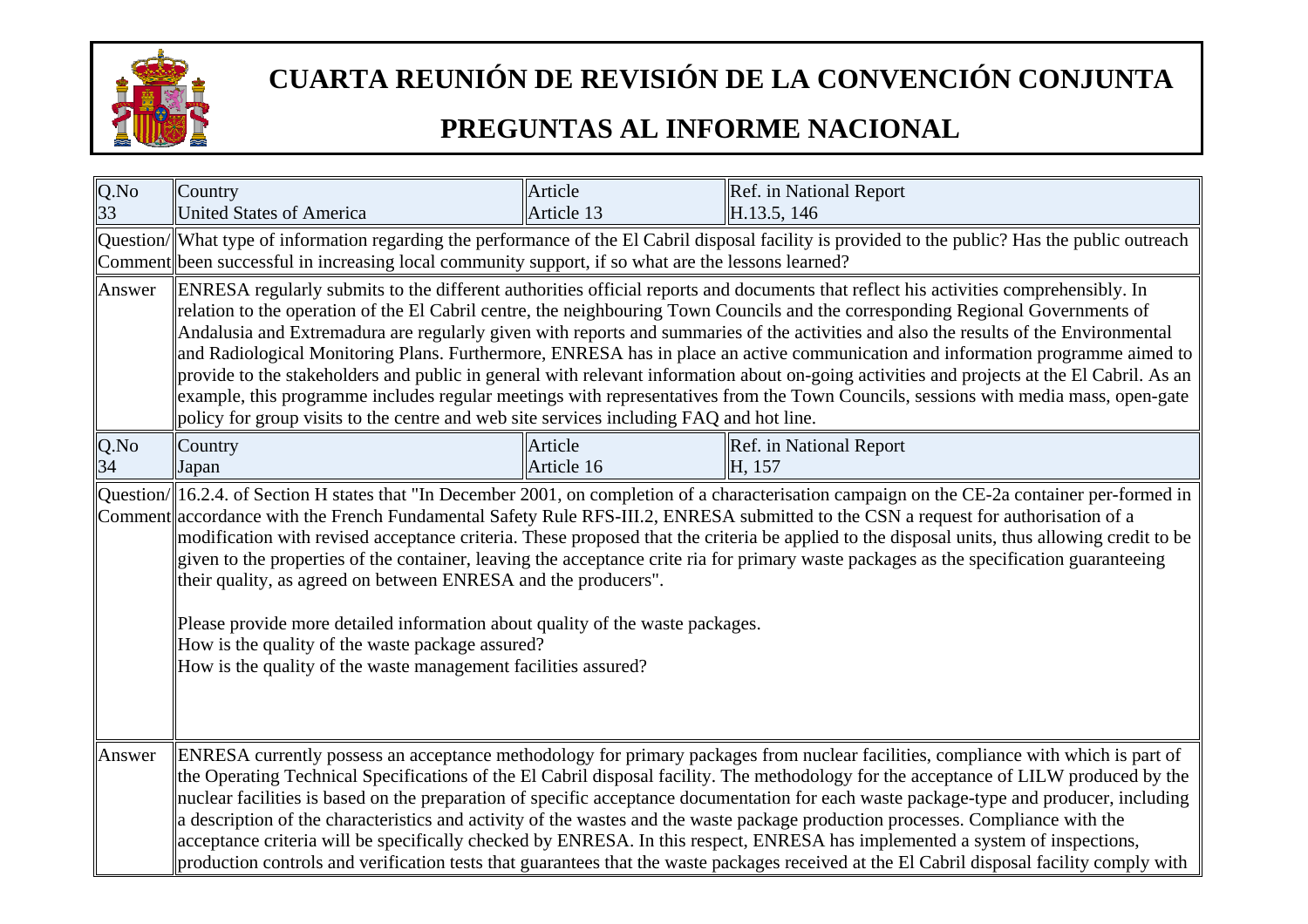

|         | issued several safety guides to facilitate the implementation of the QAP's.                                                                                                                                                                                                                                                                                                                                                                                                                                                                                                                                                                                                                                                                                                                                                                                                                                                                                                                                                 |            | the acceptance criteria, for which it applies to the different types of packages generated at the nuclear facilities a quality methodology<br>and criteria previously authorised by the regulatory authorities. In a last step in this methodology, ENRESA is authorised to perform<br>destructive and non-destructive technical verification tests, performed mainly at the laboratory of the El Cabril disposal centre.<br>All activities relating to the management of spent fuel and radioactive waste are subject to a quality assurance programme (QAP). The<br>licensee of the authorisation for the regulated facility or activity is responsible for establishing and implementing the QAP. QAP's are<br>required to comply with standard UNE 73-401 "Quality assurance at nuclear facilities", the requirements of which are equivalent to<br>those of Appendix B of the USNRC's 10 CFR50 and to those of the IAEA 50-C/SG-Q codes and guide lines on quality assurance at<br>nuclear power plants and other nuclear facilities. The quality assurance standards of the country of origin of the project and the<br>guidelines and codes issued by the IAEA may also be acceptable for the establishment of quality assurance programmes. The CSN has |
|---------|-----------------------------------------------------------------------------------------------------------------------------------------------------------------------------------------------------------------------------------------------------------------------------------------------------------------------------------------------------------------------------------------------------------------------------------------------------------------------------------------------------------------------------------------------------------------------------------------------------------------------------------------------------------------------------------------------------------------------------------------------------------------------------------------------------------------------------------------------------------------------------------------------------------------------------------------------------------------------------------------------------------------------------|------------|-----------------------------------------------------------------------------------------------------------------------------------------------------------------------------------------------------------------------------------------------------------------------------------------------------------------------------------------------------------------------------------------------------------------------------------------------------------------------------------------------------------------------------------------------------------------------------------------------------------------------------------------------------------------------------------------------------------------------------------------------------------------------------------------------------------------------------------------------------------------------------------------------------------------------------------------------------------------------------------------------------------------------------------------------------------------------------------------------------------------------------------------------------------------------------------------------------------------------------------------------------------------|
| $Q$ .No | Country                                                                                                                                                                                                                                                                                                                                                                                                                                                                                                                                                                                                                                                                                                                                                                                                                                                                                                                                                                                                                     | Article    | Ref. in National Report                                                                                                                                                                                                                                                                                                                                                                                                                                                                                                                                                                                                                                                                                                                                                                                                                                                                                                                                                                                                                                                                                                                                                                                                                                         |
| 35      | Korea, Republic of                                                                                                                                                                                                                                                                                                                                                                                                                                                                                                                                                                                                                                                                                                                                                                                                                                                                                                                                                                                                          | Article 16 | $p.155$ (H.16.2)                                                                                                                                                                                                                                                                                                                                                                                                                                                                                                                                                                                                                                                                                                                                                                                                                                                                                                                                                                                                                                                                                                                                                                                                                                                |
|         | Question/ IAEA SSR-5 "Requirement 20" recommand that "waste acceptance requirements and criteria for a given disposal facility have to ensure<br>Comment the safe handling of waste packages and unpackaged waste in conditions of normal operation and anticipated operational occurrences".<br>What is the acceptance criteria of radioactive waste disposal?<br>What is the anticipated operational transient state considered when establishing requirements?                                                                                                                                                                                                                                                                                                                                                                                                                                                                                                                                                           |            |                                                                                                                                                                                                                                                                                                                                                                                                                                                                                                                                                                                                                                                                                                                                                                                                                                                                                                                                                                                                                                                                                                                                                                                                                                                                 |
| Answer  | Referring the answer to El Cabril disposal facility, the specific information about activity limits for individual radio-isotopes as well as<br>numerical values of waste acceptance criteria is included in the authorisation granted by the MITYC and also in the official documents<br>governing the operation of the facility.<br>The official document "Waste Acceptance criteria" establishes the limits and criteria that need to be accomplished by the Disposal Unit<br>(DU) in order to be accepted and consequently disposed of in the disposal cells.                                                                                                                                                                                                                                                                                                                                                                                                                                                           |            |                                                                                                                                                                                                                                                                                                                                                                                                                                                                                                                                                                                                                                                                                                                                                                                                                                                                                                                                                                                                                                                                                                                                                                                                                                                                 |
|         | As example, the basic LILW Disposal Unit (DU) of El Cabril is a prismatic container able to accept 18, 2201 drums of conditioned<br>wastes, and includes the conditioned wastes and the filling and sealing mortar. There are two Levels with different acceptance criteria,<br>depending essentially on mass activity limits and activity distribution criteria. In addition Level 2 DU needs to meet confining<br>objectives. All have to meet non radioactive contain criteria, and recoverability and transportability criteria.<br>Regarding the conditioned wastes, there are also two levels with activity limits derived from those of the corresponding DU. Matrices of<br>immobilised wastes have to meet different criteria and quality objectives for compression and immersion tests. In addition matrices for<br>Level 2 packages need to demonstrate its capacities to leaching and thermal cycles. If wastes are conditioned with a hydraulic<br>agglomerate wall, this is also subject to diffusion tests. |            |                                                                                                                                                                                                                                                                                                                                                                                                                                                                                                                                                                                                                                                                                                                                                                                                                                                                                                                                                                                                                                                                                                                                                                                                                                                                 |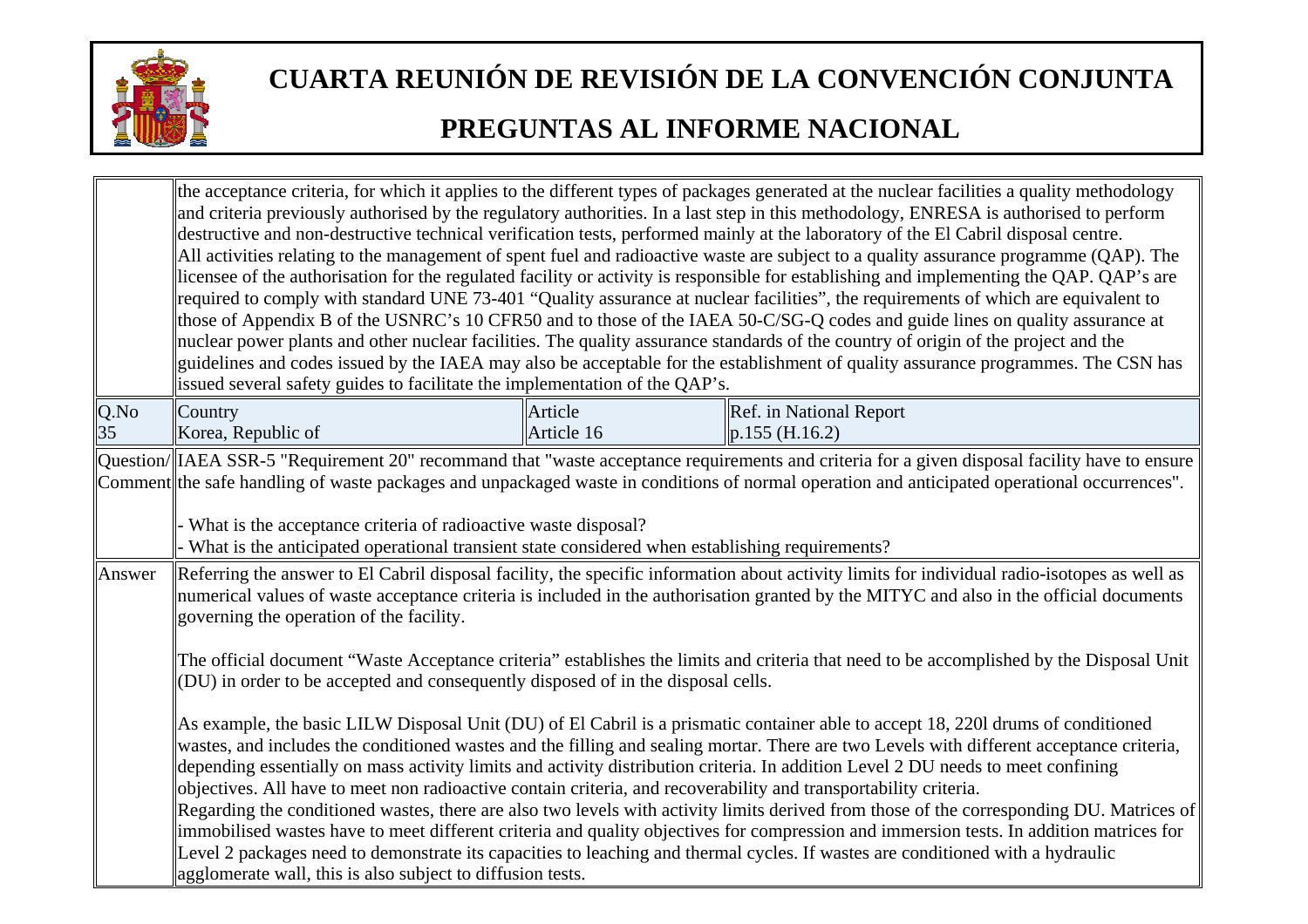

Mass activity limits are established for individual radioisotopes. In the table below, limits for some specific isotopes are given  $(kBq/g)$ as example: Isotope / DU Level 1 / DU Level 2  $\parallel$ H-3 / 7.4 / 1000  $|C_0$ -60 / 3.7 / 50000  $\vert\vert$ Cs-137 / 3.7 / 330 Total â-ã / 37 / n.a

Total á (at 300y) / 0.185 / 3.7

The official document "Waste Acceptance criteria" establishes the limits and criteria that need to be accomplished by the Disposal Unit (DU) in order to be accepted and consequently disposed of in the disposal cells.

As example, the basic LILW Disposal Unit (DU) of El Cabril is a prismatic container able to accept 18, 220l drums of conditioned wastes, and includes the conditioned wastes and the filling and sealing mortar. There are two Levels with different acceptance criteria, depending essentially on mass activity limits and activity distribution criteria. In addition Level 2 DU needs to meet confining objectives. All have to meet non radioactive contain criteria, and recoverability and transportability criteria. Regarding the conditioned wastes, there are also two levels with activity limits derived from those of the corresponding DU. Matrices of immobilized wastes have to meet different criteria and quality objectives for compression and immersion tests. In addition matrices for Level 2 packages need to demonstrate its capacities to leaching and thermal cycles. If wastes are conditioned with a hydraulic agglomerate wall, this is also subject to diffusion tests.

Mass activity limits are established for individual radioisotopes. In the table below, limits for some specific isotopes are given (kBq/g) as example:

Isotope / DU Level 1 / DU Level 2  $\parallel$ H-3 / 7.4 / 1000  $|$ Co-60 / 3.7 / 50000  $\Gamma$ <sub>Cs</sub>-137 / 3.7 / 330 Total â-ã / 37 / n.a Total á (at 300y) /  $0.185 / 3.7$ 

The assessment of the radiological impact of El Cabril includes two groups of scenarios related to the phase of operation and to the long-term behavior.

During the phase of operation they have been considered to be the routes of external and air exposure under normal operation and accidental conditions. In general, for every considered scenario particular hypotheses have been supposed in order to evaluate the doses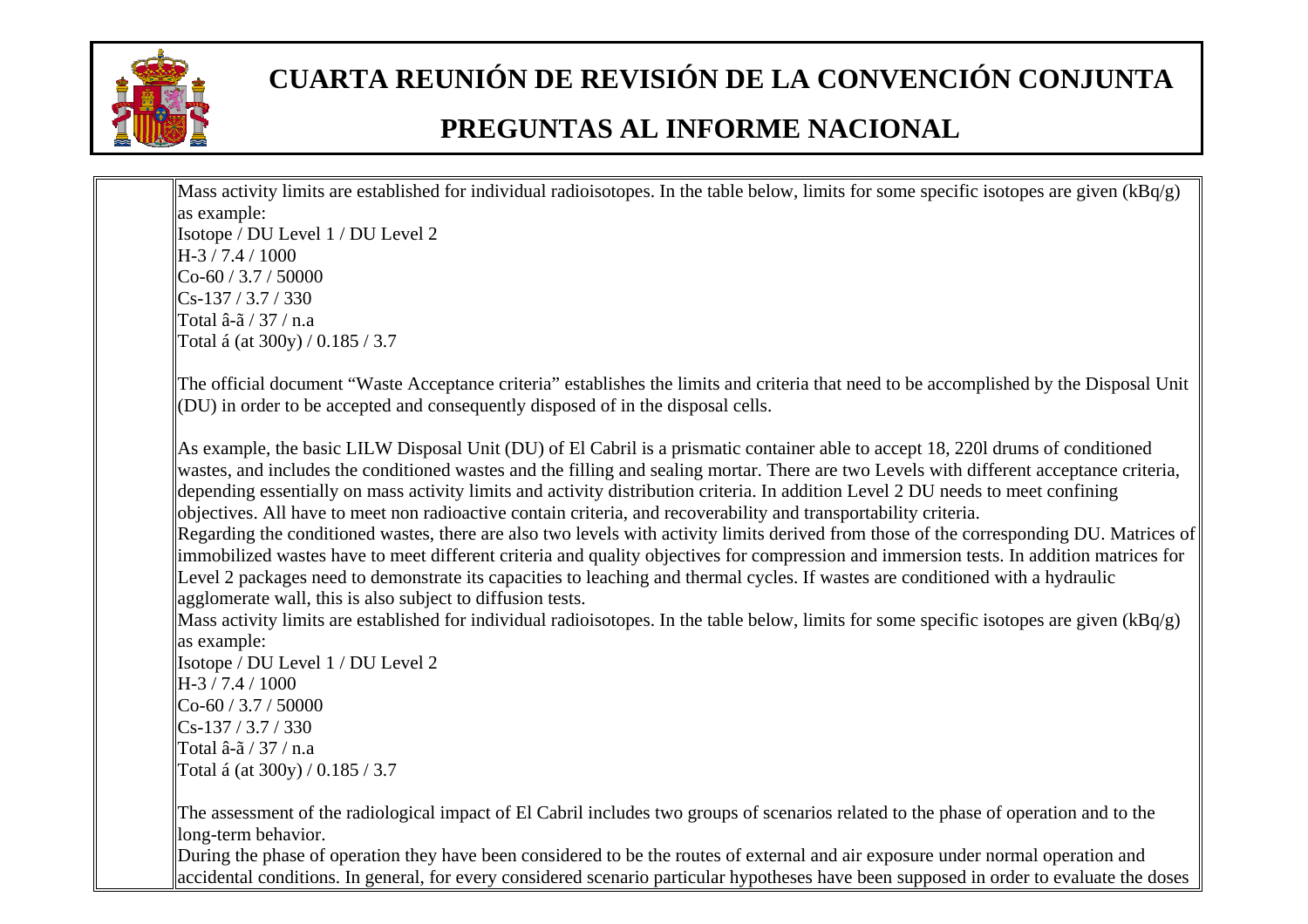

|            | more there of the critical individual.                                                                                                                                                                                                                                                                                                                                                                                                                             |                       |                                                |  |  |
|------------|--------------------------------------------------------------------------------------------------------------------------------------------------------------------------------------------------------------------------------------------------------------------------------------------------------------------------------------------------------------------------------------------------------------------------------------------------------------------|-----------------------|------------------------------------------------|--|--|
|            | The radiological consequences of these scenarios are lower than the radiological limits imposed by the CSN.                                                                                                                                                                                                                                                                                                                                                        |                       |                                                |  |  |
|            | In the phase of operation:                                                                                                                                                                                                                                                                                                                                                                                                                                         |                       |                                                |  |  |
|            | Scenarios via air<br>They are assessed both systems that liberate gases to the atmosphere in order to assure that the dose than the hypothetical member of the<br>public in the limit of the restricted area should belong lower to the accepted limits:<br>• Controlled ventilation system<br>• Chimney of the incinerator                                                                                                                                        |                       |                                                |  |  |
|            | The gaseous effluents arise, principally of:<br>· Process of waste compression of packages from nuclear facilities<br>Extraction of samples of the active packages in the laboratory<br>Waste incineration of the institutional producers that could not be conditioned otherwise<br>Incineration of organic radioactive liquids                                                                                                                                   |                       |                                                |  |  |
|            | In accidental conditions, the following scenarios have been considered:<br>• Incident involving a primary package during its handling producing losses of integrity (drop case)<br>Fire of wastes out of the incinerator<br>• Loss of confinement during compacting operations or abnormal functioning of the system of controlled ventilation<br>Scenarios of external exposure<br>During the normal operation they have been assessed the doses for exposure to: |                       |                                                |  |  |
|            | Disposal unit located in the disposal cell<br>Transport lorries loaded with primary packages located close to the Temporary Reception Building and<br>Primary Packages into the Buildings (Temporary Reception, Conditioning, Active laboratory)                                                                                                                                                                                                                   |                       |                                                |  |  |
| Q.No<br>36 | Country<br>Korea, Republic of                                                                                                                                                                                                                                                                                                                                                                                                                                      | Article<br>Article 16 | Ref. in National Report<br>$\ p.150(H.15.2)\ $ |  |  |
| Comment    | Question/  Article 16 (ix) of the Joint Convention states that "plans for the closure of a disposal facility are prepared and updated".<br>How often is the plan for the closure of disposal facilities updated?                                                                                                                                                                                                                                                   |                       |                                                |  |  |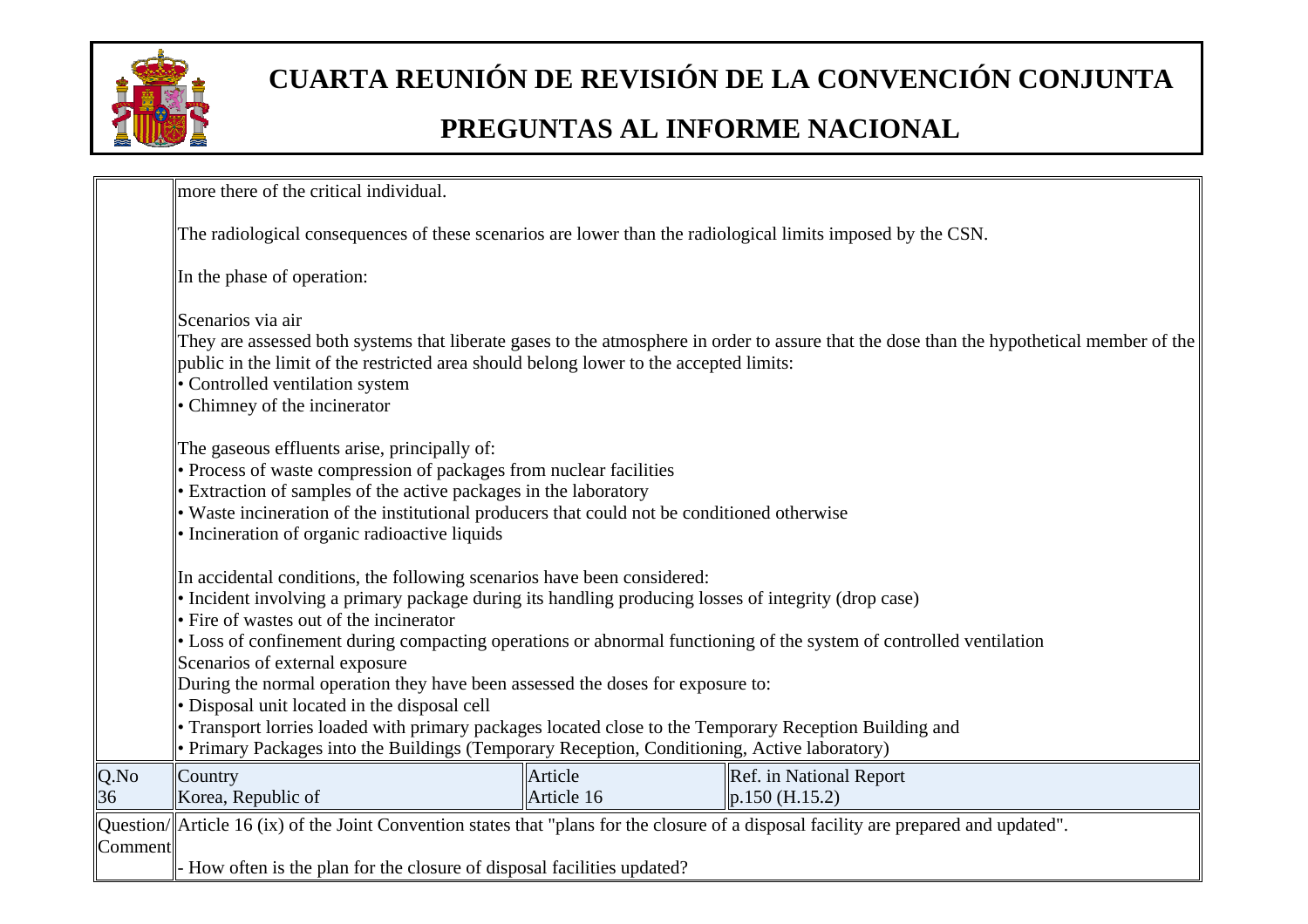

|         | - what are the criteria for review of the regulatory authority?                                                                                                                                                                                                                                                                                                                                                                                                                                                                                                                                                                                                                                                                                                                                                                                                                                                                                        |                                                                                                                                                                                                                                                                                                                                                                                                                                                                                                                                                                                                                                                                                                                                                                                                                                                                                                                                                                                                                                                                                           |    |                                                                                                                                                     |
|---------|--------------------------------------------------------------------------------------------------------------------------------------------------------------------------------------------------------------------------------------------------------------------------------------------------------------------------------------------------------------------------------------------------------------------------------------------------------------------------------------------------------------------------------------------------------------------------------------------------------------------------------------------------------------------------------------------------------------------------------------------------------------------------------------------------------------------------------------------------------------------------------------------------------------------------------------------------------|-------------------------------------------------------------------------------------------------------------------------------------------------------------------------------------------------------------------------------------------------------------------------------------------------------------------------------------------------------------------------------------------------------------------------------------------------------------------------------------------------------------------------------------------------------------------------------------------------------------------------------------------------------------------------------------------------------------------------------------------------------------------------------------------------------------------------------------------------------------------------------------------------------------------------------------------------------------------------------------------------------------------------------------------------------------------------------------------|----|-----------------------------------------------------------------------------------------------------------------------------------------------------|
| Answer  | The Plan for closure is one of the elements of the Operating permit for El Cabril for which permit is established a system of Periodic<br>Safety Review (PSR), to be performed every ten years. The PSRs do not replace the activities of analysis, control and monitoring that<br>are carried out continuously at the El Cabril centre, but are aimed at providing an overall assessment of the safety and radiological<br>protection of the installation and at analysing the experience acquired and ensuring that the licensee is committed to the implementation<br>of possible improvements, taking into account the current situation and whatever new technology-related or regulatory circumstances<br>may have occurred. ENRESA submitted the first El Cabril PSR to the competent authorities in December 2033, this including the<br>analysis for the period elapsing from the beginning of operation (1992) to the current authorisation. |                                                                                                                                                                                                                                                                                                                                                                                                                                                                                                                                                                                                                                                                                                                                                                                                                                                                                                                                                                                                                                                                                           |    |                                                                                                                                                     |
| Q.No    | Country                                                                                                                                                                                                                                                                                                                                                                                                                                                                                                                                                                                                                                                                                                                                                                                                                                                                                                                                                | Article                                                                                                                                                                                                                                                                                                                                                                                                                                                                                                                                                                                                                                                                                                                                                                                                                                                                                                                                                                                                                                                                                   |    | Ref. in National Report                                                                                                                             |
| 37      | Netherlands                                                                                                                                                                                                                                                                                                                                                                                                                                                                                                                                                                                                                                                                                                                                                                                                                                                                                                                                            | Article 16.1                                                                                                                                                                                                                                                                                                                                                                                                                                                                                                                                                                                                                                                                                                                                                                                                                                                                                                                                                                                                                                                                              | lН |                                                                                                                                                     |
|         | Comment waste producer has to remove the waste from its site?                                                                                                                                                                                                                                                                                                                                                                                                                                                                                                                                                                                                                                                                                                                                                                                                                                                                                          |                                                                                                                                                                                                                                                                                                                                                                                                                                                                                                                                                                                                                                                                                                                                                                                                                                                                                                                                                                                                                                                                                           |    | Question/ In the case of radioactive facilities, the producer is required to request the removal of his wastes. What is the maximum period within a |
| Answer  | Currently, there is not a maximum period within the licensee of a radioactive installation has to request ENRESA for the removal of the<br>accumulated radioactive waste. In fact, most of this installations produce quite limited amounts of radioactive waste being confirmed<br>that all them have sufficient capacities for properly and safely store them for a time. Additionally, should be said that, in normal<br>circumstances, ENRESA carries out the removal of this wastes by campaigns designed to collect the wastes within a given geographical<br>area. Besides that, ENRESA has capacities to carry out specific removal operations if requested.                                                                                                                                                                                                                                                                                   |                                                                                                                                                                                                                                                                                                                                                                                                                                                                                                                                                                                                                                                                                                                                                                                                                                                                                                                                                                                                                                                                                           |    |                                                                                                                                                     |
| $Q$ .No | Country                                                                                                                                                                                                                                                                                                                                                                                                                                                                                                                                                                                                                                                                                                                                                                                                                                                                                                                                                | Article                                                                                                                                                                                                                                                                                                                                                                                                                                                                                                                                                                                                                                                                                                                                                                                                                                                                                                                                                                                                                                                                                   |    | Ref. in National Report                                                                                                                             |
| 38      | Korea, Republic of                                                                                                                                                                                                                                                                                                                                                                                                                                                                                                                                                                                                                                                                                                                                                                                                                                                                                                                                     | Article 17                                                                                                                                                                                                                                                                                                                                                                                                                                                                                                                                                                                                                                                                                                                                                                                                                                                                                                                                                                                                                                                                                |    | p.158(H.17)                                                                                                                                         |
| Comment | Question/Section H.17 discusses the El Cabril Disposal Facility for the disposal.                                                                                                                                                                                                                                                                                                                                                                                                                                                                                                                                                                                                                                                                                                                                                                                                                                                                      |                                                                                                                                                                                                                                                                                                                                                                                                                                                                                                                                                                                                                                                                                                                                                                                                                                                                                                                                                                                                                                                                                           |    |                                                                                                                                                     |
|         | Do you have a closure plan for this disposal facility?                                                                                                                                                                                                                                                                                                                                                                                                                                                                                                                                                                                                                                                                                                                                                                                                                                                                                                 |                                                                                                                                                                                                                                                                                                                                                                                                                                                                                                                                                                                                                                                                                                                                                                                                                                                                                                                                                                                                                                                                                           |    |                                                                                                                                                     |
|         |                                                                                                                                                                                                                                                                                                                                                                                                                                                                                                                                                                                                                                                                                                                                                                                                                                                                                                                                                        |                                                                                                                                                                                                                                                                                                                                                                                                                                                                                                                                                                                                                                                                                                                                                                                                                                                                                                                                                                                                                                                                                           |    |                                                                                                                                                     |
| Answer  | from the point of view of the organisations responsible for long-term control. It is expected that shared responsibilities will be assigned                                                                                                                                                                                                                                                                                                                                                                                                                                                                                                                                                                                                                                                                                                                                                                                                            | - Is there a standard for establishing the institutional management period after closure?<br>The institutional management period after closure is to be defined by the competent authorities in due time. The Safety Assessment<br>performed prior to authorisation of El Cabril facility is made up of three differentiated parts: - Safety assessment during the operating<br>phase - Safety assessment during the surveillance phase, with institutional supervision for a maximum 300 years and - Safety<br>assessment for the period after 300 years. Related information can be found under Article 17.3 Institutional controls and future<br>forecasts. In summary can be said that: institutional controls imposed to restrict the use of sites at which stabilised radioactive wastes<br>arising from the former facility remain in situ shall be contemplated specifically in the declaration of decommissioning issued (article 12<br>f RNRF)" Furthermore it is added "The institutional controls that will be required in future declarations of closure are not yet defined |    |                                                                                                                                                     |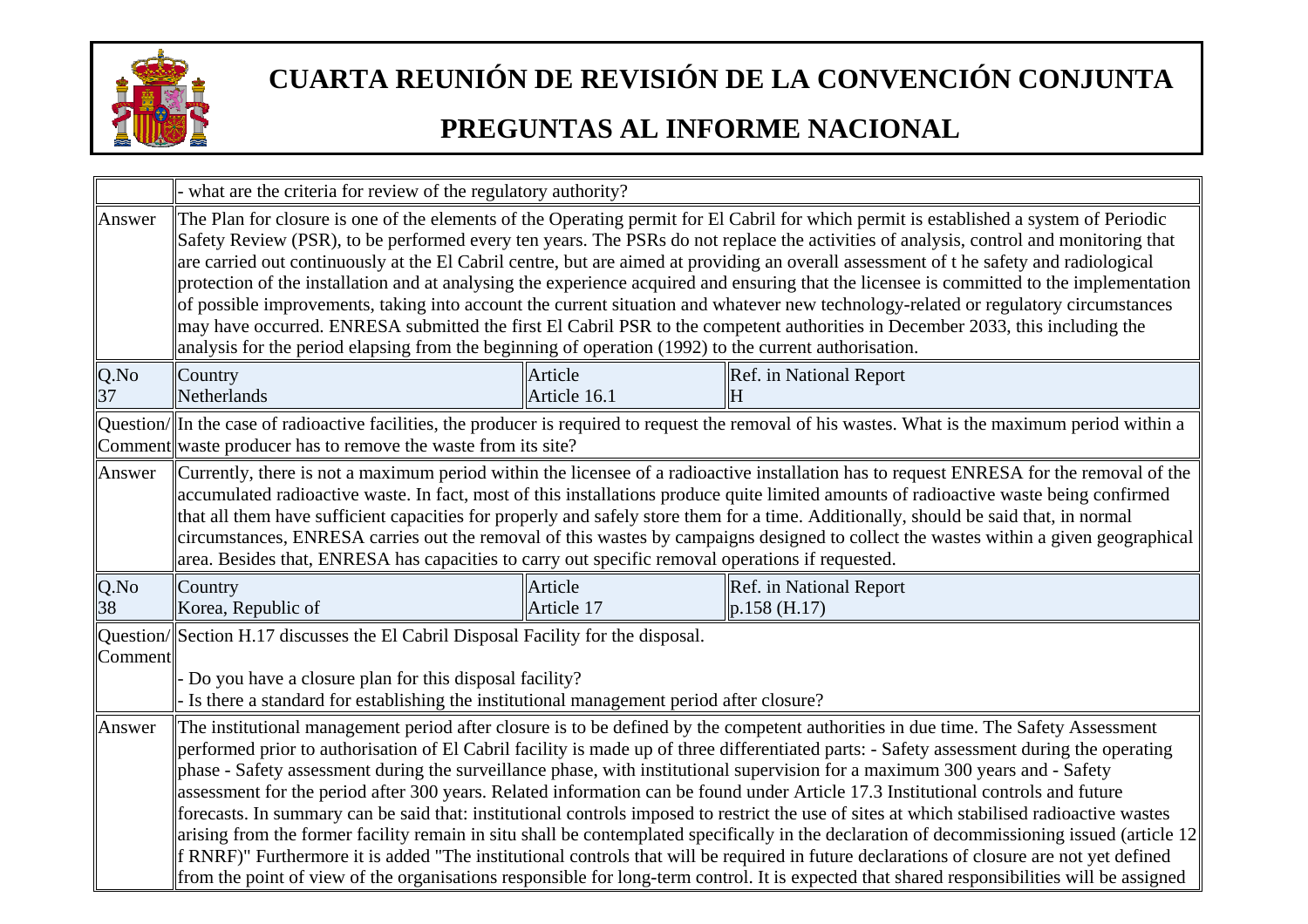

| depending on the different objectives of the institutional controls imposed (physical protection, documentary records, etc.).                                                                                                                                                    |  |  |
|----------------------------------------------------------------------------------------------------------------------------------------------------------------------------------------------------------------------------------------------------------------------------------|--|--|
| Ref. in National Report                                                                                                                                                                                                                                                          |  |  |
| Not Present In Report                                                                                                                                                                                                                                                            |  |  |
|                                                                                                                                                                                                                                                                                  |  |  |
|                                                                                                                                                                                                                                                                                  |  |  |
|                                                                                                                                                                                                                                                                                  |  |  |
| "Very grave infringements may, along with the fines provided, result in the revocation, withdrawal, or temporary suspension of the                                                                                                                                               |  |  |
| authorizations, licenses or registrations in Registers. Effectiveness of these measures may be ensured by the intervention or sealing of<br>nuclear substances, radioactive materials, or equipment units producing ionising radiations, or the implementation of any applicable |  |  |
|                                                                                                                                                                                                                                                                                  |  |  |
| Ref. in National Report                                                                                                                                                                                                                                                          |  |  |
|                                                                                                                                                                                                                                                                                  |  |  |
| Question/ The CSN President appointed an Advisory Committee on Public Information and Participation on January 15, 2011. This Committee                                                                                                                                          |  |  |
| Comment will be in charge of issuing recommendations to CSN to guarantee and improve participation. Has this Committee issued any such                                                                                                                                           |  |  |
| recommendations regarding spent fuel, radioactive waste, and disused sealed source management? If so, please describe.                                                                                                                                                           |  |  |
| No recommendations regarding spent fuel, radioactive waste and sealed sources management have been raised yet. The Committee on                                                                                                                                                  |  |  |
| Public Information and Participation was constituted on 2011. During this year the Committee has celebrated its first two meetings,<br>which have mainly been devoted to the definition of the rules and Terms of Reference. A commission has been created to analyse the        |  |  |
| proposals for recommendations to the CSN. By the time being, the recommendation proposals mainly refer to actions and requirements                                                                                                                                               |  |  |
| related to the Fukushima accident, particularly related with emergencies planning and public communication and engagement regarding                                                                                                                                              |  |  |
| the results of the safety reassessment to the nuclear facilities in Spain.                                                                                                                                                                                                       |  |  |
| Ref. in National Report                                                                                                                                                                                                                                                          |  |  |
| Pages 107, 159, 160 etc.                                                                                                                                                                                                                                                         |  |  |
| Question/ How does the Spanish regulator assess the long-term viability and capability of an operating organisation of a radioactive waste                                                                                                                                       |  |  |
| Comment management facility such as the CTS?                                                                                                                                                                                                                                     |  |  |
| Long term viability and capability are guarantied by Law, since the management of radioactive waste and spent fuel and the dismantling                                                                                                                                           |  |  |
| and decommissioning of the nuclear facilities are considered as an essencial public service for which the State is responsible, and since                                                                                                                                        |  |  |
| the setting up of the Fund for the financing of activities included in the General Radioactive Waste Plan. The management of this<br>service is commissioned to ENRESA, that operates under the aegis of the MITYC, through the Secretariat of State for Energy, which           |  |  |
| undertakes the strategic management and tracking and control of its technical and economic actions and plans.                                                                                                                                                                    |  |  |
|                                                                                                                                                                                                                                                                                  |  |  |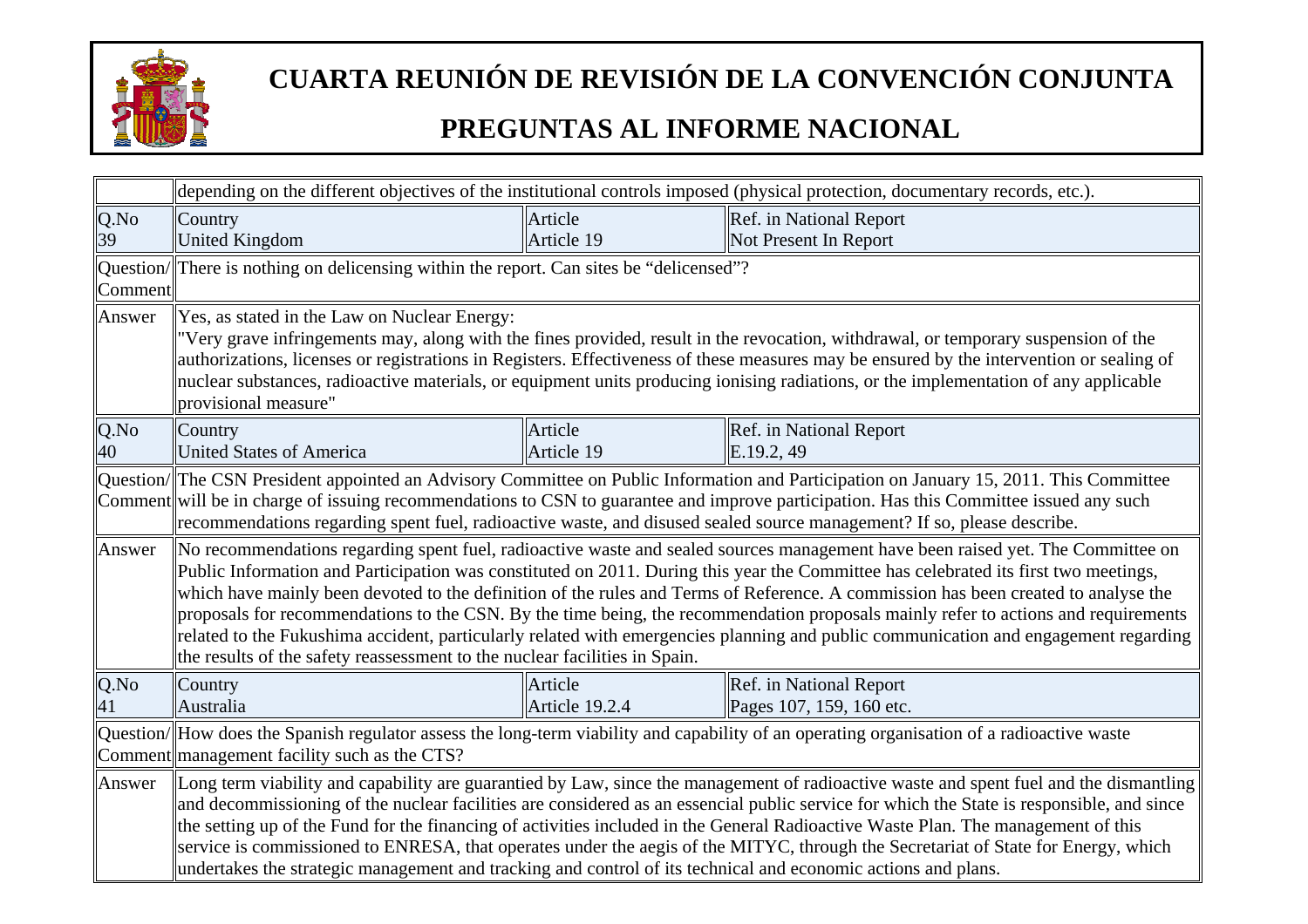

| $Q$ .No<br>42 | Country<br><b>United Kingdom</b>                                                                                                                                                                                                                                                                                                                                                                                                                                                                                                                                                                                                                                                                                                                                          | Article<br>Article 20 | Ref. in National Report<br>P59 section 4                                                                                                                                                                                                                                                                                                                                                                                                                                                                                                                                |
|---------------|---------------------------------------------------------------------------------------------------------------------------------------------------------------------------------------------------------------------------------------------------------------------------------------------------------------------------------------------------------------------------------------------------------------------------------------------------------------------------------------------------------------------------------------------------------------------------------------------------------------------------------------------------------------------------------------------------------------------------------------------------------------------------|-----------------------|-------------------------------------------------------------------------------------------------------------------------------------------------------------------------------------------------------------------------------------------------------------------------------------------------------------------------------------------------------------------------------------------------------------------------------------------------------------------------------------------------------------------------------------------------------------------------|
| Comment       | Question/ The report states that coercive fines can be implemented against facilities. Who sets the values of these fines?                                                                                                                                                                                                                                                                                                                                                                                                                                                                                                                                                                                                                                                |                       |                                                                                                                                                                                                                                                                                                                                                                                                                                                                                                                                                                         |
| Answer        | The competence to impose sanctions within the Central Administration belongs, depending on the category of the infringement, to the<br>Council of Ministers, to the Ministry of Industry, Tourism and Trade (MITYC) or to the Directorate General for Energy Policy and<br>Mines. Those Autonomous Communities that have transferred to them functions corresponding to the MITYC in relation to 2nd and 3rd<br>category radioactive facilities shall adhere to the requirements of their own standards. For further information regarding the sanction<br>procedure please see the third Spanish National Report.                                                                                                                                                        |                       |                                                                                                                                                                                                                                                                                                                                                                                                                                                                                                                                                                         |
| $Q$ .No<br>43 | Country<br><b>United States of America</b>                                                                                                                                                                                                                                                                                                                                                                                                                                                                                                                                                                                                                                                                                                                                | Article<br>Article 20 | Ref. in National Report<br>E.20, 54                                                                                                                                                                                                                                                                                                                                                                                                                                                                                                                                     |
|               | facilities.                                                                                                                                                                                                                                                                                                                                                                                                                                                                                                                                                                                                                                                                                                                                                               |                       | Question/Several "Autonomous Communities" exercise executive functions originally attributed to the Ministry of Industry, Tourism and Trade<br>Comment (MITYC) by the Regulation on Nuclear and Radioactive Facilities in relation to 2nd and 3rd category radioactive facilities. In response<br>to a question from Belgium during review of the Third National Report, 2nd and 3rd category facilities were defined. Please elaborate<br>on how the CSN or MITYC oversees the regulatory functions of the Autonomous Communities for 2nd and 3rd category radioactive |
| Answer        | As stated in the Regulation on Nuclear and Radioactive Facilities, under article 2.2 "the executive functions that in this Regulation are<br>incumbent on the Ministry of Industry, Tourism and Trade in relation to second-and third-category radioactive facilities shall be<br>understood as vested on the Autonomous Communities when they have said functions transferred to them". No functions from CSN are<br>transferred to the Autonomous Comunities. Additionally, article 3.2 states that "the Autonomous Communities shall inform the Ministry<br>of Industry, Tourism and Trade at least once a month of the permits they have granted, and they may set up, within their own territory<br>and within the scope of their competences, their own registers." |                       |                                                                                                                                                                                                                                                                                                                                                                                                                                                                                                                                                                         |
| Q.No<br>44    | Country<br><b>United Kingdom</b>                                                                                                                                                                                                                                                                                                                                                                                                                                                                                                                                                                                                                                                                                                                                          | Article<br>Article 21 | Ref. in National Report<br>Page $70$                                                                                                                                                                                                                                                                                                                                                                                                                                                                                                                                    |
|               | Question/  On page 70 of the report it is stated that the financial resources of operators are checked. How is this done especially with respect to<br>Comment future disposal costs which will probably not be currently available.?                                                                                                                                                                                                                                                                                                                                                                                                                                                                                                                                     |                       |                                                                                                                                                                                                                                                                                                                                                                                                                                                                                                                                                                         |
| Answer        |                                                                                                                                                                                                                                                                                                                                                                                                                                                                                                                                                                                                                                                                                                                                                                           |                       | The financing system in place is based on anticipated payments of regulated fees which are accumulated in the up-front Fund for<br>financing of the activities contemplated in the General Radioactive Waste Plan (GRWP), including radioactive waste management and<br>decommissioning. Annually, ENRESA submits to MINETUR for review and consideration the report "Economic-financial study of the<br>cost of the activities contemplated in the GRWP in force" that may allow to the Government to adopt whatever measure to mitigate any                           |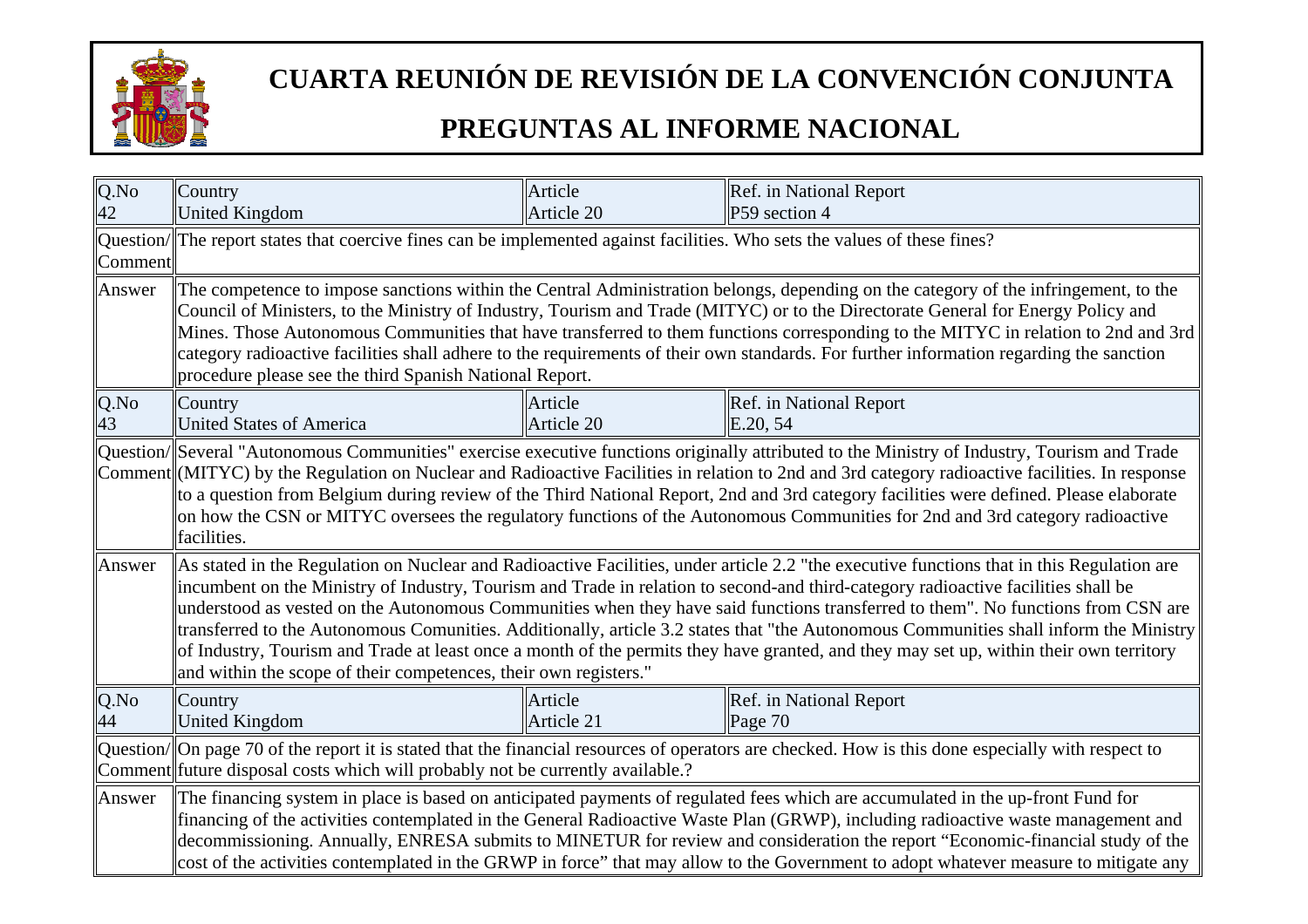

|            | discrepancy between the previous estimation and the last available data. In the case where a shortfall in the value of the fund is<br>identified, corrective measures could be implemented immediately, as the established fees can be revised by the Government.                                                                                                                                                                                                                                                                                                                                                                                                                                                                                                                                                                         |                         |                                                                                                                                                                                                                                                                                     |
|------------|-------------------------------------------------------------------------------------------------------------------------------------------------------------------------------------------------------------------------------------------------------------------------------------------------------------------------------------------------------------------------------------------------------------------------------------------------------------------------------------------------------------------------------------------------------------------------------------------------------------------------------------------------------------------------------------------------------------------------------------------------------------------------------------------------------------------------------------------|-------------------------|-------------------------------------------------------------------------------------------------------------------------------------------------------------------------------------------------------------------------------------------------------------------------------------|
| Q.No<br>45 | Country<br>Netherlands                                                                                                                                                                                                                                                                                                                                                                                                                                                                                                                                                                                                                                                                                                                                                                                                                    | Article<br>Article 22.2 | Ref. in National Report                                                                                                                                                                                                                                                             |
|            | Comment the fee mentioned in section 22.2.<br>What is the distribution factor for these non-nuclear facilities?                                                                                                                                                                                                                                                                                                                                                                                                                                                                                                                                                                                                                                                                                                                           |                         | Question/The management of radioactive wastes generated at facilities such as radioactive facilities, CIEMAT or other companies is covered by                                                                                                                                       |
| Answer     | contribution to the Fund for each particular service rendered.                                                                                                                                                                                                                                                                                                                                                                                                                                                                                                                                                                                                                                                                                                                                                                            |                         | With regards to the fee applied for the services covering the management of Radwastes generated at Radioactive facilities, CIEMAT<br>and others, there is no any distribution factor among these facilities, but a fare stated in the Law for each type of service, which fixes the |
| Q.No<br>46 | Country<br><b>United Arab Emirates</b>                                                                                                                                                                                                                                                                                                                                                                                                                                                                                                                                                                                                                                                                                                                                                                                                    | Article<br>Article 22.2 | Ref. in National Report                                                                                                                                                                                                                                                             |
|            | Question/ The report states that the costs for management of radioactive waste finances are in accordance with the Law of 11/2009. This section<br>Comment further indicates that there are fees to the NPPs for spent fuel, decommissioning, and dismant lement.<br>Can you provide the estimates of costs for spent fuel disposal/reprocessing, and dismantlement and decommissioning of an NPP, and<br>how the resulting fees are calculated?                                                                                                                                                                                                                                                                                                                                                                                          |                         |                                                                                                                                                                                                                                                                                     |
|            | The report states that there are 2 NPPs undergoing decommissioning and dismantlement:<br>Please explain how the actual costs to date have compared with the predicted costs and those collected?<br>What financial vehicle (eg investment fund) is used for deposits to assure funding is available when needed?<br>How does the current economic conditions affect the assurance of funding for the spent fuel disposal and decommissioning of NPPs?                                                                                                                                                                                                                                                                                                                                                                                     |                         |                                                                                                                                                                                                                                                                                     |
| Answer     | The cost study, in fact cost studies, referred in in Section A.4b) is a requirement of the RNFR prior to licensing any nuclear facility. In<br>Section L, Annex B.1, the main actions to be undertaken by the operator in the three steps of the licensing procedure are indicated:<br>Preliminary authorisation, Construction permit and Operation permit. In paragraph f) of Construction permit and i) of Operating permit,<br>it stands what should be included by the utility, in the corresponding application, regarding economics of decommissioning and<br>dismantling, in order to guarantee at this stage decommissioning, but regulation does not require a specific calculation method. Cost<br>estimates are based in dedicated studies carried out by ENRESA plus the information arisen from ENRESA's decommissioning and |                         |                                                                                                                                                                                                                                                                                     |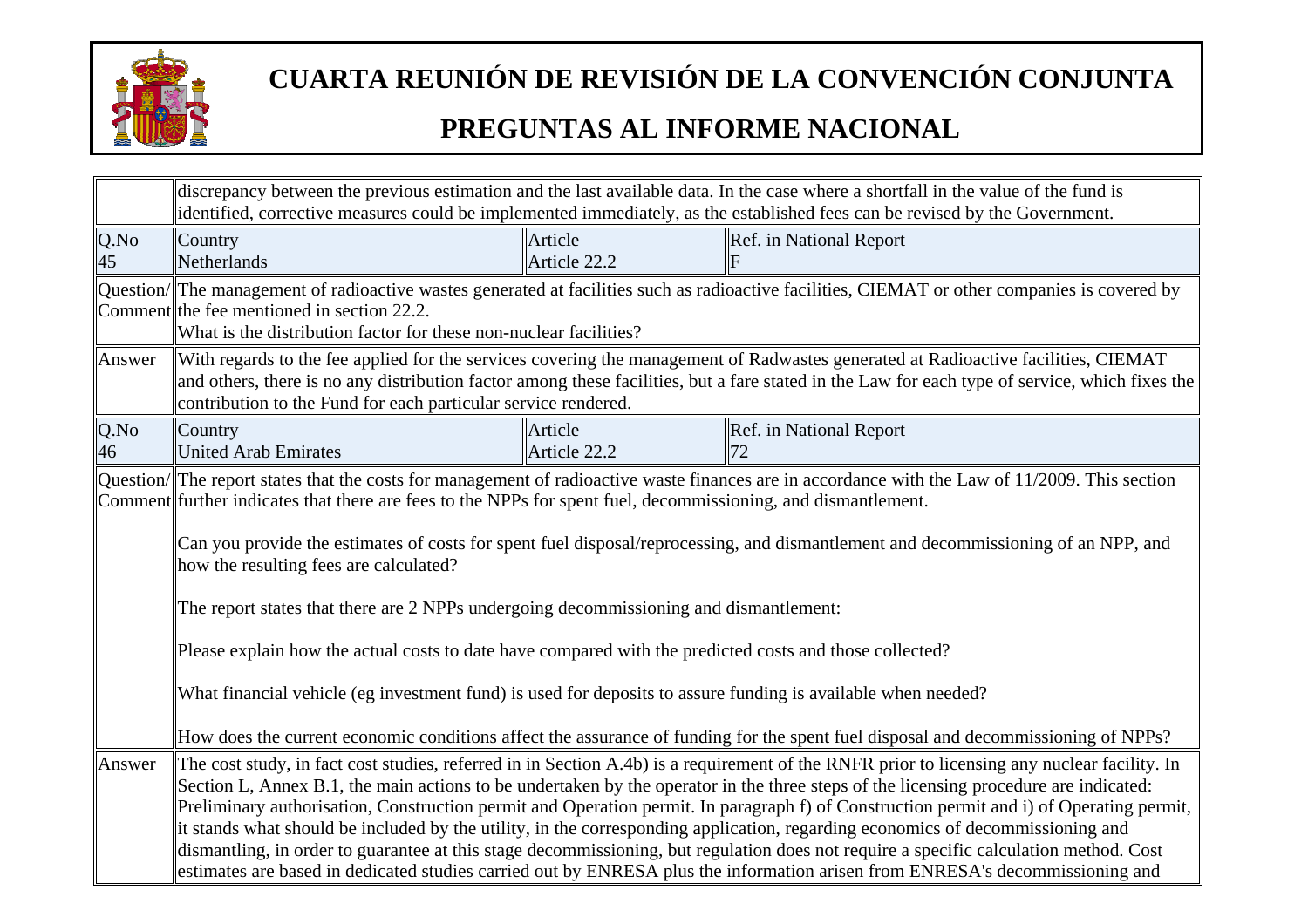

```
waste management experience and also from the information shared with foreign sister organisations. According to Law 11/2009 Ninth 
final provision. Modification of the Nuclear Energy Act, Law 25/1964, and of the Electricity Industry Act, Law 54/1997, Point 9, states 
that "e) Determination of sum: The fee to be paid throughout the operating lifetime of the facility shall be the result of multiplying the 
payment basis by the fixed unit tariff and the coefficient of correction set out below, such that the amount to be deposited shall be the 
result of applying the following formula: 
\mathbf{C} = \mathbf{B} \mathbf{i} \cdot \mathbf{x} \mathbf{T} \mathbf{x} \mathbf{C} \mathbf{c}Where: \mathbf{C} = \mathbf{Sum} to be deposited
\mathbf{B} \cdot \mathbf{i} = \mathbf{P} ayment basis in kWh
T = Fixed unit tariff: 0.669 Euro cent5s/kWh
\vert\vertCc = Applicable coefficient of correction in accordance with the following scale:
Gross nuclear power plant power (MWe) PWR BWR 
\parallel1-300
||301-600
601-900 
901-1200 1.15 
1.06\parallel1.02
\parallel0.99 1.28
1.171.121.09\mathbb{PWR} = Pressurised Water Reactor
\|BR = Boiling Water Reactor
In relation to the expenses already incurred for the decommissioning of Vandellos 1 NPP and Jose Cabrera NPP it can be said that they 
are aligned with corresponding cost estimates. Furthermore, it should be said that a significant average of the full cost is still to be
```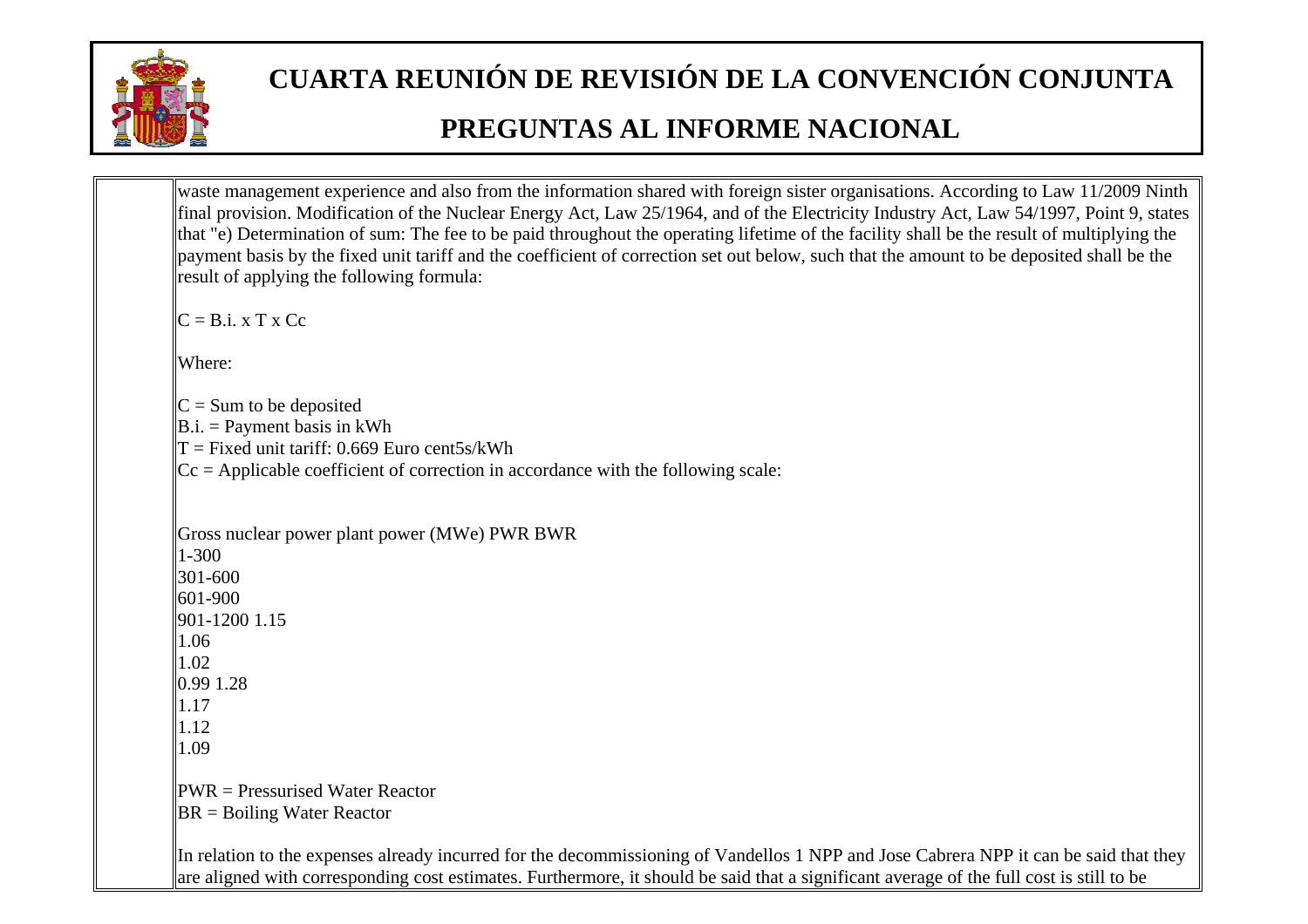

incurred as in the case of Vandellos 1 NPP it is currently in dormancy status, after achieving decommissioning Level 2 status in 2003, and the activities for decommissioning Jose Cabrera NPP aimed to reach green field status are still on-going.

In 1984, an external up-front Fund was set up to cover the expenses included in the successive GRWP being ENRESA the manager of such Fund. R.D. 1349/2003 sets up the basic principals for Fund management: "Article 10. Financial management of the Fund

||1. The financial management of the Fund shall be governed by the principles of security, profitability and liquidity, and may materialise  $\|$ through the following:

a) Fixed or variable yield securities quoted on the stock exchange of a regularly operating organised and officially recognised market open to the public, or at least to financial entities, Government debt, mortgage market securities and other financial assets and instruments.

b) Instruments for structuring, transformation or coverage of financial investment portfolio investment operations.

c) Deposits in financial entities, credits and loans to be formalised by way of public documents or policies intervened by a commissioner  $\parallel$  for oaths.

d) Real estate.

e) Foreign securities open to quotation on overseas exchanges or organised markets.

 $\|$ f) Any other asset or instrument of investment that, in compliance with the principles governing the financial management of the Fund, is considered to be appropriate by the tracking and control Committee referred to in article 11.

The supervision, control and qualification of transitory investments relating to financial management of the Fund is undertaken by the tracking and control Committee attached to the Ministry of Industry, Energy and Tourism (MINETUR) via the Secretary of State for Energy. This committee shall operate under the presidency of the Secretary of State and shall be made up of the Auditor General of the State Administration, the Sub-Secretary of Science and Technology, the Director General of the Treasury and Financial Policy and the Director General of Energy Policy and Mines, with the Sub-Director General for Nuclear Energy acting as secretary. The functions of the tracking and control Committee are as follows:

a) Development of the criteria regarding the composition of the assets included in the Fund.

b) Tracking of the financial investments, verifying application of the principles explained above.

c) Drawing up of six-monthly reports describing the situation of the Fund and the investments corresponding to its financial management, along with the qualification issued by the committee, including whatever observations might be considered appropriate. This report shall be submitted to the Minister of Industry, Energy and Tourism and the Chancellor of the Exchequer.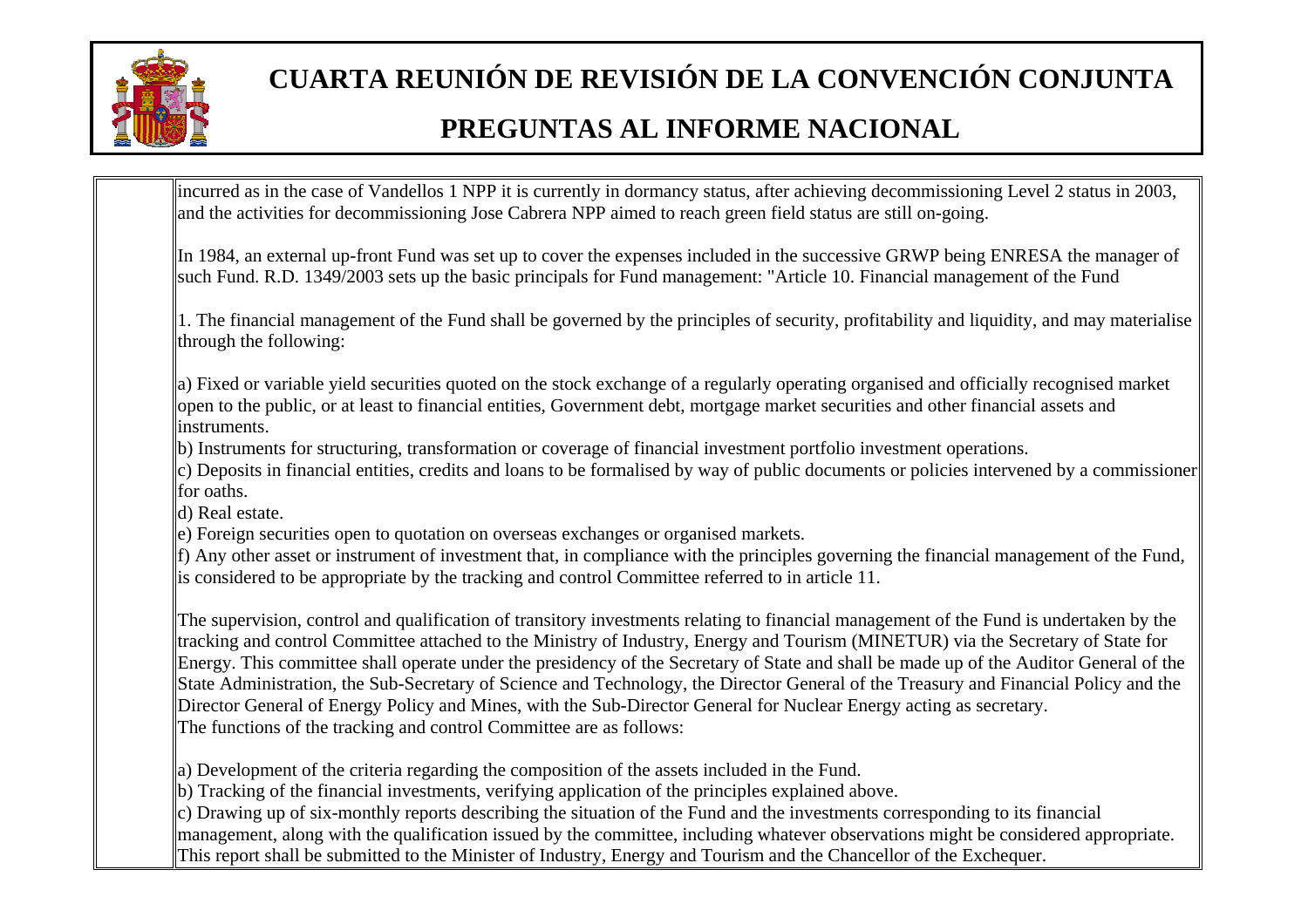

| $Q$ .No<br>47 | Country<br>Korea, Republic of                                                                                                                                                                                                                                                                                                                                                                                                                                                                                                                                                                                                                                                     | Article<br>Article 24   | Ref. in National Report<br>$\vert$ p.86 (F.24.2.3, Table 10) |  |
|---------------|-----------------------------------------------------------------------------------------------------------------------------------------------------------------------------------------------------------------------------------------------------------------------------------------------------------------------------------------------------------------------------------------------------------------------------------------------------------------------------------------------------------------------------------------------------------------------------------------------------------------------------------------------------------------------------------|-------------------------|--------------------------------------------------------------|--|
| Comment       | $\alpha$ Question/ What is the method for determining the C-14 effluents specified in Section F.24.2.3 (Table 10)?                                                                                                                                                                                                                                                                                                                                                                                                                                                                                                                                                                |                         |                                                              |  |
| Answer        | $\vert$ C-14 in gaseous effluents is sampled by absorption of carbon dioxide in alkaline solution. Inorganic and organic C-14 activity is<br>separately quantified. While inorganic carbon is released as carbon dioxide, the organic carbon that is released in form of methane and<br>other hydrocarbons is previously oxidized in a catalytic oven becoming carbon dioxide. The C-14 activity in the alkaline solution is<br>measured by liquid scintillation.                                                                                                                                                                                                                 |                         |                                                              |  |
| Q.No<br>48    | Country<br>Romania                                                                                                                                                                                                                                                                                                                                                                                                                                                                                                                                                                                                                                                                | Article<br>Article 24.2 | Ref. in National Report<br>F, 83                             |  |
| Comment       | Question/  Please briefly describe the monitoring of gaseous effluents from El Cabril disposal facility.                                                                                                                                                                                                                                                                                                                                                                                                                                                                                                                                                                          |                         |                                                              |  |
| Answer        | The facility is provided with detectors for a continuous monitoring of the total alpha and beta activities. On the other hand, gaseous<br>effluents are sampled in a continuous way and then analysed to determine:<br>Tritium, C-14 and principal gamma emitters on monthly bases<br>Total Beta and Total Alpha on weekly bases                                                                                                                                                                                                                                                                                                                                                  |                         |                                                              |  |
| Q.No<br>49    | Country<br><b>United Kingdom</b>                                                                                                                                                                                                                                                                                                                                                                                                                                                                                                                                                                                                                                                  | Article<br>Article 25   | Ref. in National Report<br>Page $90$                         |  |
| Comment       | Question/ Why are no emergency exercises considered necessary on disposal sites?                                                                                                                                                                                                                                                                                                                                                                                                                                                                                                                                                                                                  |                         |                                                              |  |
| Answer        | There should have been any kind of misunderstanding. The question refers to Pg 90 where information about Basic Standard on Self-<br>Protection and Basic Nuclear Emergency Plan (PLABEN) is provided, so we cannot identify where your question arises from.<br>Nevertheless a mandatory site emergency drill is performed annually at El Cabril low and intermediate level radioactive waste disposal<br>facility. The objective of this emergency drill is to check the suitability of the facility's Site Emergency Plan through the performance of<br>a set of activities covering the majority of the radiological emergency response actions established in the said Plan. |                         |                                                              |  |
| Q.No<br>50    | Country<br>United Kingdom                                                                                                                                                                                                                                                                                                                                                                                                                                                                                                                                                                                                                                                         | Article<br>Article 25   | Ref. in National Report<br>Page $95$                         |  |
|               | Question/ENRESA takes over responsibility for radioactive waste management upon commencement of decommissioning. How is this defined<br>Comment and does this mean that no decommissioning can take place before this time?                                                                                                                                                                                                                                                                                                                                                                                                                                                       |                         |                                                              |  |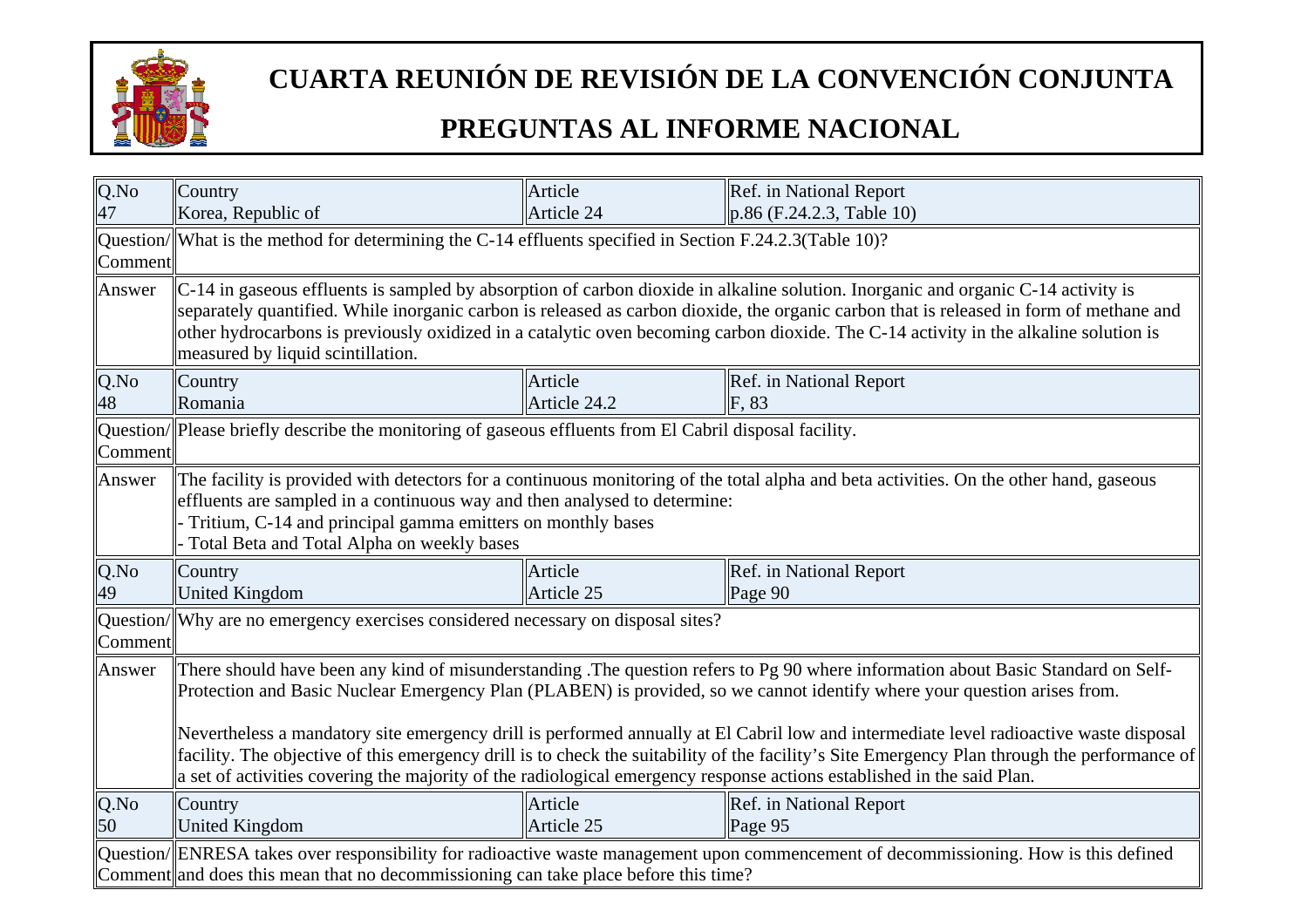

| Answer     | As indicated in 26.1, according to article 4, section e) of Royal Decree 1349/2003, the responsibility for operations deriving from the<br>decommissioning of nuclear and radioactive facilities corresponds to ENRESA. For its part, the Regulation on Nuclear and Radioactive<br>Facilities indicates that when the operating permit for a nuclear facility expires, the responsibility for decommissioning lies initially with<br>the licensee of the facility who, prior to granting of the corresponding authorisation is in charge of the so-called pre-dismantling<br>activities.<br>For granting of the dismantling authorisation, the licensee of the operating permit must previously have conditioned the operating<br>radioactive wastes generated during the operation of the facility (art. 28), in accordance with the acceptance criteria of the storage<br>installation to which they are to be transferred. Secondly, the licensee of the facility must have unloaded the fuel from the reactor and<br>the irradiated fuel storage pools or, otherwise, have a spent fuel management plan approved by the MITYC, (currently MINETUR)<br>following a report by the CSN (art. 28).<br>As was indicated in the Third National Report, the obligations are also specified and set out in detail in a contract between ENRESA<br>and the nuclear power plant owners, approved by the MITYC. |                       |                                                                                                                                                                                                                                                                                                                                                                                                                 |  |
|------------|----------------------------------------------------------------------------------------------------------------------------------------------------------------------------------------------------------------------------------------------------------------------------------------------------------------------------------------------------------------------------------------------------------------------------------------------------------------------------------------------------------------------------------------------------------------------------------------------------------------------------------------------------------------------------------------------------------------------------------------------------------------------------------------------------------------------------------------------------------------------------------------------------------------------------------------------------------------------------------------------------------------------------------------------------------------------------------------------------------------------------------------------------------------------------------------------------------------------------------------------------------------------------------------------------------------------------------------------------------------------------------------------------------|-----------------------|-----------------------------------------------------------------------------------------------------------------------------------------------------------------------------------------------------------------------------------------------------------------------------------------------------------------------------------------------------------------------------------------------------------------|--|
| Q.No       | Country                                                                                                                                                                                                                                                                                                                                                                                                                                                                                                                                                                                                                                                                                                                                                                                                                                                                                                                                                                                                                                                                                                                                                                                                                                                                                                                                                                                                  | Article               | Ref. in National Report                                                                                                                                                                                                                                                                                                                                                                                         |  |
|            | <b>Czech Republic</b>                                                                                                                                                                                                                                                                                                                                                                                                                                                                                                                                                                                                                                                                                                                                                                                                                                                                                                                                                                                                                                                                                                                                                                                                                                                                                                                                                                                    | Article 26            | B/190                                                                                                                                                                                                                                                                                                                                                                                                           |  |
|            | Question/ In order to obtain the operating permit, so-called "Dismantling and Decommissioning Forecasts" must be submitted.<br>revisions mandatory?                                                                                                                                                                                                                                                                                                                                                                                                                                                                                                                                                                                                                                                                                                                                                                                                                                                                                                                                                                                                                                                                                                                                                                                                                                                      |                       | Comment Can be the "Dismantling and Decommissioning Forecasts" considered for a preliminary decommissioning plan? Are the regular                                                                                                                                                                                                                                                                               |  |
| Answer     | aspects. The operational permit renovation allows to update these forecast if convenient.                                                                                                                                                                                                                                                                                                                                                                                                                                                                                                                                                                                                                                                                                                                                                                                                                                                                                                                                                                                                                                                                                                                                                                                                                                                                                                                |                       | First consideration to future activities related to radioactive waste management and decommissioning is paid under the request for<br>Construction permit which should be accompanied by a specific document related to F) Technological, economic and financing forecast<br>for dismantling and decommissioning. Further steps in the licensing process require for more specific information related to these |  |
| Q.No<br>52 | Country<br>Korea, Republic of                                                                                                                                                                                                                                                                                                                                                                                                                                                                                                                                                                                                                                                                                                                                                                                                                                                                                                                                                                                                                                                                                                                                                                                                                                                                                                                                                                            | Article<br>Article 26 | Ref. in National Report<br>$p.95$ (F.26)                                                                                                                                                                                                                                                                                                                                                                        |  |
| Comment    | Question/ What is the regulatory standard for the restrictive and free release of the site after completion of the decommissioning?                                                                                                                                                                                                                                                                                                                                                                                                                                                                                                                                                                                                                                                                                                                                                                                                                                                                                                                                                                                                                                                                                                                                                                                                                                                                      |                       |                                                                                                                                                                                                                                                                                                                                                                                                                 |  |
| Answer     | In 2007, the Nuclear Safety Council (CSN) issued Instruction IS-13, on the Radiological Criteria for the Release of Nuclear Installation<br>Sites.                                                                                                                                                                                                                                                                                                                                                                                                                                                                                                                                                                                                                                                                                                                                                                                                                                                                                                                                                                                                                                                                                                                                                                                                                                                       |                       |                                                                                                                                                                                                                                                                                                                                                                                                                 |  |
|            | The following conditions are associated with the release of nuclear sites:                                                                                                                                                                                                                                                                                                                                                                                                                                                                                                                                                                                                                                                                                                                                                                                                                                                                                                                                                                                                                                                                                                                                                                                                                                                                                                                               |                       |                                                                                                                                                                                                                                                                                                                                                                                                                 |  |
|            | Radiological criteria                                                                                                                                                                                                                                                                                                                                                                                                                                                                                                                                                                                                                                                                                                                                                                                                                                                                                                                                                                                                                                                                                                                                                                                                                                                                                                                                                                                    |                       |                                                                                                                                                                                                                                                                                                                                                                                                                 |  |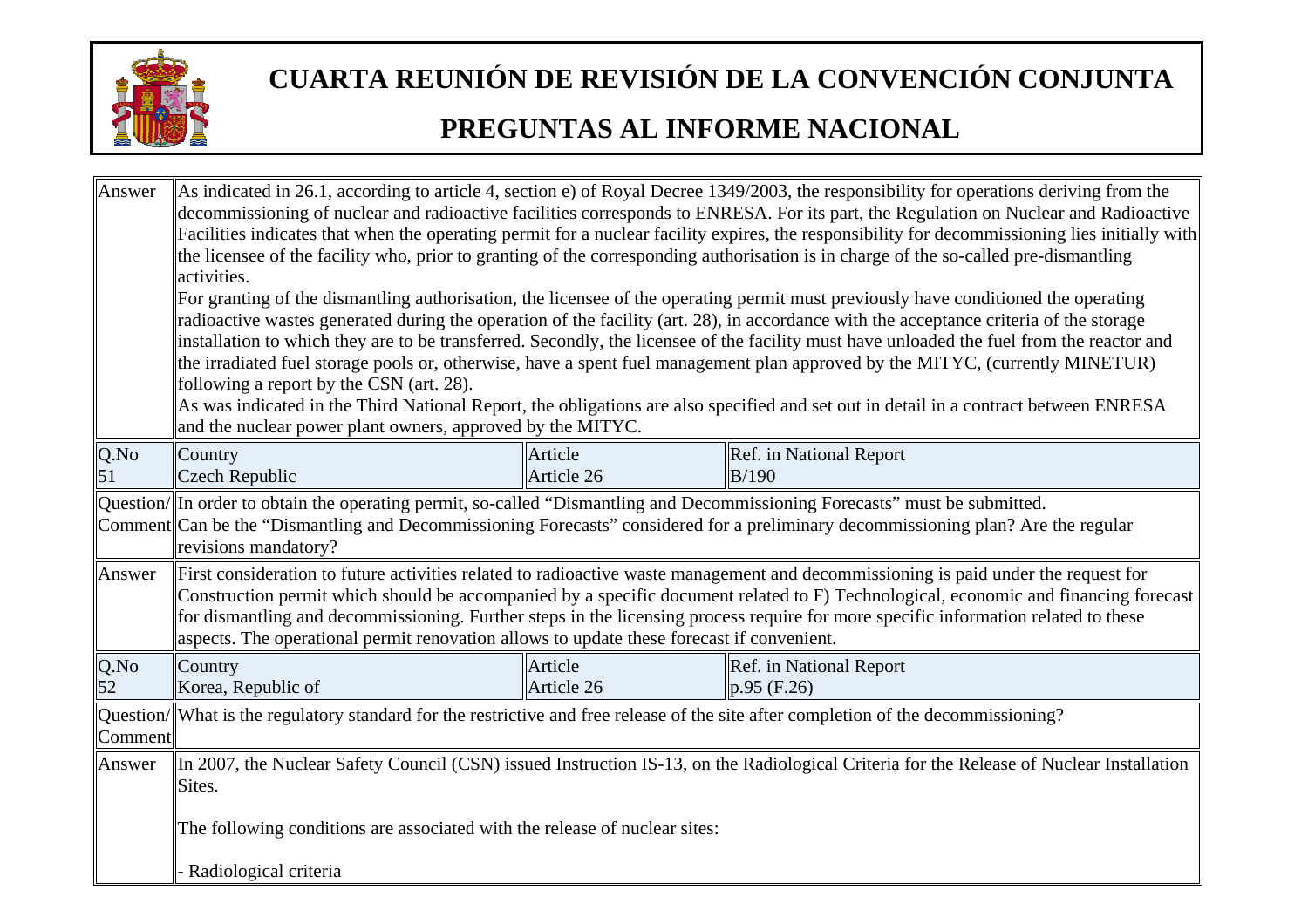

The effective dose to the representative individual of the critical group from residual activity on the site's ground after its release shall not exceed a value of 0.1 mSv/year.

The new background radiation dose at the released site shall be considered the sum of the dose from residual activity plus the existing dose previous to the operation of the installation.

Radiological criteria for restricted release

A total or partial release of a site with use restrictions shall be considered acceptable:

 $\|$ 1. Provided that it can be proved that any additional reductions in the residual activity, required to release the site without restrictions, may result in actual harm to the public or the environment, taking into account all possible radiological damages in the process; or provided that the residual levels associated with the restricted conditions are as low as reasonably achievable, taking into account social and economic factors (ALARA).

2. Provided that the operator supplies sufficient means to establish and keep legal and institutional controls to reasonably guarantee that the effective dose from residual activity to the representative individual of the critical group does not exceed 0.1 mSv/year. This value shall apply to the entire ground of the site.

3. Provided that it can be ensured that the dose received by the representative individual of the critical group as a consequence of any allowed uses does not exceed the maximum established value. Should the institutional control on the restrictions fail and render them ineffective, the dose received by the representative individual of the critical group shall not exceed a value of 1 mSv/year.

Evidence of compliance with radiological criteria.

The operator shall put forward a set of release levels and provide evidence of compliance with the radiological criteria and with the site's planned end use. In José Cabrera NPP Decommissioning Plan a set of release levels for different radioisotopes have been proposed using the RESRAD code for their calculation. The RESRAD code uses realistic and specific site parameters for the calculation of the release levels.

It is necessary also that the operator provides evidence for the methodology used to perform the final radiological classification for the site, in order to demonstrate that all established radiological criteria are met.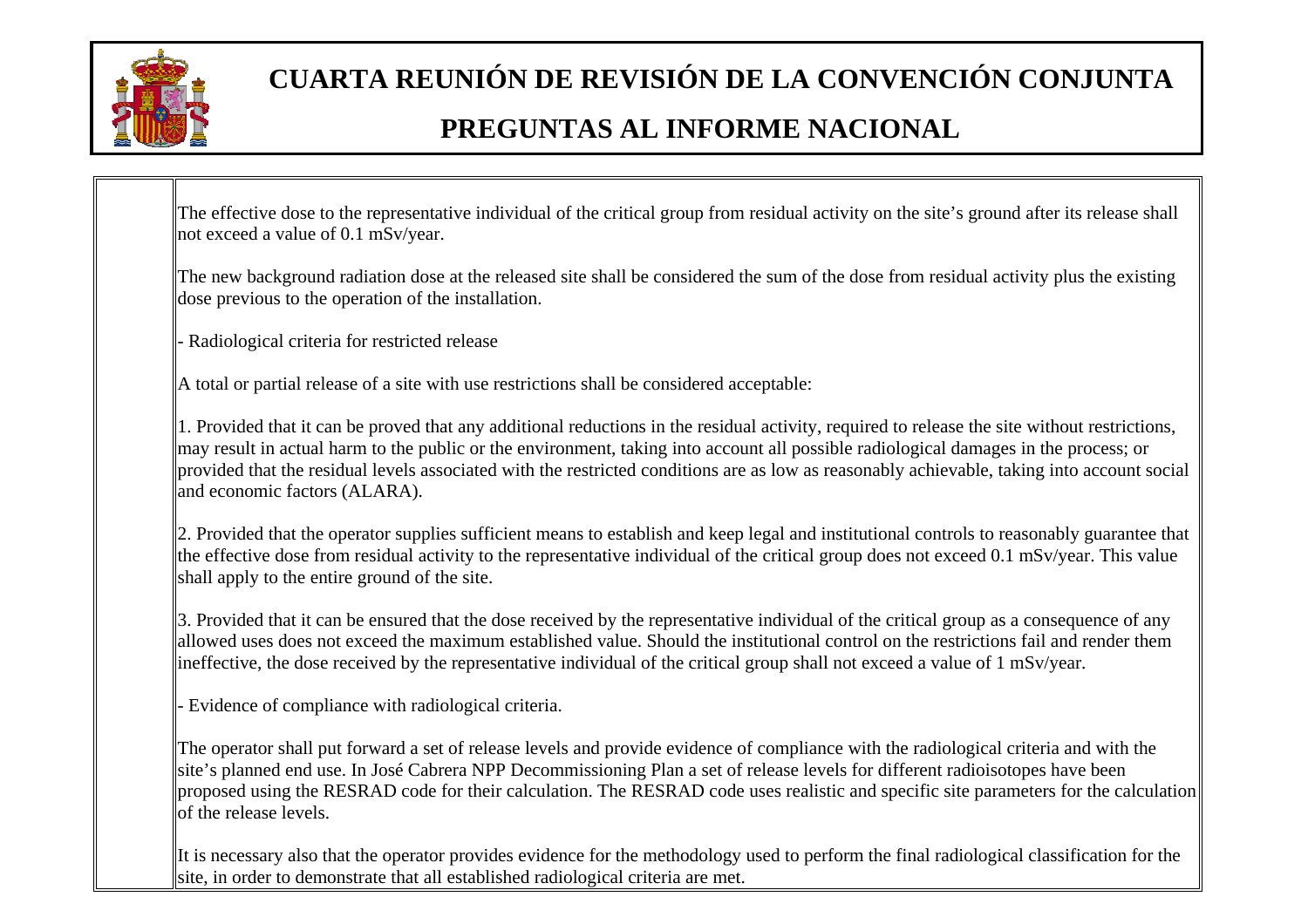

| Q.No<br>53 | Country                                                                                                                                                                                                                                                                                                                                                                                                                                                                                                                                                                                                                                                                                                                                                                                                                                                                                                                                                                                                                                                                                                                                                                                                                                                                                                                                                                                                                                                                                                                                         | Article               | Ref. in National Report                                                                                                                                             |
|------------|-------------------------------------------------------------------------------------------------------------------------------------------------------------------------------------------------------------------------------------------------------------------------------------------------------------------------------------------------------------------------------------------------------------------------------------------------------------------------------------------------------------------------------------------------------------------------------------------------------------------------------------------------------------------------------------------------------------------------------------------------------------------------------------------------------------------------------------------------------------------------------------------------------------------------------------------------------------------------------------------------------------------------------------------------------------------------------------------------------------------------------------------------------------------------------------------------------------------------------------------------------------------------------------------------------------------------------------------------------------------------------------------------------------------------------------------------------------------------------------------------------------------------------------------------|-----------------------|---------------------------------------------------------------------------------------------------------------------------------------------------------------------|
|            | Korea, Republic of                                                                                                                                                                                                                                                                                                                                                                                                                                                                                                                                                                                                                                                                                                                                                                                                                                                                                                                                                                                                                                                                                                                                                                                                                                                                                                                                                                                                                                                                                                                              | Article 26            | $p.96$ (F.26.1)<br>Question/Section F.26.1 states that the licensee who was in charge of pre-dismantling activities in the beginning carries the responsibility for |
|            | Comment decommissioning when the nuclear reactor operation license expires.                                                                                                                                                                                                                                                                                                                                                                                                                                                                                                                                                                                                                                                                                                                                                                                                                                                                                                                                                                                                                                                                                                                                                                                                                                                                                                                                                                                                                                                                     |                       |                                                                                                                                                                     |
|            | What are the pre-dismantling activities and the national policy for decommissioning?                                                                                                                                                                                                                                                                                                                                                                                                                                                                                                                                                                                                                                                                                                                                                                                                                                                                                                                                                                                                                                                                                                                                                                                                                                                                                                                                                                                                                                                            |                       |                                                                                                                                                                     |
| Answer     | As stated in the current General radioactive Waste Plan in force, the reference scenario foresees the total and immediate dismantling<br>(Up to Level 3) of all the light water NPP's, to be initiated 3 years after their definitive shutdown. Before obtaining the<br>decommissioning license, the Regulation on Nuclear and Radioactive Facilities establishes that the license holder will communicate the<br>Ministry of Industry its intention to definitively shutdown the plant, at least, one year in advance. The Ministry will state the definitive<br>shutdown of the plant after obtaining the binding report of the CSN, stating the conditions for the activities to do before getting the<br>decommissioning license. These predismantling activities will include the removal of all the Spent Fuel from the reactor and the storage<br>pool and the conditioning of all the operation radioactive waste. Decommissioning activities are envisaged for a period of 7 years after<br>it, that will lead to the total release of regulatory control of the site.<br>As regards Vandellós I NPP (the only Spanish NPP using gas as refrigerator), and with Level 2 dismantling having been completed, this<br>plant became a passive installation that will remain in this situation, under the responsibility of ENRESA, throughout the dormancy<br>period (initially estimated at 25 years), until such time as total dismantling is undertaken, partial release of the site being possible during<br>this intermediary period. |                       |                                                                                                                                                                     |
| Q.No<br>54 | Country<br><b>Russian Federation</b>                                                                                                                                                                                                                                                                                                                                                                                                                                                                                                                                                                                                                                                                                                                                                                                                                                                                                                                                                                                                                                                                                                                                                                                                                                                                                                                                                                                                                                                                                                            | Article<br>Article 26 | Ref. in National Report<br>F., page 95                                                                                                                              |
|            | Comment regulator for different facilities?                                                                                                                                                                                                                                                                                                                                                                                                                                                                                                                                                                                                                                                                                                                                                                                                                                                                                                                                                                                                                                                                                                                                                                                                                                                                                                                                                                                                                                                                                                     |                       | Question/ What decommissioning options (immediate dismantling after shut down, delayed dismantling, other) are permitted by the national                            |
| Answer     | As stated in the current General radioactive Waste Plan in force, the reference scenario foresees the total and immediate dismantling<br>(Up to Level 3) of all the light water NPP's, to be initiated 3 years after their definitive shutdown. Decommissioning activities are<br>envisaged for a period of 7 years after it.<br>Thus, complete and immediate dismantling was chosen for the decommissining of Jose Cabrera NPP, releasing practically all the site<br>and thus allowing it to be used without restrictions.<br>As regards Vandellós I NPP (the only Spanish NPP using gas as refrigerator), and with Level 2 dismantling having been completed, this<br>plant became a passive installation that will remain in this situation, under the responsibility of ENRESA, throughout the dormancy<br>period (initially estimated at 25 years), until such time as total dismantling is undertaken, partial release of the site being possible during<br>this intermediary period.                                                                                                                                                                                                                                                                                                                                                                                                                                                                                                                                                    |                       |                                                                                                                                                                     |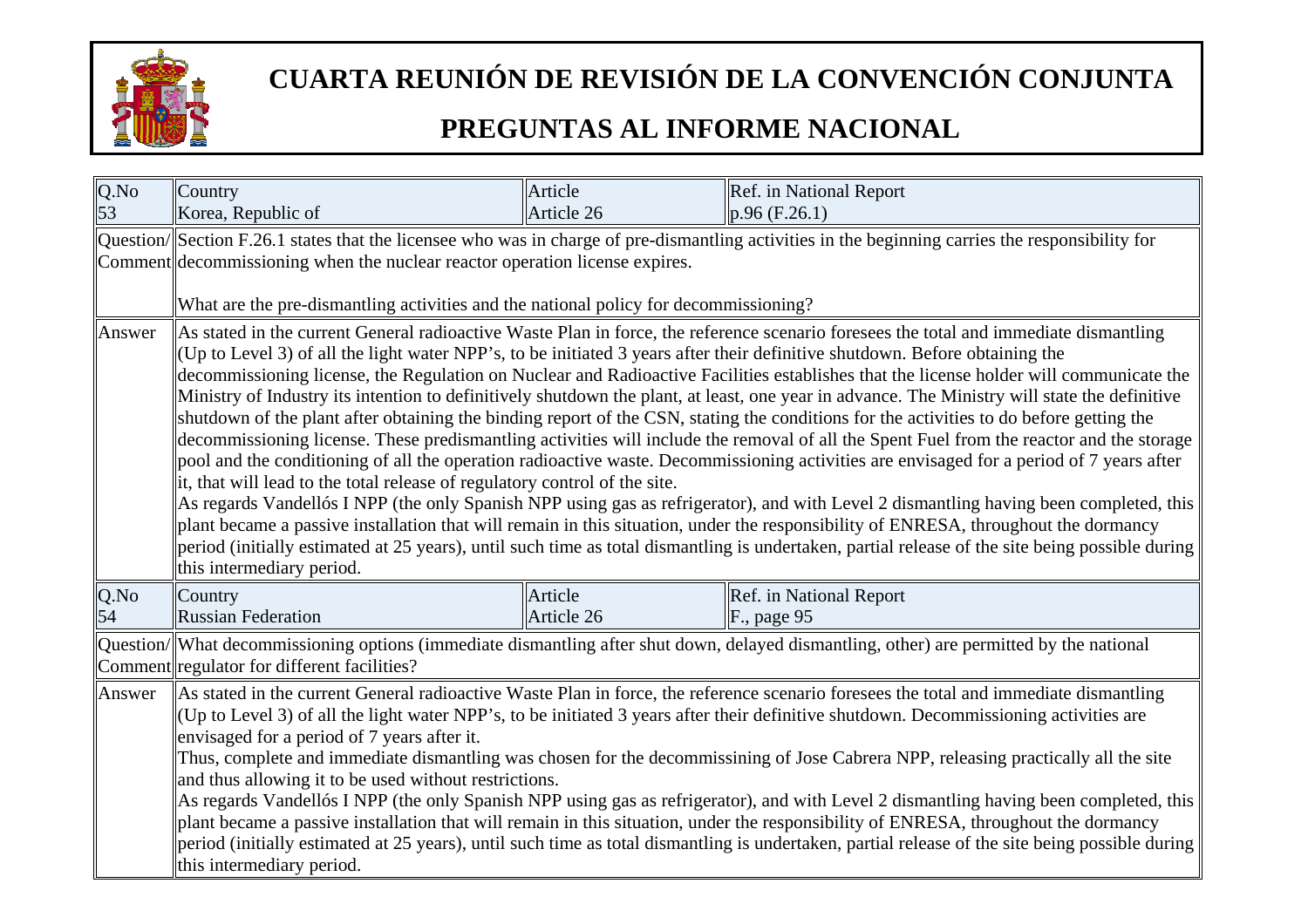

| Q.No<br>55    | Country<br>Slovakia                                                                                                                                                                                                                                                                                                                                                                                                                                                                                                                                                                                                                                                                                                                                                                                                                                                                                                                                                                                                                                                                    | Article<br>Article 26   | Ref. in National Report<br>26.4,97          |  |
|---------------|----------------------------------------------------------------------------------------------------------------------------------------------------------------------------------------------------------------------------------------------------------------------------------------------------------------------------------------------------------------------------------------------------------------------------------------------------------------------------------------------------------------------------------------------------------------------------------------------------------------------------------------------------------------------------------------------------------------------------------------------------------------------------------------------------------------------------------------------------------------------------------------------------------------------------------------------------------------------------------------------------------------------------------------------------------------------------------------|-------------------------|---------------------------------------------|--|
|               | Question/ Please provide your experience with selection, archiving and long term transfer of operational information relevant for<br>Comment decommissioning including guidance on implementation of these records for preparation of decommissioning plant.                                                                                                                                                                                                                                                                                                                                                                                                                                                                                                                                                                                                                                                                                                                                                                                                                           |                         |                                             |  |
| Answer        | Nuclear Safety Council Instruction IS-24, of May 19th 2010, regulating the filing of nuclear facility documents and records and their<br>retention period is the key reference on this topic. The documents and records necessary for the decommissioning of the installation, as<br>well as the generated ones during the same one, which they document how there has been realized the above mentioned<br>decommissioning and the final condition of the site, will remain up to the obtaining of the declaration of closure. With the declaration of<br>closure, the documents and records of the final condition of the site will be put at the disposal of the CSN, this transfer of documentation<br>being regulated in the same terms that the indicated ones in the Instruction of February 5, 2003, of the Nuclear Safety Council, number<br>[IS-04, by that there are regulated the transfers, file and custody of the documents relative to the radiological protection in Nuclear Power<br>Plants in order to his decommissioning and closure. See also response to $Q$ 58 |                         |                                             |  |
| $Q$ .No<br>56 | Country<br>Hungary                                                                                                                                                                                                                                                                                                                                                                                                                                                                                                                                                                                                                                                                                                                                                                                                                                                                                                                                                                                                                                                                     | Article<br>Article 26.1 | Ref. in National Report<br>F, 26.2 p. 96-97 |  |
|               | Question/The Report states:<br>Comment "Generally speaking, the financing of nuclear power plant dismantling and decommissioning is defined and regulated by the Electricity<br>Industry Act, Law 54/1997. The sixth additional provision of this Act, modified by Law 11/2009, of October 27th, establishes two<br>different financing routes, as described in Art. 22.2., depending on the operational status of the facility in question as of January 1st<br>2010."<br>Q: Please clarify the situation on financing the PIMIC-project, especially dismantling of JEN-1 experimental reactor and the irradiated<br>fuel reprocessing pilot plan.                                                                                                                                                                                                                                                                                                                                                                                                                                    |                         |                                             |  |
| Answer        | The PIMIC project involves the dismantling of JEN-1 research reactor and other instalations and pilot plants that cannot be considered<br>as operational reactors, but as a research facilities. The fee relating to the electricity tariff (explained under pages 72 and 73) also<br>includes the quantities set aside to cover the part of the Fund for the financing of the costs of managing Radwastes arising as a result of<br>research activities determined by the MITYC to hace been directly related to nuclear electricity generation. PIMIC project is being<br>financed partly by this fee, in those activities that MITYC has determined to be directly related to nuclear energy generation, and partly<br>by CIEMAT.                                                                                                                                                                                                                                                                                                                                                   |                         |                                             |  |
| Q.No<br>57    | Country<br>Bulgaria                                                                                                                                                                                                                                                                                                                                                                                                                                                                                                                                                                                                                                                                                                                                                                                                                                                                                                                                                                                                                                                                    | Article<br>Article 26.4 | Ref. in National Report<br>p. 97            |  |
|               | $\alpha$ Question/ The report describes the procedure for transfer of responsibilities and rights in respect of facilities being decommissioned.                                                                                                                                                                                                                                                                                                                                                                                                                                                                                                                                                                                                                                                                                                                                                                                                                                                                                                                                       |                         |                                             |  |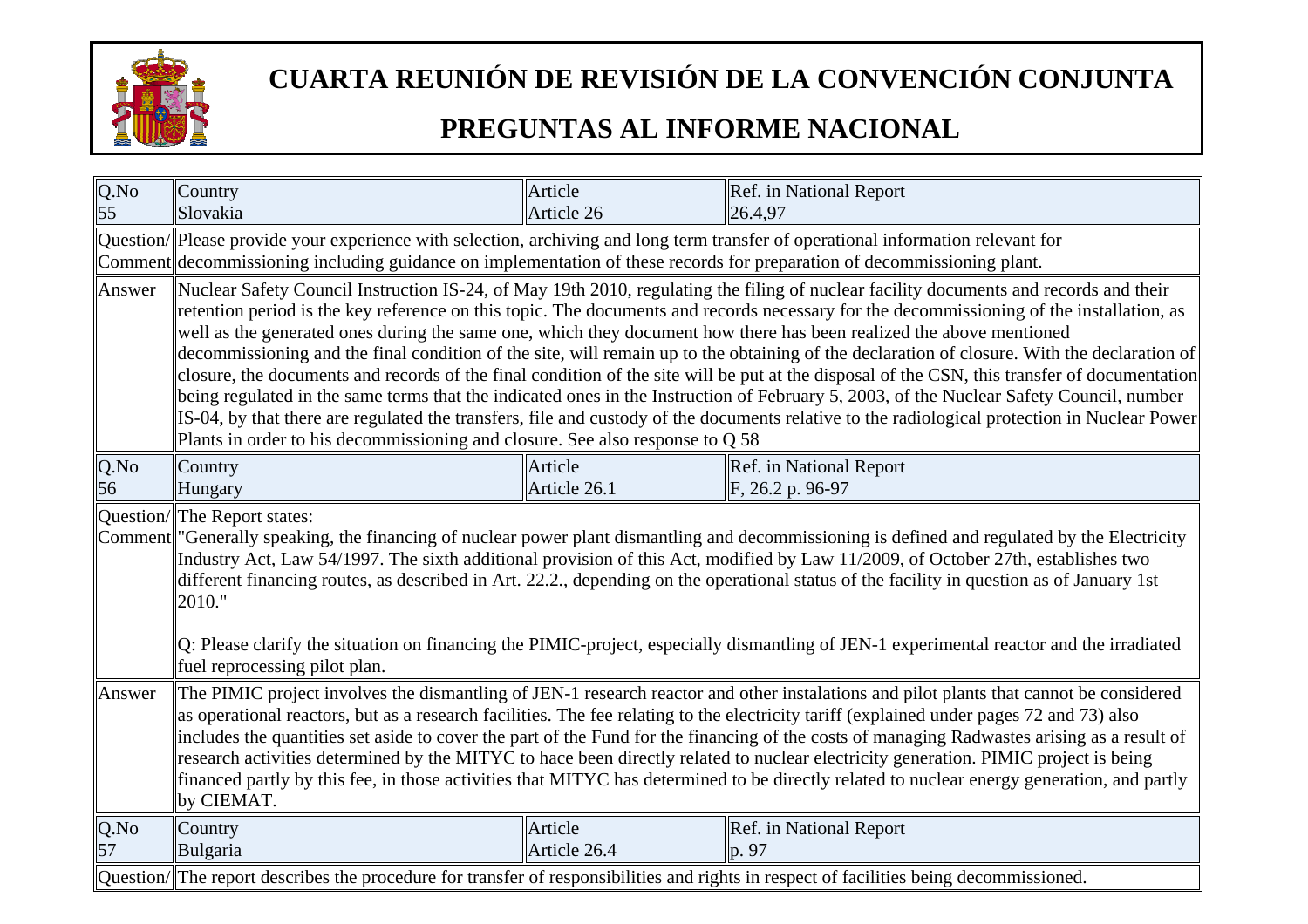

|            | Comment Could Spain clarify how it uses the possibility of Article 2, point j of the Convention? Is a specific Governmental decision needed for<br>the change of facility purpose and is the operator changed and how?                                                                                                                                                                                                                                                                                                                                                                                                                                                                                                                                                  |                         |                                                                                                                                                                                                                                                                                                                                                                                                                                                                                                                                                                                                                                                                                                                                                                                                                                                                                                                                                                                                                                                                                                                                                                                                                                                                                                                                                                                                                                                                                                                                                                                                                                                                                                                                                                                                                                   |  |
|------------|-------------------------------------------------------------------------------------------------------------------------------------------------------------------------------------------------------------------------------------------------------------------------------------------------------------------------------------------------------------------------------------------------------------------------------------------------------------------------------------------------------------------------------------------------------------------------------------------------------------------------------------------------------------------------------------------------------------------------------------------------------------------------|-------------------------|-----------------------------------------------------------------------------------------------------------------------------------------------------------------------------------------------------------------------------------------------------------------------------------------------------------------------------------------------------------------------------------------------------------------------------------------------------------------------------------------------------------------------------------------------------------------------------------------------------------------------------------------------------------------------------------------------------------------------------------------------------------------------------------------------------------------------------------------------------------------------------------------------------------------------------------------------------------------------------------------------------------------------------------------------------------------------------------------------------------------------------------------------------------------------------------------------------------------------------------------------------------------------------------------------------------------------------------------------------------------------------------------------------------------------------------------------------------------------------------------------------------------------------------------------------------------------------------------------------------------------------------------------------------------------------------------------------------------------------------------------------------------------------------------------------------------------------------|--|
| Answer     | framework as radioactive waste management facilities.                                                                                                                                                                                                                                                                                                                                                                                                                                                                                                                                                                                                                                                                                                                   |                         | In relation to Article 2, point J of the JC, nuclear facilities in the process of being decommissioned are not designated by the Spanish                                                                                                                                                                                                                                                                                                                                                                                                                                                                                                                                                                                                                                                                                                                                                                                                                                                                                                                                                                                                                                                                                                                                                                                                                                                                                                                                                                                                                                                                                                                                                                                                                                                                                          |  |
| Q.No<br>58 | Country<br>Netherlands                                                                                                                                                                                                                                                                                                                                                                                                                                                                                                                                                                                                                                                                                                                                                  | Article<br>Article 26.4 | Ref. in National Report                                                                                                                                                                                                                                                                                                                                                                                                                                                                                                                                                                                                                                                                                                                                                                                                                                                                                                                                                                                                                                                                                                                                                                                                                                                                                                                                                                                                                                                                                                                                                                                                                                                                                                                                                                                                           |  |
| Comment    | Question/Could you please specify what information is exactly to be retained?                                                                                                                                                                                                                                                                                                                                                                                                                                                                                                                                                                                                                                                                                           |                         |                                                                                                                                                                                                                                                                                                                                                                                                                                                                                                                                                                                                                                                                                                                                                                                                                                                                                                                                                                                                                                                                                                                                                                                                                                                                                                                                                                                                                                                                                                                                                                                                                                                                                                                                                                                                                                   |  |
| Answer     | permanents ones, the documents and records that fulfill one or more of the following criteria:<br>• They document how the nuclear installation has been designed and constructed,<br>original equipment and of the supplies is fulfilled by them with the design specifications,<br>• They document the elements and activities accepted, with non-conformities,<br>• They contain necessary information for maintenance, reparations, substitutions or modifications of equipment,<br>maintenance program,<br>• They contain information necessary for the appropriate training of the personnel,<br>They confirm the reliability of the design on the basis of the historical behavior of the plant,<br>• They demonstrate the fulfillment of applicable regulations, |                         | The documents and records necessary for the decommissioning of the installation, as well as the generated ones during the same one,<br>which document how there has been realized the above mentioned decommissioning and the final condition of the site, will remain up to<br>the obtaining of the declaration of closure. With the declaration of closure, the documents and records of the final condition of the site<br>will be put at the disposal of the CSN, this transfer of documentation being regulated in the same terms that the indicated ones in the<br>linstruction of February 5, 2003, of the Nuclear Safety Council, number IS-04, by that there are regulated the transfers, file and custody<br>of the documents relative to the radiological protection in Nuclear Power Plants in order to his decommissioning and closure.<br>The not permanent documents and records will remain during a period not least than five years. They will be considered to be like the<br>They provide evidence of how the nuclear installation has been tested and put in service, in agreement with the design criteria,<br>They document the characteristics of the elements accepted for their use in the nuclear facility, demonstrating that the quality of the<br>They demonstrate the capacity of functioning component, as for his relation with the nuclear safety and the radiological protection,<br>They contain necessary information to carry out inspections or structures' tests, systems and components of the installation,<br>• They demonstrate that the maintenance of the plant is carried out in conformity with the requirements of design and the approved<br>The contain significant information to determine the reason of an accident or malfunctioning of an structure, system or component, |  |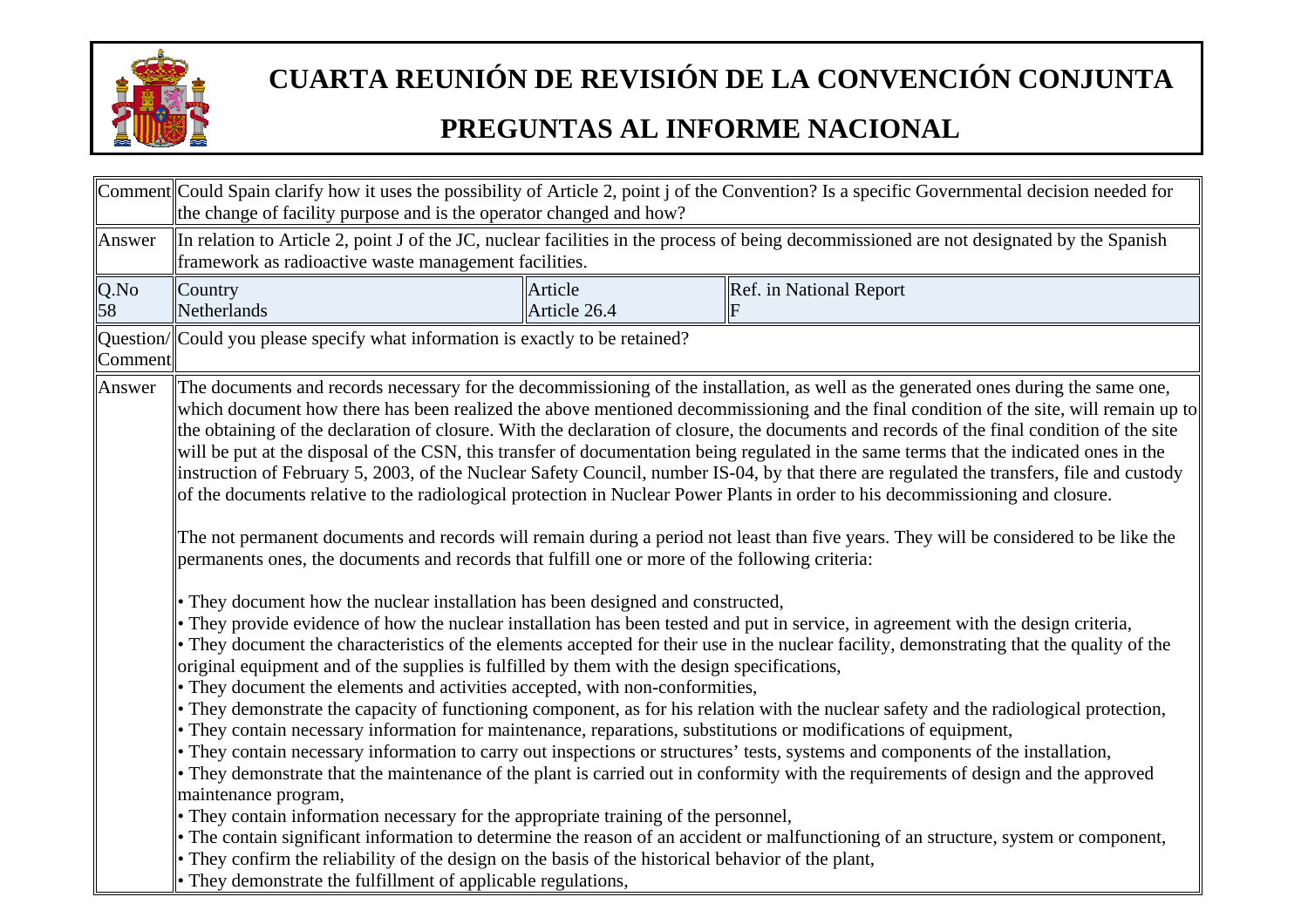

|            | • They demonstrate that the doses to the personnel and effluents releases are kept below the established limits,<br>• They contain information required for the proper management of the nuclear substances and radioactive waste generated,<br>• They document the characterization, conditioning and storage of the nuclear substances and the radioactive waste generated or<br>managed in the facility,<br>• They contain information necessary for the decommissioning of the facility,<br>• They document how the installation has been decommissioned and the final condition of the site.                                                                                                                                                                                                                                                                                                                                                                                                                                                                                                                                                                                                                                                                                                                                                                                                                                                                                                                                                                                                  |                       |                                                                                                                                                   |
|------------|----------------------------------------------------------------------------------------------------------------------------------------------------------------------------------------------------------------------------------------------------------------------------------------------------------------------------------------------------------------------------------------------------------------------------------------------------------------------------------------------------------------------------------------------------------------------------------------------------------------------------------------------------------------------------------------------------------------------------------------------------------------------------------------------------------------------------------------------------------------------------------------------------------------------------------------------------------------------------------------------------------------------------------------------------------------------------------------------------------------------------------------------------------------------------------------------------------------------------------------------------------------------------------------------------------------------------------------------------------------------------------------------------------------------------------------------------------------------------------------------------------------------------------------------------------------------------------------------------|-----------------------|---------------------------------------------------------------------------------------------------------------------------------------------------|
| Q.No<br>59 | Country<br><b>Czech Republic</b>                                                                                                                                                                                                                                                                                                                                                                                                                                                                                                                                                                                                                                                                                                                                                                                                                                                                                                                                                                                                                                                                                                                                                                                                                                                                                                                                                                                                                                                                                                                                                                   | Article<br>Article 28 | Ref. in National Report<br>28.11/121                                                                                                              |
|            | Comment waiting for future disposal in another disposal facility? If yes, what method for storage is used?                                                                                                                                                                                                                                                                                                                                                                                                                                                                                                                                                                                                                                                                                                                                                                                                                                                                                                                                                                                                                                                                                                                                                                                                                                                                                                                                                                                                                                                                                         |                       | Question/ In this section the management of Ra-226 needles is described. Are these needles disposed in the existing disposal facility or are they |
| Answer     | has been to send them to an authorized disposal facility outside Spain.                                                                                                                                                                                                                                                                                                                                                                                                                                                                                                                                                                                                                                                                                                                                                                                                                                                                                                                                                                                                                                                                                                                                                                                                                                                                                                                                                                                                                                                                                                                            |                       | $\Re$ Ra-226 needles from old medical practices are subjected to interim storage in the existing disposal facility. So far, the way for disposal  |
| Q.No<br>60 | Country<br>Portugal                                                                                                                                                                                                                                                                                                                                                                                                                                                                                                                                                                                                                                                                                                                                                                                                                                                                                                                                                                                                                                                                                                                                                                                                                                                                                                                                                                                                                                                                                                                                                                                | Article<br>Article 28 | Ref. in National Report<br>J. 169                                                                                                                 |
|            |                                                                                                                                                                                                                                                                                                                                                                                                                                                                                                                                                                                                                                                                                                                                                                                                                                                                                                                                                                                                                                                                                                                                                                                                                                                                                                                                                                                                                                                                                                                                                                                                    |                       | Question/ Regarding the IAEA Code of Conduct on the Safety and Security of Radioactive Sources, could Spain please provide specific practical     |
| Answer     | Comment information about the application of this code?<br>The IAEA code of conduct includes many provisions related to radiation safety, regulatory body, authorization and others previously<br>regulated through the IAEA International BSS and, for the case of the UE countries, through Directive EURATOM/96/29. All these<br>provisions are incorporated into Spanish national regulations and fully implemented.<br>New provisions included in the Code of Conduct are mainly related to Radiation Security. To implement these requirements Spain has<br>translated into national regulations and implemented Directive EURATOM/2003/122 on the control of high-activity sealed radioactive<br>sources and orphan sources. Practical implementation of this Directive has been carried out through Royal Decree 29/2006. New<br>requirements related to control of High Activities Sealed Sources (HASS) have been introduced:<br>Sources marking, labeling, pictures, storage and periodic testing.<br>Records for each source to be written by the holders and sent to the authorities when any change in the situation of the source takes<br>place, including theft and loss control.<br>National Inventory of HASS to be built up and managed by CSN.<br>Requirements for surveillance and recovery provisions for radioactive orphan sources at places, as metal scrap factories and other<br>locations, where they are more likely to be found.<br>In addition, Royal Decree 1308/2011, on security of nuclear materials and facilities and radioactive sources, has been released |                       |                                                                                                                                                   |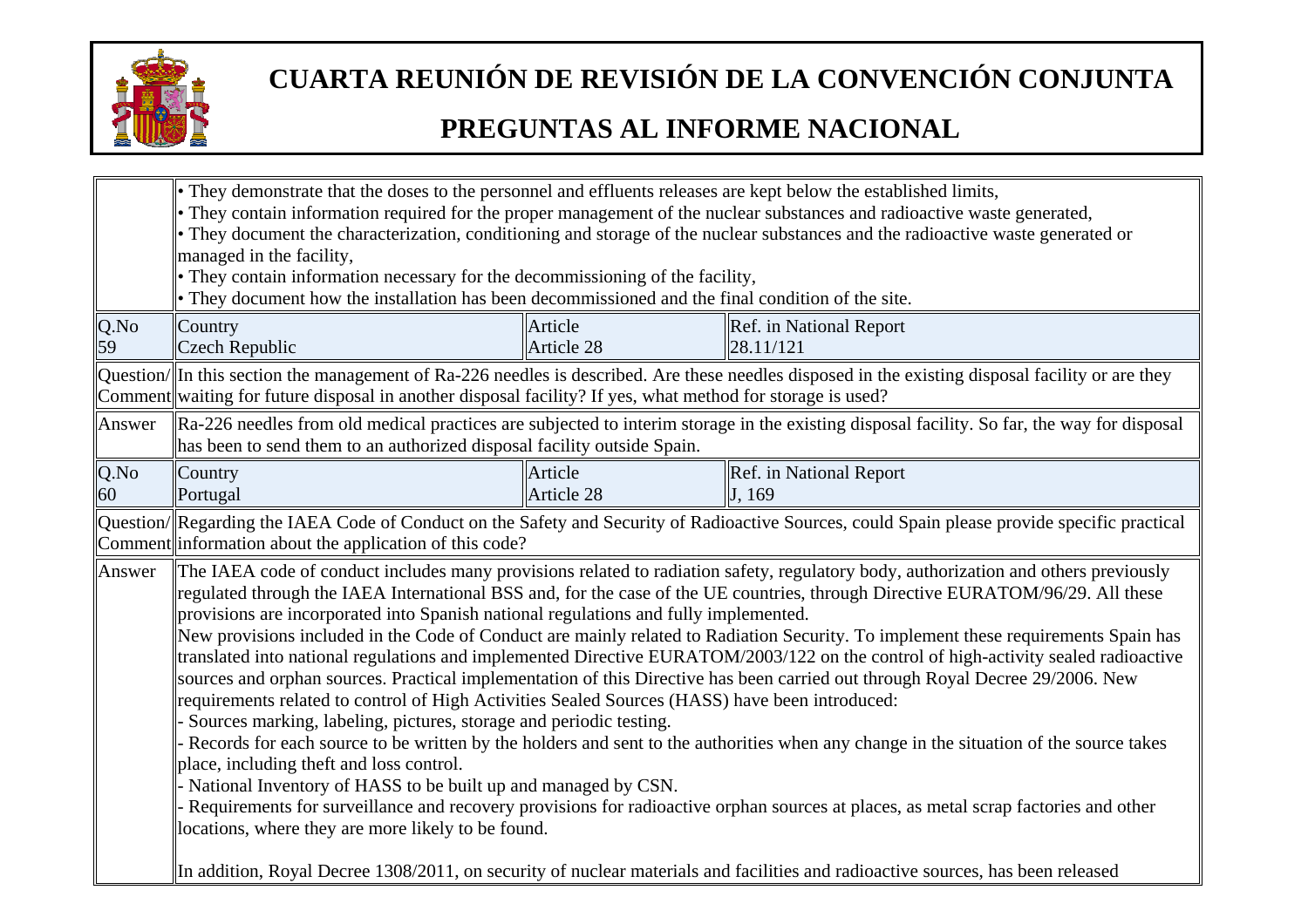

|            | November 2011. This regulation is intended to implement a security system at the facilities where radioactive sources are located with<br>the following objectives:<br>Protect against theft or unauthorized handling.<br>Assure availability of adequate measures to find and recover control on theft or lost sources.<br>Protect against any malefic action with potential for radiological consequences or severe influence on the operation of facilities or<br>activities.<br>- Mitigate or reduce radiological consequences from sabotages.<br>CSN is currently developing technical regulations and guidance for the implementation of this regulation for radioactive sources, it is<br>planned to have it fully implemented by the middle of the year 2013. |                       |                                                                                                                                            |  |
|------------|-----------------------------------------------------------------------------------------------------------------------------------------------------------------------------------------------------------------------------------------------------------------------------------------------------------------------------------------------------------------------------------------------------------------------------------------------------------------------------------------------------------------------------------------------------------------------------------------------------------------------------------------------------------------------------------------------------------------------------------------------------------------------|-----------------------|--------------------------------------------------------------------------------------------------------------------------------------------|--|
| Q.No<br>61 | Country                                                                                                                                                                                                                                                                                                                                                                                                                                                                                                                                                                                                                                                                                                                                                               | Article<br>Article 32 | Ref. in National Report<br>Sections B.3 page $16$                                                                                          |  |
| Comment    | Belgium<br>Question/ Could Spain please provide an example of "occasional incidents" mentioned in the list?                                                                                                                                                                                                                                                                                                                                                                                                                                                                                                                                                                                                                                                           |                       |                                                                                                                                            |  |
| Answer     | consuming and importing countries of metal scrap in the UE.                                                                                                                                                                                                                                                                                                                                                                                                                                                                                                                                                                                                                                                                                                           |                       | Mainly, we refer to the incidents involving the smelting of a radioactive source in steelyards, as a result of being Spain one of the main |  |
| Q.No<br>62 | Country<br>Belgium                                                                                                                                                                                                                                                                                                                                                                                                                                                                                                                                                                                                                                                                                                                                                    | Article<br>Article 32 | Ref. in National Report<br>Section B.5 page 21                                                                                             |  |
|            | Comment can be recharacterised?                                                                                                                                                                                                                                                                                                                                                                                                                                                                                                                                                                                                                                                                                                                                       |                       | Question/  According the report that mentions "On-going improvement of knowledge of the waste", does this mean that already disposed waste |  |
| Answer     | The "On-going improvement of knowledge of the waste and regarding methods and techniques to the performance of the disposal<br>system and safety assessment" means that ENRESA is working on the improvement of methods of determination of the activity of those<br>radionuclides more difficult to measure. This variable is currently obtained using factors of scale methodologies or average activity<br>concentrations. These both approaches normally tend to overestimate activities. A second area of work is the improvement and<br>development of tools used in the determinations of safety assessments. The entire program does not mean that ENRESA is planning the<br>re-characterisation of the waste.                                                |                       |                                                                                                                                            |  |
| Q.No<br>63 | Country<br>France                                                                                                                                                                                                                                                                                                                                                                                                                                                                                                                                                                                                                                                                                                                                                     | Article<br>Article 32 | Ref. in National Report<br>$\vert$ B.3 - p. 15 and 16, B.4 - p. 17 to 20                                                                   |  |
|            | Question/ Research reactors (ARBI, ARGOS, CORAL and JEN-1) had been operated in Spain and now, these reactors are totally dismantled or in<br>Comment dismantling stage. Nevertheless, in the Spanish report, there is no information on the management of spent fuel coming from these                                                                                                                                                                                                                                                                                                                                                                                                                                                                               |                       |                                                                                                                                            |  |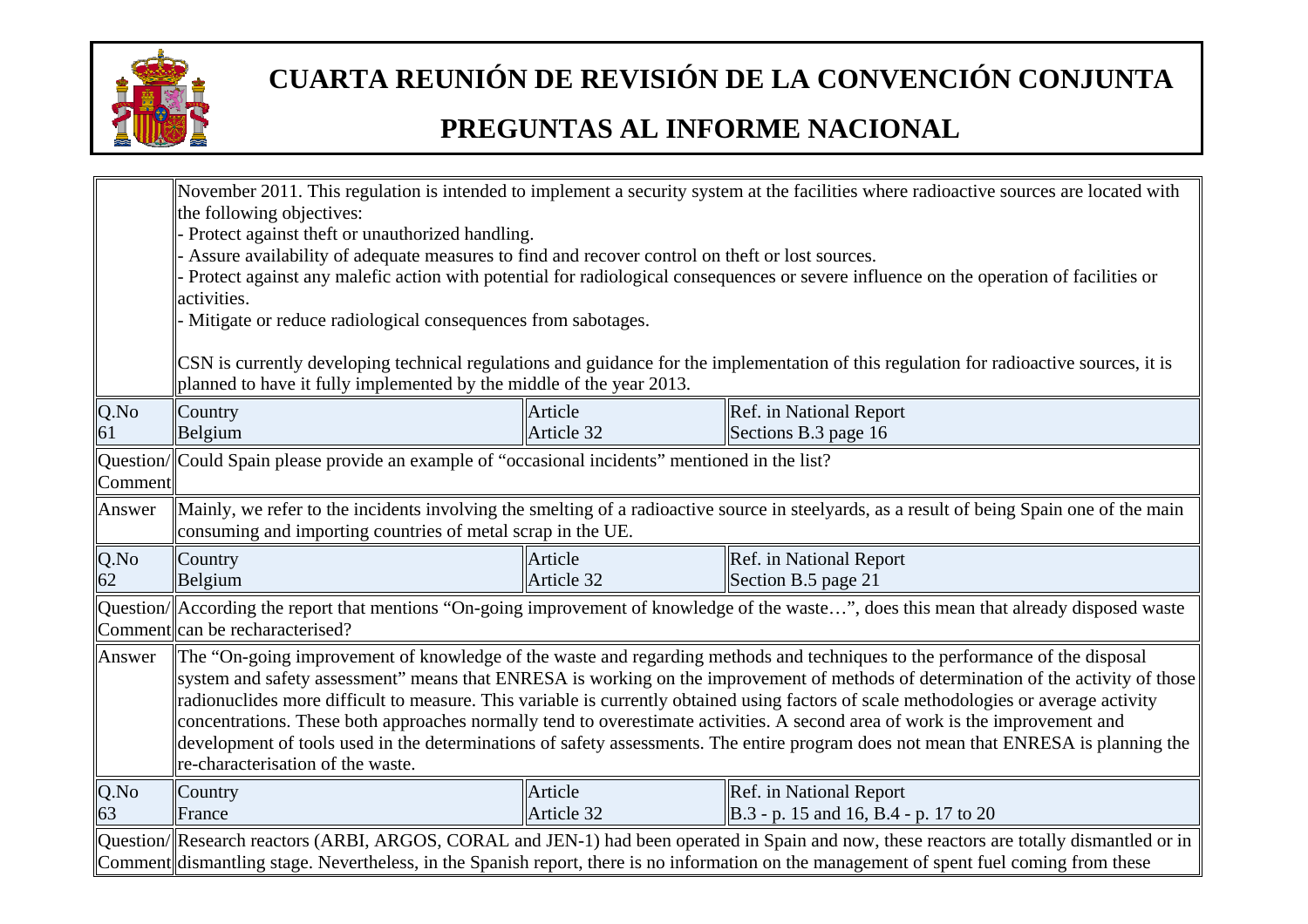

|            | research reactors.                                                                                                                                                                                                                                                                                                                                                                                                                                                                                                                                                                                                                                                                                                                                                                                                                                                                                                                                                                                                                                               |                       |                                                                                                                                                                                                                                                                        |  |
|------------|------------------------------------------------------------------------------------------------------------------------------------------------------------------------------------------------------------------------------------------------------------------------------------------------------------------------------------------------------------------------------------------------------------------------------------------------------------------------------------------------------------------------------------------------------------------------------------------------------------------------------------------------------------------------------------------------------------------------------------------------------------------------------------------------------------------------------------------------------------------------------------------------------------------------------------------------------------------------------------------------------------------------------------------------------------------|-----------------------|------------------------------------------------------------------------------------------------------------------------------------------------------------------------------------------------------------------------------------------------------------------------|--|
|            | Could Spain give information on the management of the spent fuel removed from ARBI, ARGOS, CORAL and JEN-1 reactors (storage,<br>reprocessing, storage facility location of the spent fuel and / or radioactive waste)?                                                                                                                                                                                                                                                                                                                                                                                                                                                                                                                                                                                                                                                                                                                                                                                                                                          |                       |                                                                                                                                                                                                                                                                        |  |
| Answer     | Preliminary design studies of a geological disposal facility have been carried out in the past. The main outcomes of these activities have<br>been two, non-site specific, basic designs and the corresponding complete performance assessments in two host rocks (granite and clay).<br>On the other hand, Spain is participating in several international R+D initiatives and projects (EU, NEA, etc.) and has carried out some<br>experimental work in foreign underground laboratories. Domestic $R + D$ has also continued to address many of the issues associated<br>with a geological disposal facility. All of the above forms a sounded framework for addressing further, more detailed steps in the<br>development of an underground disposal repository for SF, HLW and long-liver radioactive waste.                                                                                                                                                                                                                                                |                       |                                                                                                                                                                                                                                                                        |  |
| Q.No<br>64 | Country<br><b>Hungary</b>                                                                                                                                                                                                                                                                                                                                                                                                                                                                                                                                                                                                                                                                                                                                                                                                                                                                                                                                                                                                                                        | Article<br>Article 32 | Ref. in National Report<br>$\vert$ B.4, page 17                                                                                                                                                                                                                        |  |
|            | Comment would be named and more detailed.                                                                                                                                                                                                                                                                                                                                                                                                                                                                                                                                                                                                                                                                                                                                                                                                                                                                                                                                                                                                                        |                       | Question/ It would be more informative, if the technology used in the existing Individualised Temporary Storage (ITS) sites (Jose Cabrera, Trillo)                                                                                                                     |  |
| Answer     | The ITS of Trillo is provided with a technology based on dual purpose metal casks (ENSA DPT). Their multiple wall design (stainless<br>steel – lead – stainless steel – neutron shielding – stainless steel) guarantees the confinement of the system, monitoring the maintenance<br>of pressure in the space between the two main layers of the cask. The casks are placed in a dedicated building to meet NPP dose rate<br>design criteria. The building has a capacity for 80 casks, each of them holding 21 fuel elements, non-encapsulated. The casks that<br>formerly were licensed for a maximum fuel burnt-up of 45 GWd/tU has been relicensed to achieve a higher burnt-up level of 49<br>GWd/tU.                                                                                                                                                                                                                                                                                                                                                       |                       |                                                                                                                                                                                                                                                                        |  |
|            | The ITS of José Cabrera is based on the use of welded metallic canisters inserted in metal-concrete or totally metallic modules for the<br>storage and transport functions, respectively. These containers are stored temporarily at the plant itself in an outdoor facility, also<br>especially constructed for this purpose. The dry storage system for spent fuel used at this nuclear power plant is the Holtec International<br>HI-STORM 100 system which consists of a set of three components: the multi-purpose canister, the concrete and metal storage module<br>and a transfer cask for transfer of the canister from the pool to the storage or transportation over-packs. Each canister has capacity for 32<br>W PWR 17x17 fuel assemblies, and the storage pad holds 12 modules which will be complemented with 4 more, containing<br>decommissioning wastes (GTCC in the American terminology). The HI-STORM 100 system is the storage-only counterpart of the HI-<br>STAR 100 transport system. HI-STAR is engineered to transport the canister. |                       |                                                                                                                                                                                                                                                                        |  |
|            |                                                                                                                                                                                                                                                                                                                                                                                                                                                                                                                                                                                                                                                                                                                                                                                                                                                                                                                                                                                                                                                                  |                       | Since the canister is designed to meet the requirements of both storage and transportation regulations, the HI-STORM 100 system<br>allows rapid decommissioning of the ITS by simply transferring the loaded canister directly into the HI-STAR 100 over-pack for off- |  |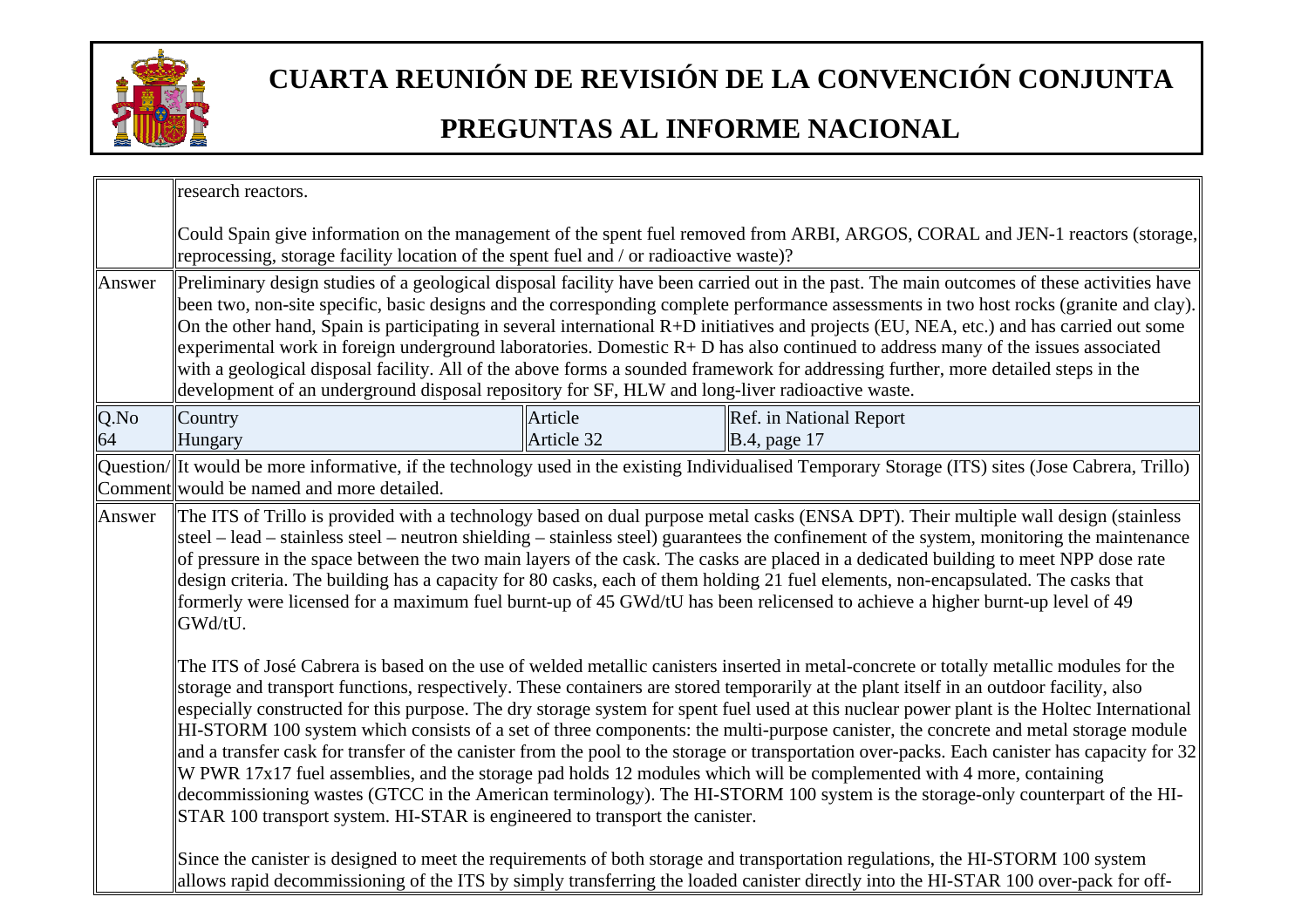

|            | site transportation. This alleviates the additional fuel handling steps required by storage-only casks to unload the cask and repackage the<br>fuel into a suitable transportation cask.                                                                                                                                                                                                                                                                                                                                                                                                                                                                               |                       |                                                                                                                                                                                                                                                                                                                                                                                                                                                                                                                                                                                                                                                                                                                                                                                                                                                                                                                                                                                                                                                                                                                                                                                                                                                               |  |
|------------|------------------------------------------------------------------------------------------------------------------------------------------------------------------------------------------------------------------------------------------------------------------------------------------------------------------------------------------------------------------------------------------------------------------------------------------------------------------------------------------------------------------------------------------------------------------------------------------------------------------------------------------------------------------------|-----------------------|---------------------------------------------------------------------------------------------------------------------------------------------------------------------------------------------------------------------------------------------------------------------------------------------------------------------------------------------------------------------------------------------------------------------------------------------------------------------------------------------------------------------------------------------------------------------------------------------------------------------------------------------------------------------------------------------------------------------------------------------------------------------------------------------------------------------------------------------------------------------------------------------------------------------------------------------------------------------------------------------------------------------------------------------------------------------------------------------------------------------------------------------------------------------------------------------------------------------------------------------------------------|--|
| Q.No<br>65 | Country<br>Hungary                                                                                                                                                                                                                                                                                                                                                                                                                                                                                                                                                                                                                                                     | Article<br>Article 32 | Ref. in National Report<br>$\vert$ B.4.1, page 18                                                                                                                                                                                                                                                                                                                                                                                                                                                                                                                                                                                                                                                                                                                                                                                                                                                                                                                                                                                                                                                                                                                                                                                                             |  |
|            | Comment however the legend shows their difference.<br>Vandellos I is already in the decommissioning phase.                                                                                                                                                                                                                                                                                                                                                                                                                                                                                                                                                             |                       | Question/ Comment to Figure 4.: There is no visible difference between already decommissioned uranium mills and mills under decommissioning,<br>Eight operating nuclear reactors are mentioned in A.2. chapter and one nuclear power plant, that is shut down. Figure 4. shows that                                                                                                                                                                                                                                                                                                                                                                                                                                                                                                                                                                                                                                                                                                                                                                                                                                                                                                                                                                           |  |
| Answer     | a surveillance and control period until it can be released from regulatoy control.<br>released from regulatory control.<br>regulatory control.<br>the year of its shutdown. Decommissioning process is still pending a final decision of the licensee.<br>There are 8 nuclear reactors (6 sites) currently operating in Spain:<br>Santa María de Garoña NPP,<br>Ascó I&II NPP,<br>Almarazo I&II NPP,<br>Cofrentes NPP,<br>Vandellós II NPP and<br>Trillo NPP<br>Additionally, there are two reactors under decommisioning:<br>level 3, this is the total release of the site.<br>released from regulatory control. The Spent Fuel was sent to France for reprocessing. |                       | "La FUA" (Fábrica de Uranio de Andújar) was a milling facility located in Andújar (Jaén) for the production of yellow cake, in<br>operation from 1959 to 1981. Dismantling and restoring activities started in 1991 and finished in 1995. Nowadays, the site is subject to<br>'Planta Lobo-G" was a milling facility located in La Haba (Badajoz) for the production of yellow cake between 1977 and 1990.<br>Dismantling activities where carried out between 1995 and 1998, leading to the current surveillance and control period until it can be<br>Planta Elefante" was a milling facility located at Saelices el Chico (Salamanca) producing yellow cake since 1975 for a period of 20<br>years. Dismantling activities lasted from 2001 to 2004. The site faces now a surveillance and control period until it can be released from<br>'Quercus" was a milling facility located at Saelices el Chico (Salamanca) that produced yellow cake from 1997 to 2003, the latter being<br>José Cabrera NPP is currently in decommissioning phase, started in 2010 the duration of which is envisaged for 6 years up to IAEA<br>Vandellós I NPP option for decommissionong was a deferred strategy, being now in a dormancy period after which the site will be |  |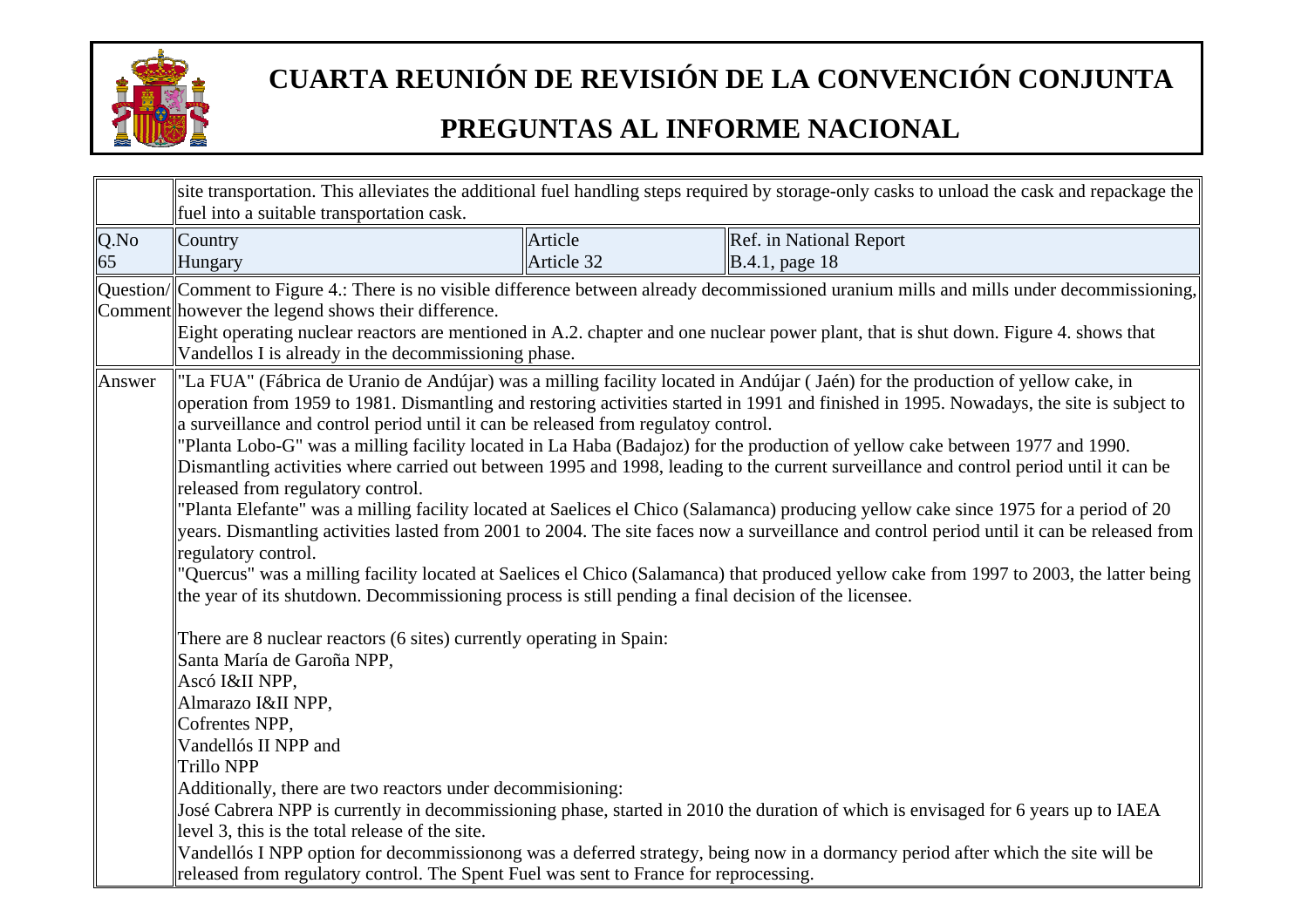

| $Q$ .No | Country                                                                                                                                      | Article    | Ref. in National Report                                                                                                                                                                                                                                                              |  |
|---------|----------------------------------------------------------------------------------------------------------------------------------------------|------------|--------------------------------------------------------------------------------------------------------------------------------------------------------------------------------------------------------------------------------------------------------------------------------------|--|
| 66      | Korea, Republic of                                                                                                                           | Article 32 | p. 19 $(B.4.2)$                                                                                                                                                                                                                                                                      |  |
|         | $\alpha$ Question/Section B.4.2 deals with the study on the final disposal options for spent fuel and high-level waste.                      |            |                                                                                                                                                                                                                                                                                      |  |
| Comment |                                                                                                                                              |            |                                                                                                                                                                                                                                                                                      |  |
|         | What are the site selection plan and the disposal schedule based on this study?                                                              |            |                                                                                                                                                                                                                                                                                      |  |
| Answer  |                                                                                                                                              |            | As mentioned in Section B.4.2 Spain has being working since 1985 in the several elements required for implementing a plan to end in a                                                                                                                                                |  |
|         |                                                                                                                                              |            | geological disposal facility. Accordingly a Site Selection Plan was carried out, conceptual designs for each of the most favorable                                                                                                                                                   |  |
|         |                                                                                                                                              |            | lithologies were developed as well as performance assessments exercises for them. $R + D$ in underground disposal are currently going on<br>to acquire and improve technical knowledge. Additionally, the process of site designation for the CTS has brought up a lot of lessons on |  |
|         |                                                                                                                                              |            | how to improve interactions with the public and get a successful end with the acceptation of a radioactive waste management facility.                                                                                                                                                |  |
|         |                                                                                                                                              |            | Both strategic lines will soon allow to decide more detailed steps in the development of an underground disposal repository for SF,                                                                                                                                                  |  |
|         | HLW and long-liver radioactive waste.                                                                                                        |            |                                                                                                                                                                                                                                                                                      |  |
| Q.No    | Country                                                                                                                                      | Article    | Ref. in National Report                                                                                                                                                                                                                                                              |  |
| 67      | Portugal                                                                                                                                     | Article 32 | B.5, 20                                                                                                                                                                                                                                                                              |  |
|         |                                                                                                                                              |            | Question/  Could Spain please explain how the management of scrap metal waste contaminated with NORM is carried out in practical terms?                                                                                                                                              |  |
| Comment |                                                                                                                                              |            |                                                                                                                                                                                                                                                                                      |  |
| Answer  |                                                                                                                                              |            | In 1999 several Governmental bodies (herein including the regulator of nuclear safety) jointly with ENRESA and sectorial                                                                                                                                                             |  |
|         |                                                                                                                                              |            | representatives of the iron and other metals recycling industry, including the most relevant Trade Unions, signed a Protocol to co-                                                                                                                                                  |  |
|         |                                                                                                                                              |            | operate in the radiological surveillance of scraps. The aim of the Protocol is to collaborative work in the early prevention and detection                                                                                                                                           |  |
|         | of contaminated scraps or radiological stuff that could be incorporated inavertedly to the installations of the recycling facilities. One of |            |                                                                                                                                                                                                                                                                                      |  |
|         |                                                                                                                                              |            | the points addressed in the Protocol is the case where these materials are detected. In that case, if the result of the additional radiological                                                                                                                                      |  |
|         |                                                                                                                                              |            | measures, following detection, is below the applicable radiological criteria defined by the authorities, all the stuff is managed following<br>'conventional" routes, which in the case of scrap metal containing NORM's means normal processing. On the contrary, when the          |  |
|         |                                                                                                                                              |            | measured radioactive levels are above the applicable radiological criteria the contaminated scrap is managed as a radioactive waste.                                                                                                                                                 |  |
| Q.No    | Country                                                                                                                                      | Article    | Ref. in National Report                                                                                                                                                                                                                                                              |  |
| 68      | Romania                                                                                                                                      | Article 32 | B3, 16                                                                                                                                                                                                                                                                               |  |
|         |                                                                                                                                              |            | Question/ Taking in consideration the large amount of tailings from uranium mining and processing (around 75 million tons of mining tailings and                                                                                                                                     |  |
|         |                                                                                                                                              |            | Comment some 14 million tons of process tailings), what are the management actions applied furthermore for these tailings: advanced processing                                                                                                                                       |  |
|         | or final disposal?                                                                                                                           |            |                                                                                                                                                                                                                                                                                      |  |
| Answer  |                                                                                                                                              |            | Management actions for tailings from uranium mining are set up in the 6th General Radioactive Waste Management Plan of 2006.                                                                                                                                                         |  |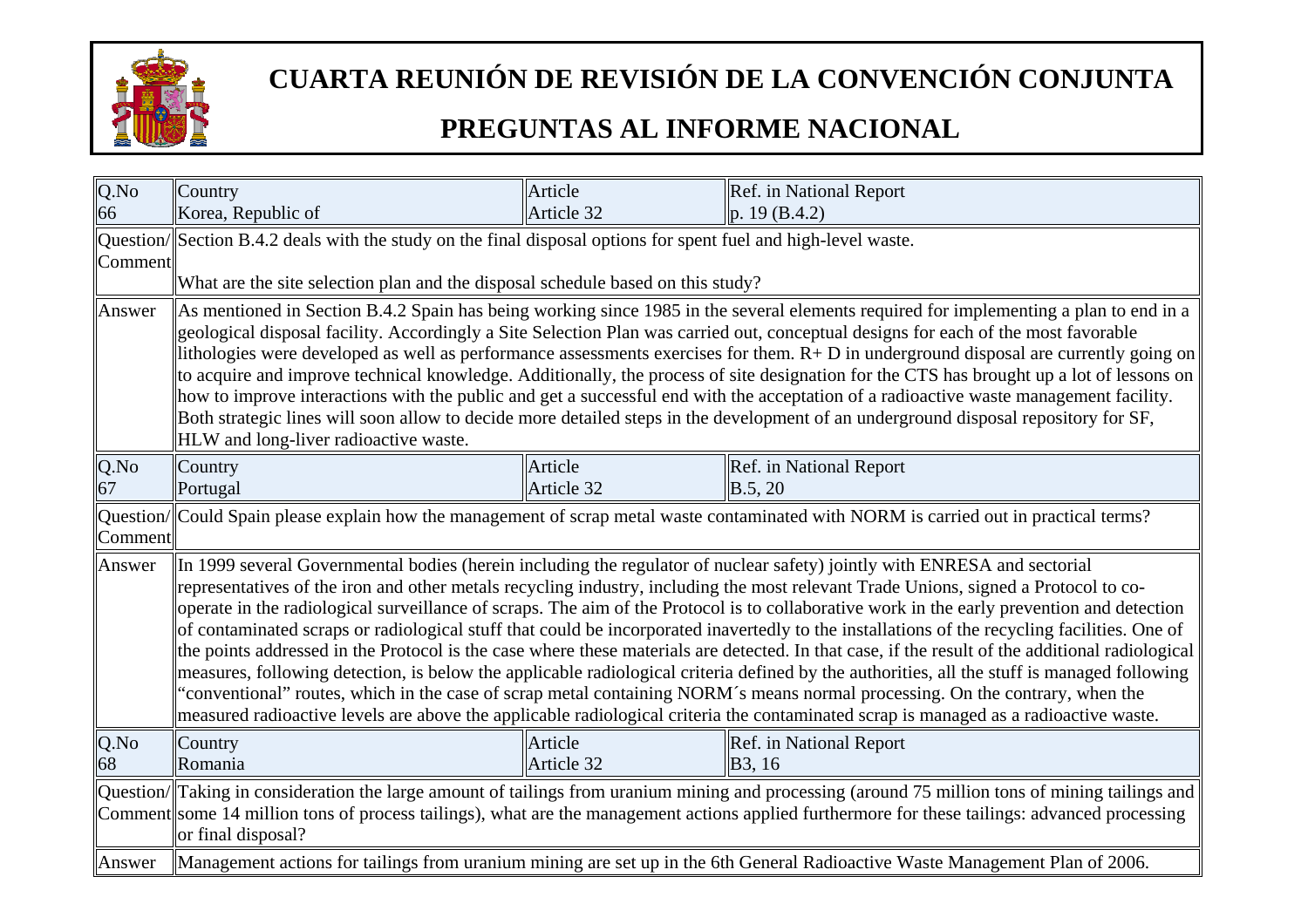

|            | According to the Plan the policy is dismantling of the installations where the tailings have been produced and "in situ" restoration of the<br>corresponding facilities and affected land. In some cases, remedial action is also undertaken where some lots of land around the tailings                                                                                                                                                                                                                                                                                                           |                                                                                                                                                                                                                                                                                                                                                           |                                                                                                                                                       |  |  |
|------------|----------------------------------------------------------------------------------------------------------------------------------------------------------------------------------------------------------------------------------------------------------------------------------------------------------------------------------------------------------------------------------------------------------------------------------------------------------------------------------------------------------------------------------------------------------------------------------------------------|-----------------------------------------------------------------------------------------------------------------------------------------------------------------------------------------------------------------------------------------------------------------------------------------------------------------------------------------------------------|-------------------------------------------------------------------------------------------------------------------------------------------------------|--|--|
|            |                                                                                                                                                                                                                                                                                                                                                                                                                                                                                                                                                                                                    | fall under regulatory requirements. Restoration of tailings is done by means of its "in situ" stabilization and further cover with a multi-<br>barrier system to avoid water infiltration and emissions of gaseous uranium descendants. Presently there 4 disused milling facilities in<br>Spain, all of them dismantled or under long-term surveillance. |                                                                                                                                                       |  |  |
| Q.No<br>69 | Country<br><b>United Arab Emirates</b>                                                                                                                                                                                                                                                                                                                                                                                                                                                                                                                                                             | Article<br>Article 32                                                                                                                                                                                                                                                                                                                                     | Ref. in National Report<br>15                                                                                                                         |  |  |
| Comment    |                                                                                                                                                                                                                                                                                                                                                                                                                                                                                                                                                                                                    |                                                                                                                                                                                                                                                                                                                                                           | Question/ What are the characteristic limits (toxicity, radioactivity and half-life) used in characterizing radioactive waste as very low level waste |  |  |
| Answer     | Definition for VLLW: The management of this category and its limits changes country to country while in this case it has been taken as<br>primary reference the French concept that it is assumed to be the most proper for the Spanish case. In a brief definition, it could be said<br>that are considered as VLLW those wastes with specific activities bellow and/or in the order of 100 Bq/g being the case that each<br>radionuclide is having an individual limit arisen from the Safety Assessment (SA)                                                                                    |                                                                                                                                                                                                                                                                                                                                                           |                                                                                                                                                       |  |  |
| Q.No<br>70 | Country<br><b>United Kingdom</b>                                                                                                                                                                                                                                                                                                                                                                                                                                                                                                                                                                   | Article<br>Article 32                                                                                                                                                                                                                                                                                                                                     | Ref. in National Report<br>Page 16 and page 37                                                                                                        |  |  |
|            | Comment 40,00m3 can Spain explain the reason for the difference?                                                                                                                                                                                                                                                                                                                                                                                                                                                                                                                                   |                                                                                                                                                                                                                                                                                                                                                           | Question/  On page 16 the amount of LILW waste is quoted as 173,000m3 whereas the inventory on page 37 only shows a volume of just over               |  |  |
| Answer     | $\parallel$ 37) and the estimations of future generation.                                                                                                                                                                                                                                                                                                                                                                                                                                                                                                                                          |                                                                                                                                                                                                                                                                                                                                                           | 173000 m3 is the foreseen total amount of RW to be disposed of, which is the sum of the waste already generated (data in table 5, page                |  |  |
| Q.No       | Country<br><b>United States of America</b>                                                                                                                                                                                                                                                                                                                                                                                                                                                                                                                                                         | Article<br>Article 32                                                                                                                                                                                                                                                                                                                                     | Ref. in National Report<br>A.2, 4                                                                                                                     |  |  |
|            | Question/ The government is responsible for defining national policy for managing spent fuel and radioactive waste through the General<br>Comment Radioactive Waste Plan (GRWP). This plan is on a four year cycle and was last updated in 2006. Has this plan been updated since the<br>national report was issued, if not what are Spain's plans for an update?                                                                                                                                                                                                                                  |                                                                                                                                                                                                                                                                                                                                                           |                                                                                                                                                       |  |  |
| Answer     | According to the Royal Decree 1349/2003, ENRESA will draw up and send the GRWP to the MITYC every four years, or whenever<br>this Ministry so requires. However, the decision of approving the GRWP belongs to the Government, who, in this case, made it<br>conditional on the selection of a site for the Centralized Temporary Storage Facility. So, a new proposal for a Plan is envisaged for the<br>short time. Anycase, ENRESA must submit every year an update of the costs of the envisaged activities of the GRWP and the<br>adaptation of the next year budget to the mentioned update. |                                                                                                                                                                                                                                                                                                                                                           |                                                                                                                                                       |  |  |
| Q.No       | Country                                                                                                                                                                                                                                                                                                                                                                                                                                                                                                                                                                                            | Article                                                                                                                                                                                                                                                                                                                                                   | Ref. in National Report                                                                                                                               |  |  |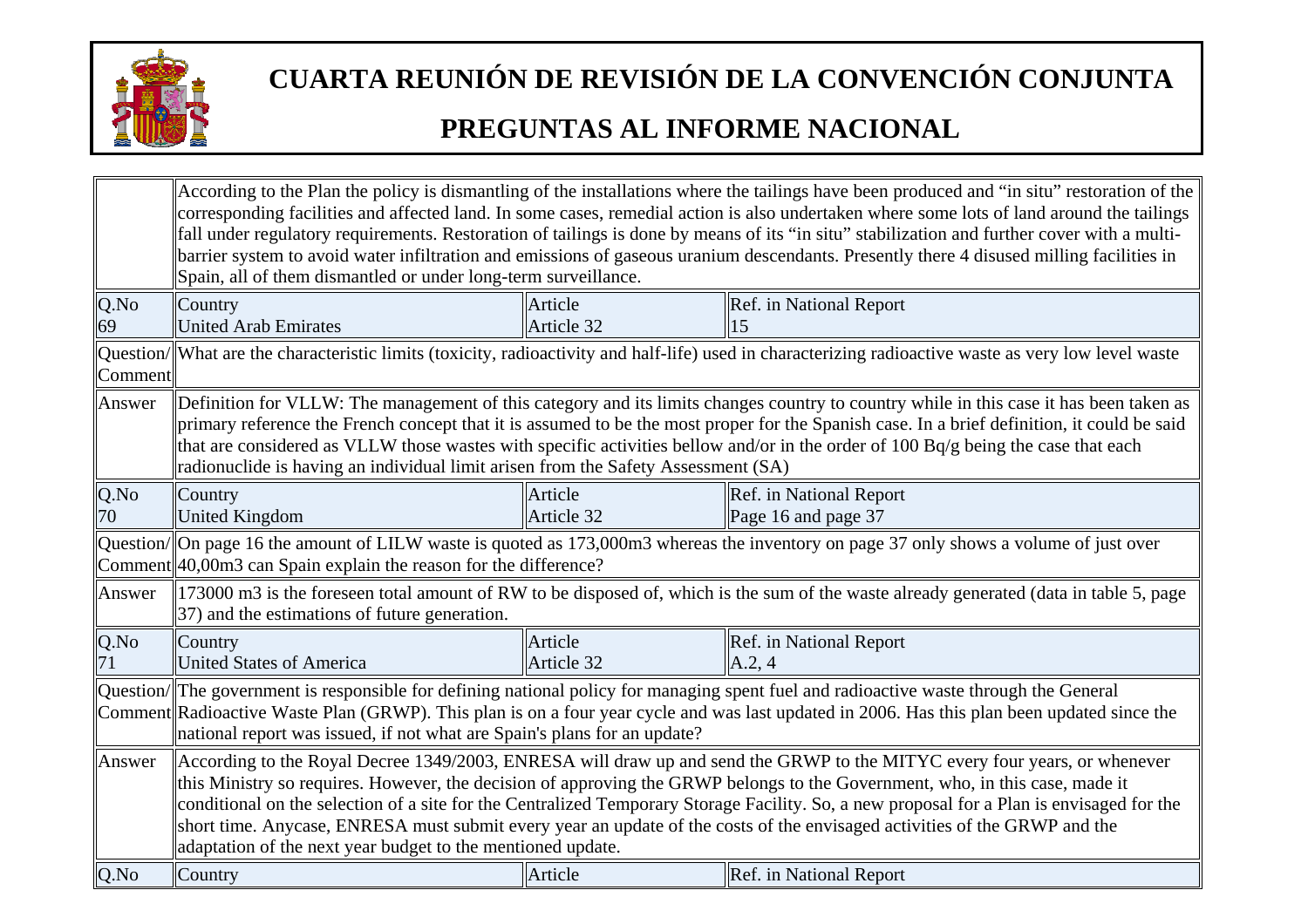

| 72         | United States of America                                                                                                                                                                                                                                                                                                                                                                                                                                                                                                                | Article 32                       | K.4, 177                                                                                                                          |  |
|------------|-----------------------------------------------------------------------------------------------------------------------------------------------------------------------------------------------------------------------------------------------------------------------------------------------------------------------------------------------------------------------------------------------------------------------------------------------------------------------------------------------------------------------------------------|----------------------------------|-----------------------------------------------------------------------------------------------------------------------------------|--|
|            | Question/  What are Spain's national initiatives, mentioned in the national report, as a result of the Fukushima accident specifically related to spent<br>Comment fuel and radioactive waste management? For example, were emergency response and preparedness capabilities reviewed following the<br>Fukushima incident? If so, please describe the conclusions reached and lessons learned.                                                                                                                                          |                                  |                                                                                                                                   |  |
| Answer     | Licensees have analyzed the cooling systems of the spent fuel pools (SFP) and the strategies in place to face up to a loss thereof, as well<br>as those aspects relating to the loss of radiation shielding that a decrease in the water level of the pools would entail. Licensees proposal<br>for improvements so as to strengthen the response of the plants when faced with prolonged scenarios of loss of safety functions in<br>combination with external events:                                                                 |                                  |                                                                                                                                   |  |
|            | a. Having alternative fixed and portable means to provide water to the SFP.<br>$\ $ b. Improving the instrumentation for measuring the level and temperature of the SFP.                                                                                                                                                                                                                                                                                                                                                                |                                  |                                                                                                                                   |  |
|            | For a prolonged station blackout (SBO) situation (on-site and off-site power) licensees are implementing several measures to allow all<br>plants to fulfill the criterion of equipment available during 72 hours with some off-site support. The most relevant proposals are the<br>following:                                                                                                                                                                                                                                          |                                  |                                                                                                                                   |  |
|            | conditions in such a situation.                                                                                                                                                                                                                                                                                                                                                                                                                                                                                                         |                                  | Measures to ensure there is a direct current power supply to those controls and instruments needed to maintain the plant's safety |  |
|            | Several backup measures with autonomous equipment (diesel generators, motor pumps, and so on).<br>Periodic tests to check the recovery of the off-site power supply from those hydroelectric stations which are close to the site.                                                                                                                                                                                                                                                                                                      |                                  |                                                                                                                                   |  |
|            | For dry spent fuel storage facilities the passive features of these systems provide their safety functions without the need of any electric<br>source, external or internal. For accident conditions and extreme natural conditions passive systems still entails advantages since<br>recovery of heat capacity may be achieved by conventional means. Licensees have been required to enhance contingencies and to<br>implement mitigation strategies for off-design basis accidents (large scale fires) after the Fukushima accident. |                                  |                                                                                                                                   |  |
|            | All our nuclear installations are going to assess if the dimension of their emergency response organizations have a size enough to cope<br>emergencies as postulated at stress test. It is foreseen that their internal and external communication will be ameliorated specially at<br>SBO situation and emergency management center will be refurbished at the site in the long term.                                                                                                                                                  |                                  |                                                                                                                                   |  |
| Q.No<br>73 | Country<br>Argentina                                                                                                                                                                                                                                                                                                                                                                                                                                                                                                                    | Article<br><b>Article 32.1.1</b> | Ref. in National Report<br>Page11                                                                                                 |  |
|            | $\alpha$ Question/ $\alpha$ Are you planning to develop a procedure to apply clearance levels for surface contamination?<br>Comment Are approved clearance levels valid for homogenous solids and/or liquids?                                                                                                                                                                                                                                                                                                                           |                                  |                                                                                                                                   |  |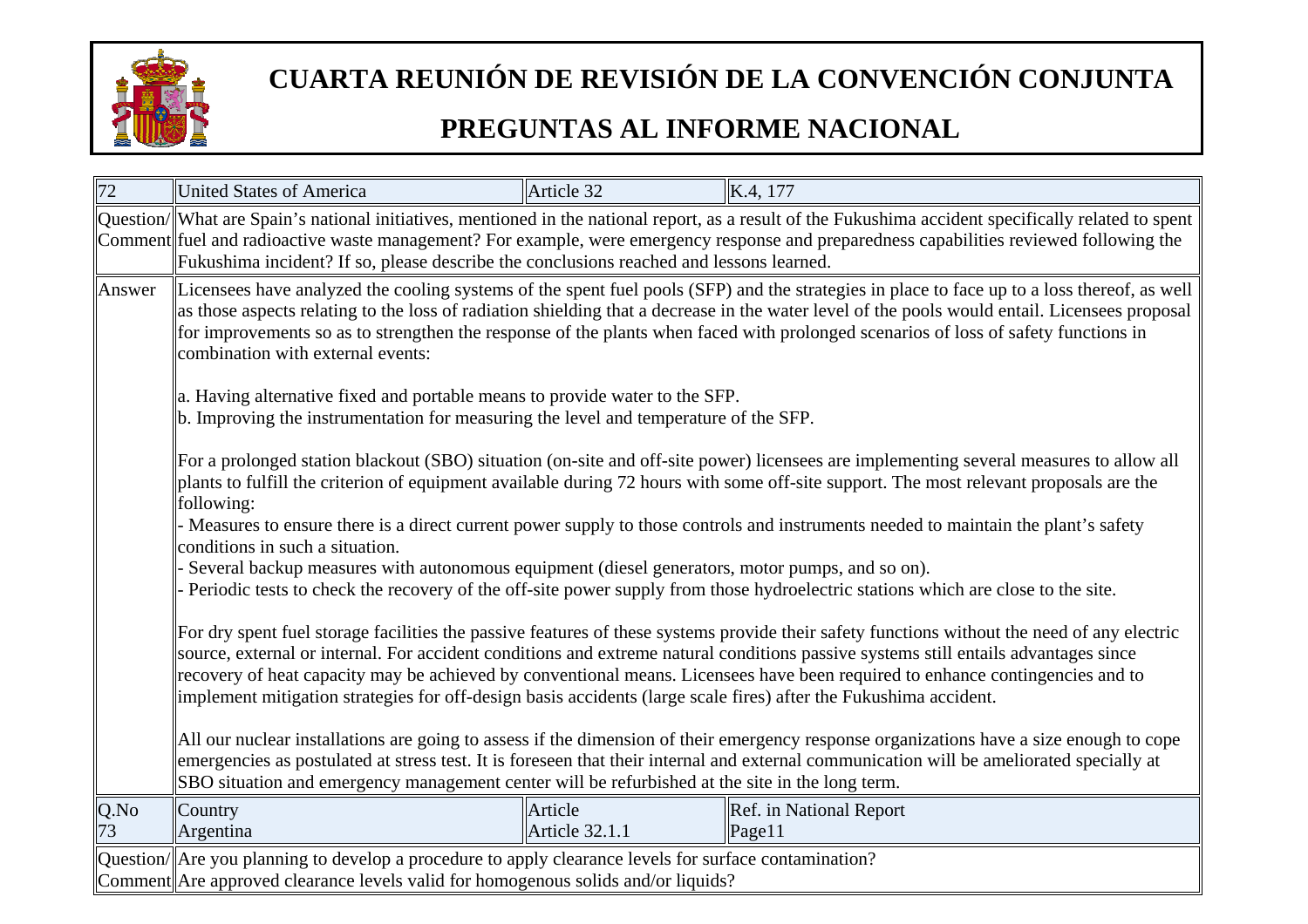

|                                                                                                                                                                                                                                                                                                                       | Through which methods and measures does the CSN control the clearance of materials?                                                                                                                                                                                                                                                                                                                                                                                                                                                                                                                                                                                                                        |  |  |
|-----------------------------------------------------------------------------------------------------------------------------------------------------------------------------------------------------------------------------------------------------------------------------------------------------------------------|------------------------------------------------------------------------------------------------------------------------------------------------------------------------------------------------------------------------------------------------------------------------------------------------------------------------------------------------------------------------------------------------------------------------------------------------------------------------------------------------------------------------------------------------------------------------------------------------------------------------------------------------------------------------------------------------------------|--|--|
| Answer                                                                                                                                                                                                                                                                                                                | The holder of a clearance authorization has to develop specific procedures for characterization of surface contamination prior to the<br>clearance decision. Surface contamination clearance levels are applied for the specific clearance of scrap metals to be conventionally<br>melted and for the clearance of buildings to be reused.                                                                                                                                                                                                                                                                                                                                                                 |  |  |
| Clearance levels are applied to solid and liquid residual materials. A residual material is defined as any material for which no use is<br>foreseen and need to be properly managed. Liquid and gaseous effluents object of specific release authorisations are not considered<br>residual materials in this context. |                                                                                                                                                                                                                                                                                                                                                                                                                                                                                                                                                                                                                                                                                                            |  |  |
|                                                                                                                                                                                                                                                                                                                       | According to the CSN Instruction IS-31, issued on September 2011, the residual materials generated in controlled areas are submitted to<br>a first categorisation process with the main objective of determining whether the material is impacted or non-impacted. Residual<br>materials with no reasonable potential for containing radioactivity (excluding inherent levels) in detectable quantities are initially<br>categorised as non-impacted. This categorisation process is conducted by the license holder and is based on the analysis and assessment<br>of existing information as well as the knowledge of the process where the materials were involved. Before the release of the material, |  |  |
|                                                                                                                                                                                                                                                                                                                       | the non-impacted category needs to be confirmed by control measurement following specific procedures and criteria included in IS-31.<br>Impacted residual materials are then classified according to the different management routes: potentially clearable materials, materials<br>that can be decontaminated and radioactive wastes.<br>Technically the clearance authorisation is typified as an administrative procedure permitting the conventional management of certain                                                                                                                                                                                                                             |  |  |
|                                                                                                                                                                                                                                                                                                                       | residual materials containing very low levels of radioactivity and arising from controlled facilities, without any type of radiological<br>restrictions.                                                                                                                                                                                                                                                                                                                                                                                                                                                                                                                                                   |  |  |
|                                                                                                                                                                                                                                                                                                                       | During the operational period of a nuclear facility the license holder has to submit an application to the Ministry of Industry<br>(MINETUR) in order to obtain a clearance authorisation.                                                                                                                                                                                                                                                                                                                                                                                                                                                                                                                 |  |  |
|                                                                                                                                                                                                                                                                                                                       | As part of the official documents supporting the dismantling authorisation of a nuclear facility a "Control Program for Clearable<br>Materials" including all technical issues and organisational aspects related to the clearance processes has to be authorised by<br>MINETUR.                                                                                                                                                                                                                                                                                                                                                                                                                           |  |  |
|                                                                                                                                                                                                                                                                                                                       | The scope of the authorisations can be the unconditional clearance of any residual material or the conditional clearance of specific<br>residual materials e.g. scraps metals to be melted, building rubbles to be recycled or disposed of.                                                                                                                                                                                                                                                                                                                                                                                                                                                                |  |  |
|                                                                                                                                                                                                                                                                                                                       | The license holder shall apply for a clearance authorisation to the MINETUR in support of which it is necessary to attach certain<br>documentation. CSN is in charge of the assessment of the supporting documentation so as to establish the pertinent limits and conditions                                                                                                                                                                                                                                                                                                                                                                                                                              |  |  |
|                                                                                                                                                                                                                                                                                                                       | to be accomplished during the clearance process.<br>The majority of nuclear facilities in operation have already obtained authorisation for the clearance of used oils and some of them have<br>also authorisation for the conditional clearance of scrap metals and active charcoal. None of them has applied so far for unconditional                                                                                                                                                                                                                                                                                                                                                                    |  |  |
|                                                                                                                                                                                                                                                                                                                       | clearance authorisation.<br>Nuclear facilities in the dismantling period have applied for unconditional clearance authorisations and also for conditional clearance of                                                                                                                                                                                                                                                                                                                                                                                                                                                                                                                                     |  |  |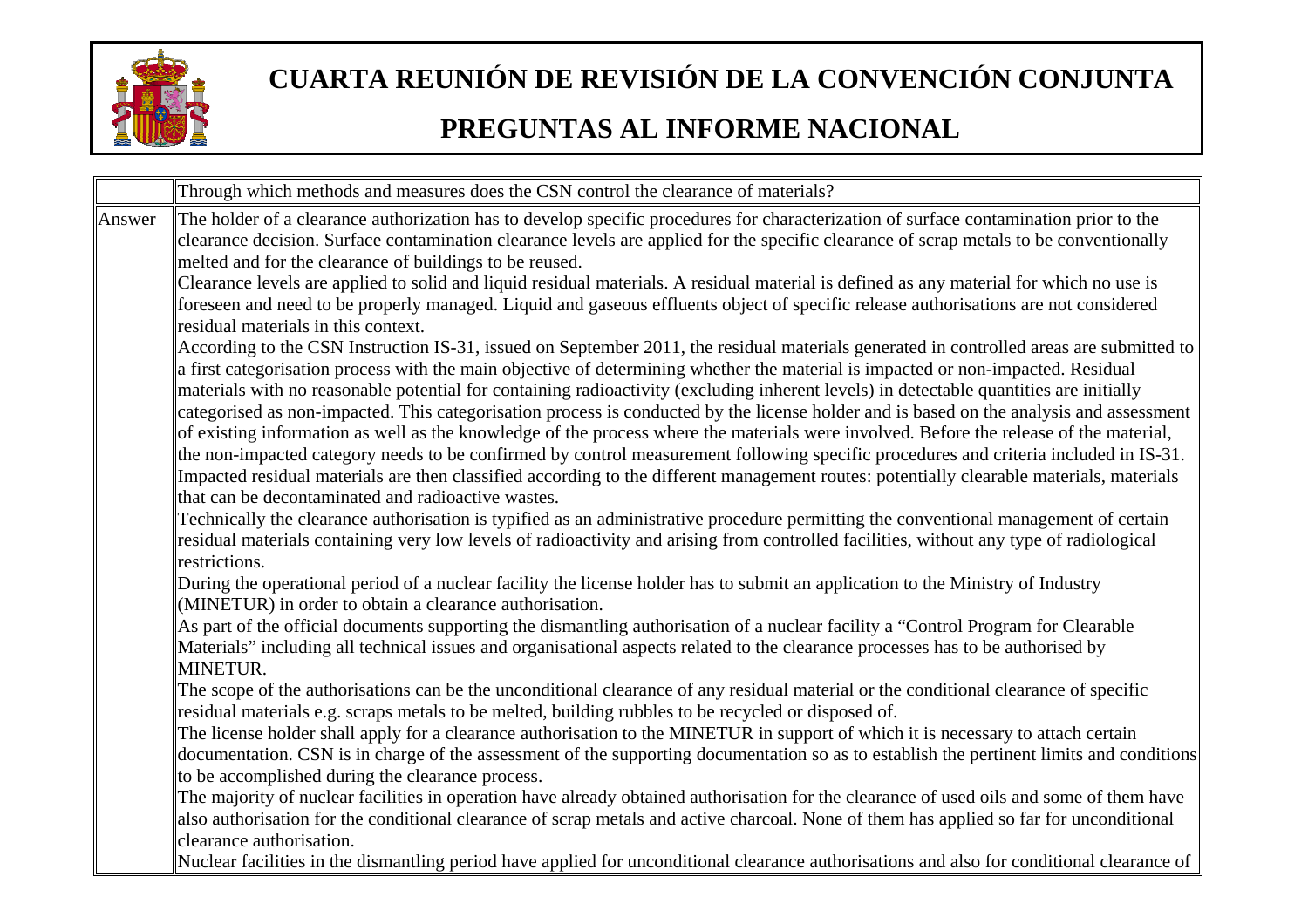

|            | scrap metals and building rubble.<br>Generally the format and contents of limits and conditions included in the authorisations are related to: Scope of the authorisation,<br>Clearance levels values, Verification of clearance levels, Destination of cleared residual materials, Clearance records and traceability,<br>periodic Reporting to the CSN.<br>Clearance of residual materials is periodically inspected by the CSN staff in the different facilities. Specific inspection procedures have<br>been approved by the CSN.                                                                                                                                                                                                 |                                  |                                           |
|------------|---------------------------------------------------------------------------------------------------------------------------------------------------------------------------------------------------------------------------------------------------------------------------------------------------------------------------------------------------------------------------------------------------------------------------------------------------------------------------------------------------------------------------------------------------------------------------------------------------------------------------------------------------------------------------------------------------------------------------------------|----------------------------------|-------------------------------------------|
| Q.No<br>74 | Country<br>Netherlands                                                                                                                                                                                                                                                                                                                                                                                                                                                                                                                                                                                                                                                                                                                | Article<br><b>Article 32.1.1</b> | Ref. in National Report<br>B.1.           |
|            | Question/ The General Radioactive Waste Plan (GRWP) is drawn up by ENRESA, approved by the Government, and communicated to the<br>Comment Parliament. What were the main comments of the Parliament on the last GRWP?                                                                                                                                                                                                                                                                                                                                                                                                                                                                                                                 |                                  |                                           |
| Answer     | The Secretary of State of Energy explained the Members of the Parliament (Congress and Senate) a summary of the content of the VI<br>General Radioactive Waste Plan endorsed by the Government on June 2006. The main points highlighted during the subsequent<br>discussion related the Centralized Temporary Storage Facility project: the importante of achieving a social consensus, the participation<br>of the public and transparency and the dates and milestones of the project. Any case, different Parliamentary questions in another<br>Parliament sessions asked the Government to assure the voluntary nature of the municipalities to host the CTS or to report about the<br>candidates, among others.                 |                                  |                                           |
| Q.No<br>75 | Country<br>Netherlands                                                                                                                                                                                                                                                                                                                                                                                                                                                                                                                                                                                                                                                                                                                | Article<br><b>Article 32.1.1</b> | Ref. in National Report<br>B.2.           |
|            | Question/Section B2 cites the definition of radioactive waste, as established in the Spanish Electric Industry Act: If no further use is foreseen,<br>Comment waste material or products containing or being contaminated with radionuclides in concentrations or levels of activity in excess of those<br>established by the MITYC, are considered to be waste. Does the Spanish regulation (or practice) specify a maximum period within<br>which reuse should take place, or require a certain perspective of reuse? If not, an owner of waste material could for instance keep<br>contaminated material on its site for a long time argueing that the material will be reused some time in the future, wihout specifying<br>when. |                                  |                                           |
| Answer     | The material will be considered as waste until the owner decides a use for it and the regulator agrees.                                                                                                                                                                                                                                                                                                                                                                                                                                                                                                                                                                                                                               |                                  |                                           |
| Q.No<br>76 | Country<br>Netherlands                                                                                                                                                                                                                                                                                                                                                                                                                                                                                                                                                                                                                                                                                                                | Article<br>Article 32.1.3        | Ref. in National Report<br>B <sub>5</sub> |
|            | Question/ It is stated that suitable mechanisms are in place to garantuee the safe management of wastes arising from facilities that do not require<br>Comment any authorisation within the framework of nuclear energy legislation. Besides steelyards and metal recyling plants, also e.g. the<br>decommissioning of cyclotrons leads to the generation of quantities of radioactively contaminated of activated metal waste.                                                                                                                                                                                                                                                                                                       |                                  |                                           |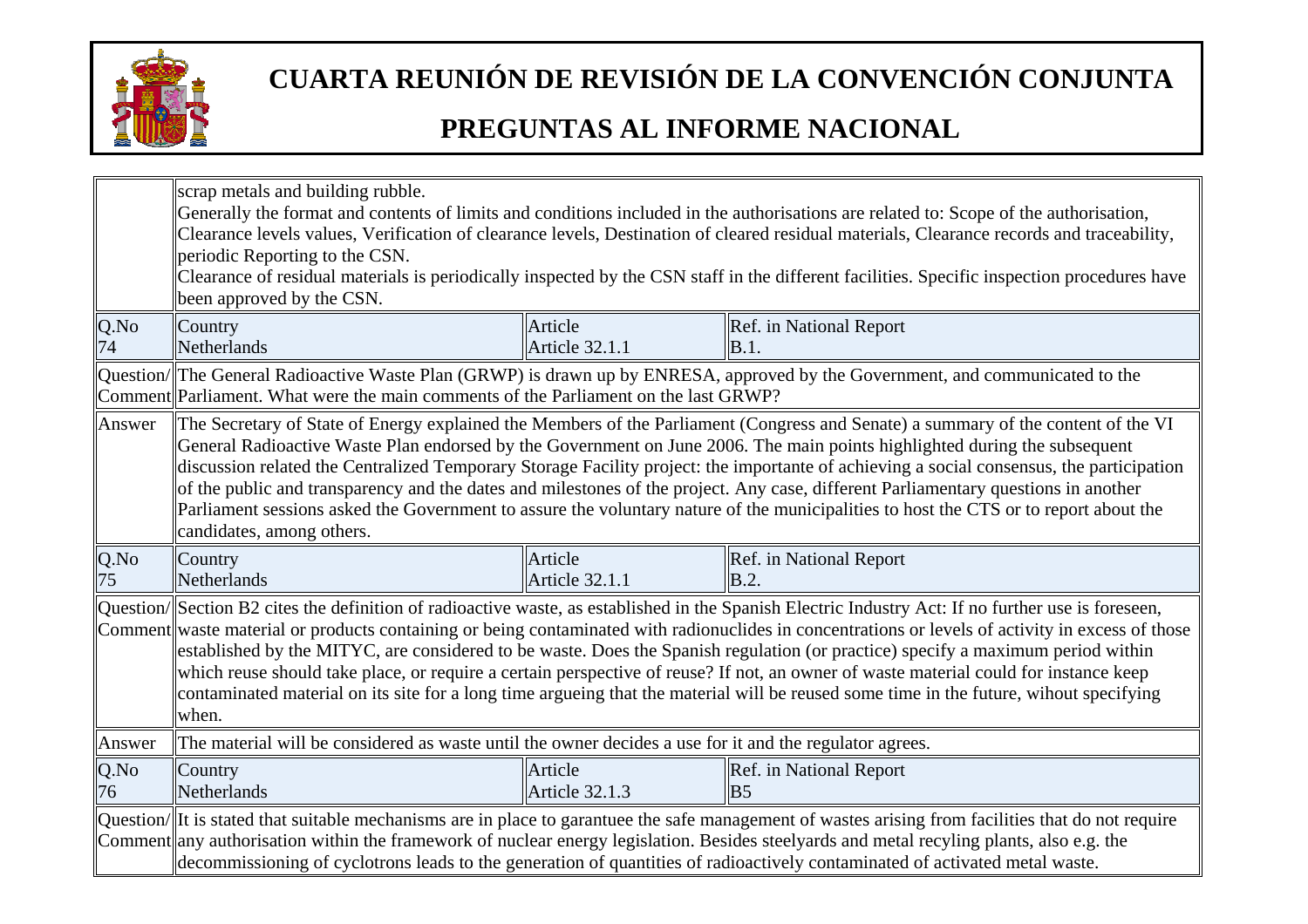

|            | What are the preferred or compulsory management routes in Spain for these wastes? And what are the suitable mechanisms referred to<br>in section B5?                                                                                                                                                                                                                                                                                                                                                                                                                                                                                                                                                                                                                                                                                                                                                                                                   |                           |                                                |
|------------|--------------------------------------------------------------------------------------------------------------------------------------------------------------------------------------------------------------------------------------------------------------------------------------------------------------------------------------------------------------------------------------------------------------------------------------------------------------------------------------------------------------------------------------------------------------------------------------------------------------------------------------------------------------------------------------------------------------------------------------------------------------------------------------------------------------------------------------------------------------------------------------------------------------------------------------------------------|---------------------------|------------------------------------------------|
| Answer     | According to R.D. 1349/2003 ENRESA is the solely responsible organisation for the management of all type of radioactive wastes<br>produced in Spain that are managed in an integrated manner through the available management routes for each RW class without<br>prejudge of their origin. For such cases, Spain has mechanisms that allow actions to be taken to recover the regulatory control of such<br>materials, particularly significant being the agreement between the public administrations and companies potentially affected by such<br>cases, formalised by way of a Protocol signed in 1998. In the development of such Protocol, Law 2/2001 by its Additional provision<br>fifteen. Amendment of additional provision six of Law 54/1997, dated 27 November, governing the Electric Sector establishes the taxes<br>to be paid by the services rendered under the umbrella of such Protocol.                                          |                           |                                                |
| Q.No       | Country<br>Hungary                                                                                                                                                                                                                                                                                                                                                                                                                                                                                                                                                                                                                                                                                                                                                                                                                                                                                                                                     | Article<br>Article 32.1.5 | Ref. in National Report<br>$B.3$ , page 16     |
|            | Question/  "Occasional incidents" are mentioned twice. Is the reason for it that the list combines the origins of radioactive waste from nuclear and<br>Comment non-nuclear but radioactive facilities and the incidents in these cases could be different regarding its source term?                                                                                                                                                                                                                                                                                                                                                                                                                                                                                                                                                                                                                                                                  |                           |                                                |
| Answer     | No, there is a mistake in the English version of the National Report                                                                                                                                                                                                                                                                                                                                                                                                                                                                                                                                                                                                                                                                                                                                                                                                                                                                                   |                           |                                                |
| Q.No<br>78 | Country<br>Hungary                                                                                                                                                                                                                                                                                                                                                                                                                                                                                                                                                                                                                                                                                                                                                                                                                                                                                                                                     | Article<br>Article 32.1.5 | Ref. in National Report<br><b>B.2.</b> page 15 |
|            | Question/Some waste categories need to be clarified:<br>Comment It is mentioned in the B.2. chapter: $&\#8220$ ; $&\#8230$ ; High Level Wastes (HLW) are those that contain long-lived alpha emitters with<br>half lives of more than 30 years $&\#8230$ ; main exponent of this type of wastes is the spent fuel (SF) removed from nuclear<br>reactors." while later in the Report spent fuel is not regarded as high level waste.<br>Table 1.: In case of long lived VLLW "in situ stabilization at mining sites" is the route of management. Later in the<br>Report there is no further explanation about this solution, only disposal at El Cabril is considered. Are there any candidate sites for<br>disposal of long lived VLLW?<br>Where is the limit between the VLLW and the L/ILW in terms of activity concentration?<br>Are there any limitations as far as VLLW disposal is concerned based on the half time of the nuclides in he waste? |                           |                                                |
| Answer     | For reference about the Disused uranium mining installations restoration plan please see D.4 Facilities under decommissioning phase<br>that provides a brief picture of the works completed in 2000 (first set) and 2007 (second set) in which long lived VLLW were disposed<br>of on site. In relation to long lived VLLW other than arisen from the former uranium mining sites, it is foreseen that, if materials happen<br>to be classified under such category, they should be managed in an integrated manner jointly with other long lived RW (i.e. Centralised<br>Temporary Storage prior to geological disposition)                                                                                                                                                                                                                                                                                                                           |                           |                                                |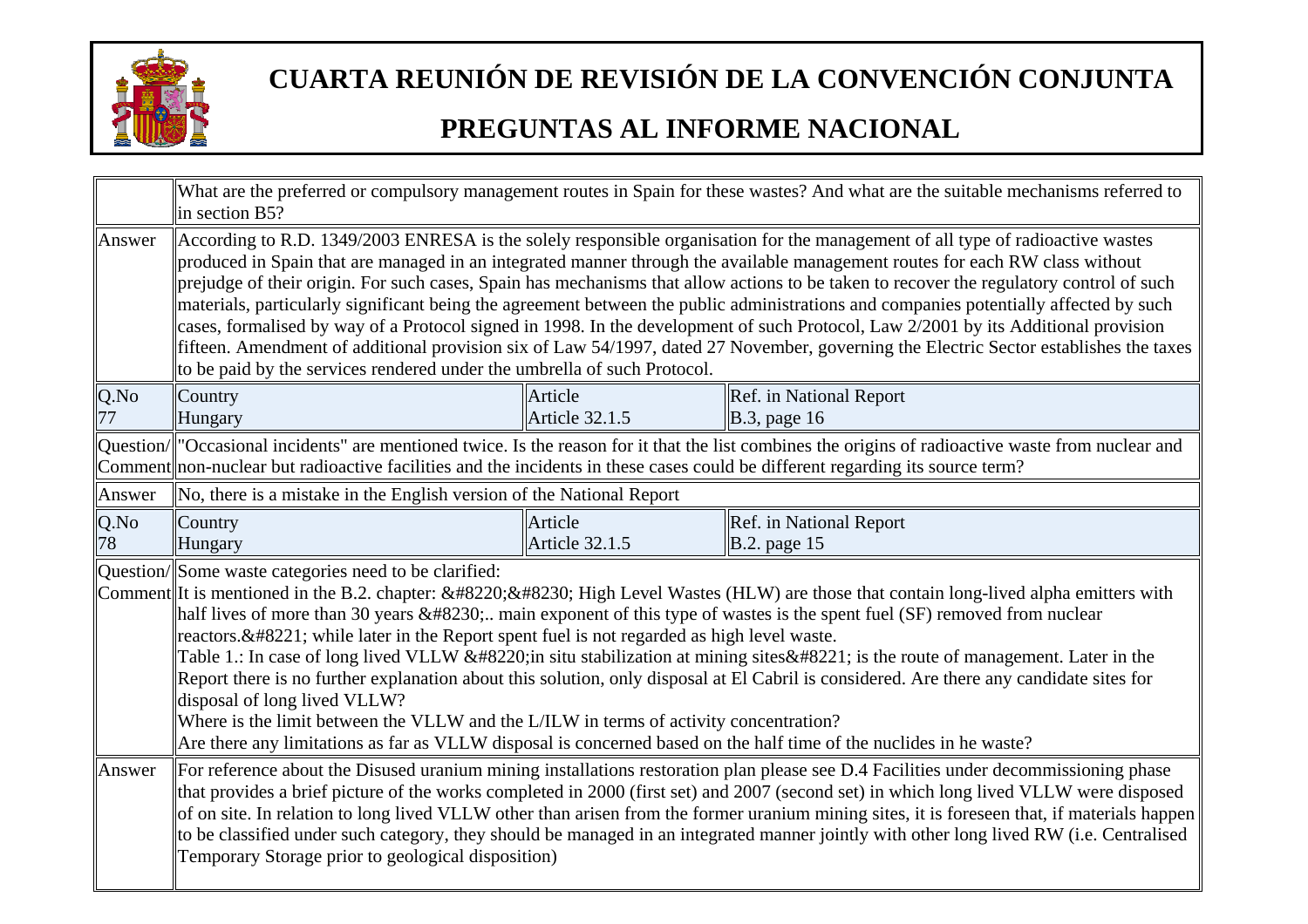

|               | Please see attached table regarding data of operational wastes from NPPs. There are concentration limits for different â-ã emitters<br>radionuclides at El Cabril facility; upper limits are different for LILW and VLLW. With regard to á emitters even though there are<br>different limits for LILW and VLLW, there is a global inventory limit for the facility $(2,7 E+1 TBq)$ and all wastes together $370Bq/g$ .<br>Definition for VLLW: The management of this category and its limits changes country to country while in this case it has been taken as<br>primary reference the French concept that it is assumed to be the most proper for the Spanish case. In a brief definition, it could be said<br>that are considered as VLLW those wastes with specific activities bellow and/or in the order of 100 Bq/g being the case that each<br>radionuclide is having an individual limit arisen from the SA |                                  |                                                 |
|---------------|------------------------------------------------------------------------------------------------------------------------------------------------------------------------------------------------------------------------------------------------------------------------------------------------------------------------------------------------------------------------------------------------------------------------------------------------------------------------------------------------------------------------------------------------------------------------------------------------------------------------------------------------------------------------------------------------------------------------------------------------------------------------------------------------------------------------------------------------------------------------------------------------------------------------|----------------------------------|-------------------------------------------------|
| Q.No<br>79    | Country<br>Hungary                                                                                                                                                                                                                                                                                                                                                                                                                                                                                                                                                                                                                                                                                                                                                                                                                                                                                                     | Article<br>Article 32.1.5        | Ref. in National Report<br>B.2., pages 14-15    |
|               | Question/  "The classification of radioactive waste in Spain, from the point of view of its management and in accordance with the criteria adopted<br>Comment by the IAEA and the European Commission, contemplates the following categories: …."<br>Does Spain have a waste classification system on the basis of activity concentration?                                                                                                                                                                                                                                                                                                                                                                                                                                                                                                                                                                             |                                  |                                                 |
| Answer        | Spain does not have a legal or official classification system for radioactive waste. Most of the time IAEA criteria are used for<br>comparative or communication purposes but doesn't imply they are incorporated in existing regulations. After looking at the inventory,<br>Spain decides which kinds of management routes or disposal facilities are required. When defined then comes a natural classification of<br>waste based on the envisaged routes or facilities. Roughly speaking, it could be said that the Waste Acceptance Criteria of the so said<br>facilities are the criteria for waste classification.                                                                                                                                                                                                                                                                                              |                                  |                                                 |
| $Q$ .No<br>80 | Country<br>Hungary                                                                                                                                                                                                                                                                                                                                                                                                                                                                                                                                                                                                                                                                                                                                                                                                                                                                                                     | Article<br><b>Article 32.2.1</b> | Ref. in National Report<br>$\vert$ D.1. page 30 |
| Comment       | $\alpha$ Question/ What is the type and the capacity of the dry storage facility on the José Cabrera site?                                                                                                                                                                                                                                                                                                                                                                                                                                                                                                                                                                                                                                                                                                                                                                                                             |                                  |                                                 |
| Answer        | The ITS of José Cabrera is based on the use of welded metallic canisters inserted in metal-concrete or totally metallic modules for the<br>storage and transport functions, respectively. These modules are stored temporarily at the plant itself in an outdoor facility, also<br>especially constructed for this purpose. Each canister has a capacity for 32 fuel assemblies, and the storage pad (reinforced concrete 60<br>cm thick) holds12 modules which will be complemented with 4 more, containing decommissioning wastes.<br>More information could be found in Section G, responses to Article 5 and in responses to Q.7 and Q. 64.                                                                                                                                                                                                                                                                        |                                  |                                                 |
| $Q$ .No<br>81 | Country<br>Hungary                                                                                                                                                                                                                                                                                                                                                                                                                                                                                                                                                                                                                                                                                                                                                                                                                                                                                                     | Article<br>Article 32.2.3        | Ref. in National Report<br>$\vert$ D.3. page 33 |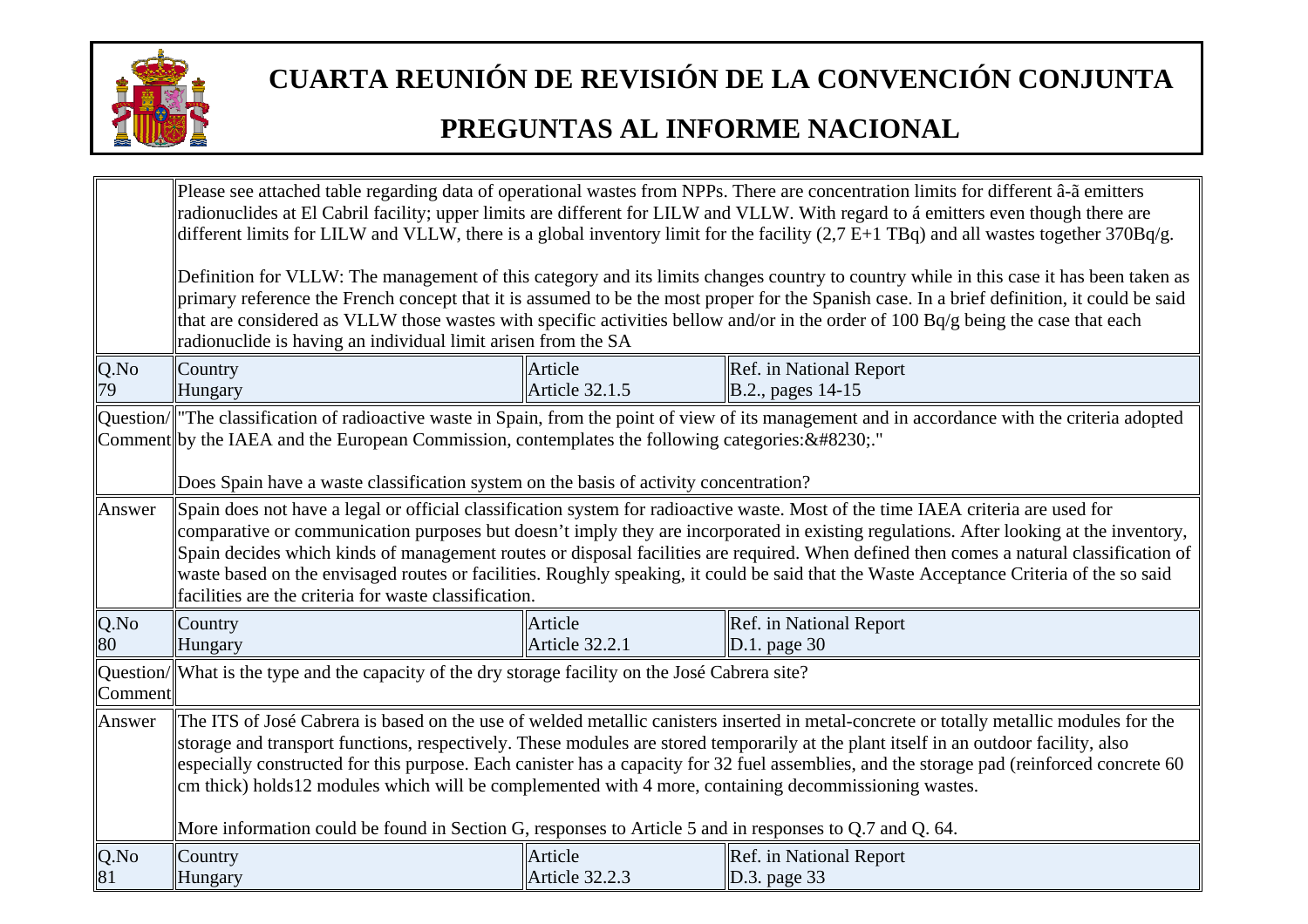

| Comment    | Question/  What type of temporary storage is at Juzbalo site?                                                                                                                                                                                                                                                                                                                                                                                                                                                                                                                                                                                                                                                                                                                                                                                                                                                                                                                                                |                           |                                                                                                                                           |
|------------|--------------------------------------------------------------------------------------------------------------------------------------------------------------------------------------------------------------------------------------------------------------------------------------------------------------------------------------------------------------------------------------------------------------------------------------------------------------------------------------------------------------------------------------------------------------------------------------------------------------------------------------------------------------------------------------------------------------------------------------------------------------------------------------------------------------------------------------------------------------------------------------------------------------------------------------------------------------------------------------------------------------|---------------------------|-------------------------------------------------------------------------------------------------------------------------------------------|
| Answer     | Temporary storage at the "El Cabril" facility:<br>The "El Cabril" facility has two sets of installations used for the temporary storage of solid wastes: the "modules" and the transitory<br>reception building. The first are three buildings constructed during the 1980's for the long-term temporary storage of wastes. Each has a<br>nominal capacity for 5,000 220-litre drums. At present the process of identifying units produced prior to 1992 continues, the aim being<br>to transfer them to the disposal cells following verification of the compliance with the acceptance criteria. In addition, these installations<br>are used to house special heterogeneous wastes pending treatment for final disposal. The transitory reception building, located on the<br>"El Cabril" site, has an area for the buffer storage of waste packages. In addition there are areas for temporary storage in the Auxiliary<br>Conditioning Building, the Technology Building and the Conditioning Building. |                           |                                                                                                                                           |
| Q.No<br>82 | Country<br>Hungary                                                                                                                                                                                                                                                                                                                                                                                                                                                                                                                                                                                                                                                                                                                                                                                                                                                                                                                                                                                           | Article<br>Article 32.2.3 | Ref. in National Report<br>D.3. page 33                                                                                                   |
| Comment    | Question/ It is not clear what portion of the capacity of El Cabril site is already in use.                                                                                                                                                                                                                                                                                                                                                                                                                                                                                                                                                                                                                                                                                                                                                                                                                                                                                                                  |                           |                                                                                                                                           |
| Answer     |                                                                                                                                                                                                                                                                                                                                                                                                                                                                                                                                                                                                                                                                                                                                                                                                                                                                                                                                                                                                              |                           | As regards LILW, 63% of the disposal capacity is in use. As regards VLLW, 7% of the current constructed capacity is in use.               |
| Q.No<br>83 | Country<br>Netherlands                                                                                                                                                                                                                                                                                                                                                                                                                                                                                                                                                                                                                                                                                                                                                                                                                                                                                                                                                                                       | Article<br>Article 32.2.3 | Ref. in National Report<br>D <sub>3</sub>                                                                                                 |
|            | $\alpha$ Question/ $\ $ In the El Cabril facility systems have been installed for the conditioning of wastes from incidents at steelyards.<br>Comment How is this waste conditioned? Why is not chosed for decay storage of these wastes?                                                                                                                                                                                                                                                                                                                                                                                                                                                                                                                                                                                                                                                                                                                                                                    |                           |                                                                                                                                           |
| Answer     | The greater part of this waste stream, consisting of dust from fumes, dry sludges, inert wastes, slag, earths and refractory materials, will<br>be conditioned by mixing them with the waste package blocking mortar in the disposal units. This conditioning will allow the wastes to<br>be immobilised in a solid matrix, without them occupying additional volume at the facility and without altering the configuration of the<br>disposal unit of the El Cabril Disposal Facility. The rest of the wastes generated: plastics, rubber, cloths and dust filters, will be<br>conditioned by pressing, this producing compacted slabs which will be immobilised in containers or incinerated, as the case may be.                                                                                                                                                                                                                                                                                          |                           |                                                                                                                                           |
| Q.No<br>84 | Country<br>Hungary                                                                                                                                                                                                                                                                                                                                                                                                                                                                                                                                                                                                                                                                                                                                                                                                                                                                                                                                                                                           | Article<br>Article 32.2.4 | Ref. in National Report<br>$\vert$ D.4.1, page 37                                                                                         |
| Comment    | Question/ $\ $ In case of Vandellos I NPP why Ni-63 takes the place of Cs-137 as main radionuclide of the waste?                                                                                                                                                                                                                                                                                                                                                                                                                                                                                                                                                                                                                                                                                                                                                                                                                                                                                             |                           |                                                                                                                                           |
| Answer     | radioactive waste currently stored on site corresponds to the graphite sleeves from the fuel assemblies                                                                                                                                                                                                                                                                                                                                                                                                                                                                                                                                                                                                                                                                                                                                                                                                                                                                                                      |                           | Vandellos 1 NPP is a 497 MW gas graphite reactor type (gas cooled reactor) being the case that the most of the activity associated to the |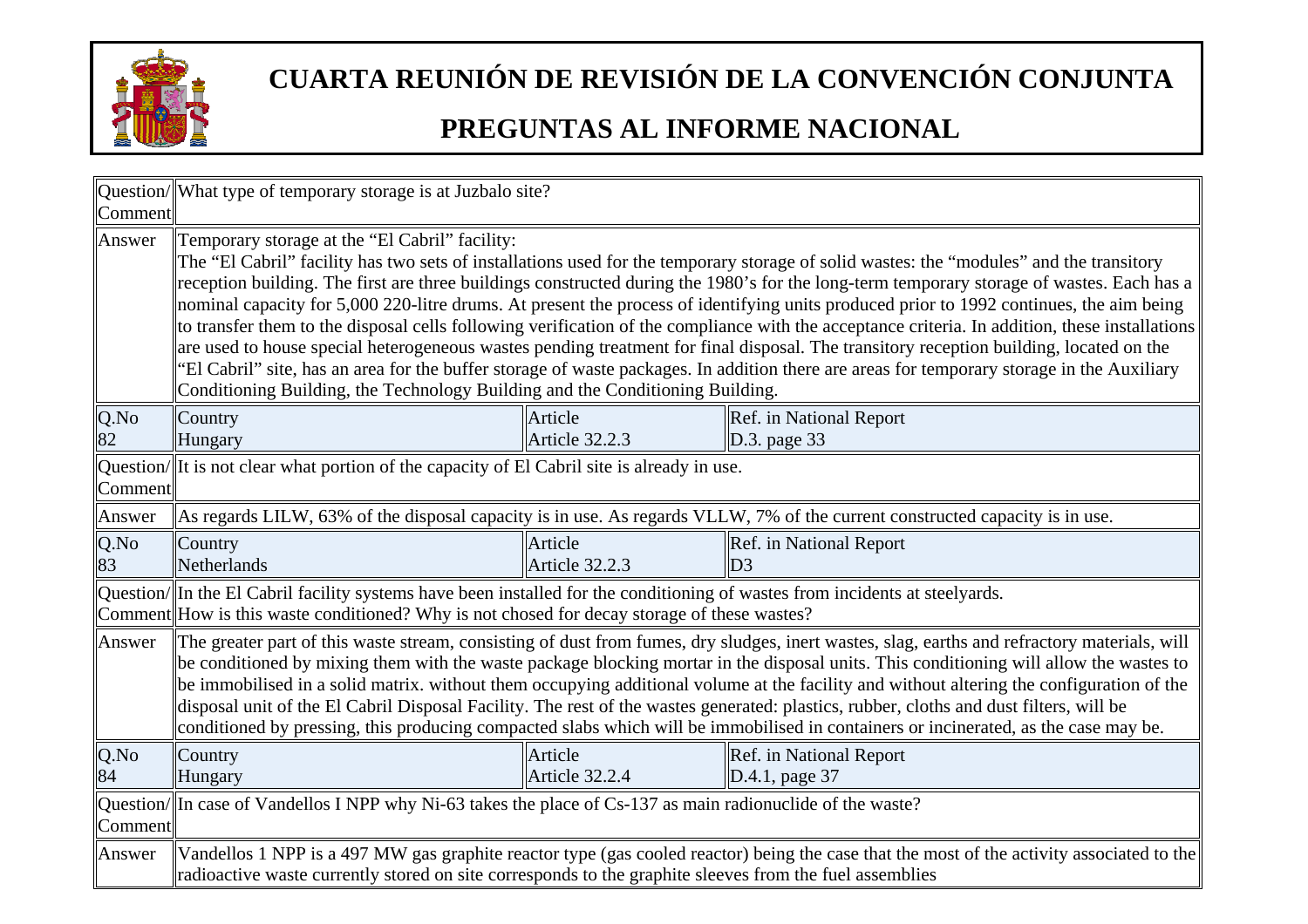

| Q.No<br>85 | Country<br><b>Netherlands</b>                                                                                                                                                                                                                                                                                                                                                                                                                                         | Article<br>Article 32.2.5 | Ref. in National Report<br>D <sub>5</sub>                                                                                                |  |
|------------|-----------------------------------------------------------------------------------------------------------------------------------------------------------------------------------------------------------------------------------------------------------------------------------------------------------------------------------------------------------------------------------------------------------------------------------------------------------------------|---------------------------|------------------------------------------------------------------------------------------------------------------------------------------|--|
|            | Question/ In accordance with the policy set out in the 6th GRWP, the Jose Cabrera NPP is being dismantled to IAEA level 3, with a view to the<br>Comment site being released for use of any type. What are the release criteria in the case of 'release for use of any type'? How are these derived, or<br>what are they based on?                                                                                                                                    |                           |                                                                                                                                          |  |
| Answer     | In 2007, the Nuclear Safety Council (CSN) issued Instruction IS-13, on the Radiological Criteria for the Release of Nuclear Installation<br>Sites.                                                                                                                                                                                                                                                                                                                    |                           |                                                                                                                                          |  |
|            | The following conditions are associated with the release of nuclear sites:                                                                                                                                                                                                                                                                                                                                                                                            |                           |                                                                                                                                          |  |
|            | Radiological criteria                                                                                                                                                                                                                                                                                                                                                                                                                                                 |                           |                                                                                                                                          |  |
|            | The effective dose to the representative individual of the critical group from residual activity on the site's ground after its release shall<br>not exceed a value of 0.1 mSv/year.<br>The new background radiation dose at the released site shall be considered the sum of the dose from residual activity plus the existing<br>dose previous to the operation of the installation.                                                                                |                           |                                                                                                                                          |  |
|            |                                                                                                                                                                                                                                                                                                                                                                                                                                                                       |                           |                                                                                                                                          |  |
|            | Radiological criteria for restricted release                                                                                                                                                                                                                                                                                                                                                                                                                          |                           |                                                                                                                                          |  |
|            | A total or partial release of a site with use restrictions shall be considered acceptable:                                                                                                                                                                                                                                                                                                                                                                            |                           |                                                                                                                                          |  |
|            | 1. Provided that it can be proved that any additional reductions in the residual activity, required to release the site without restrictions,<br>may result in actual harm to the public or the environment, taking into account all possible radiological damages in the process; or<br>provided that the residual levels associated with the restricted conditions are as low as reasonably achievable, taking into account social<br>and economic factors (ALARA). |                           |                                                                                                                                          |  |
|            | 2. Provided that the operator supplies sufficient means to establish and keep legal and institutional controls to reasonably guarantee that<br>the effective dose from residual activity to the representative individual of the critical group does not exceed 0.1 mSv/year. This value<br>shall apply to the entire ground of the site.                                                                                                                             |                           |                                                                                                                                          |  |
|            |                                                                                                                                                                                                                                                                                                                                                                                                                                                                       |                           | 3. Provided that it can be ensured that the dose received by the representative individual of the critical group as a consequence of any |  |